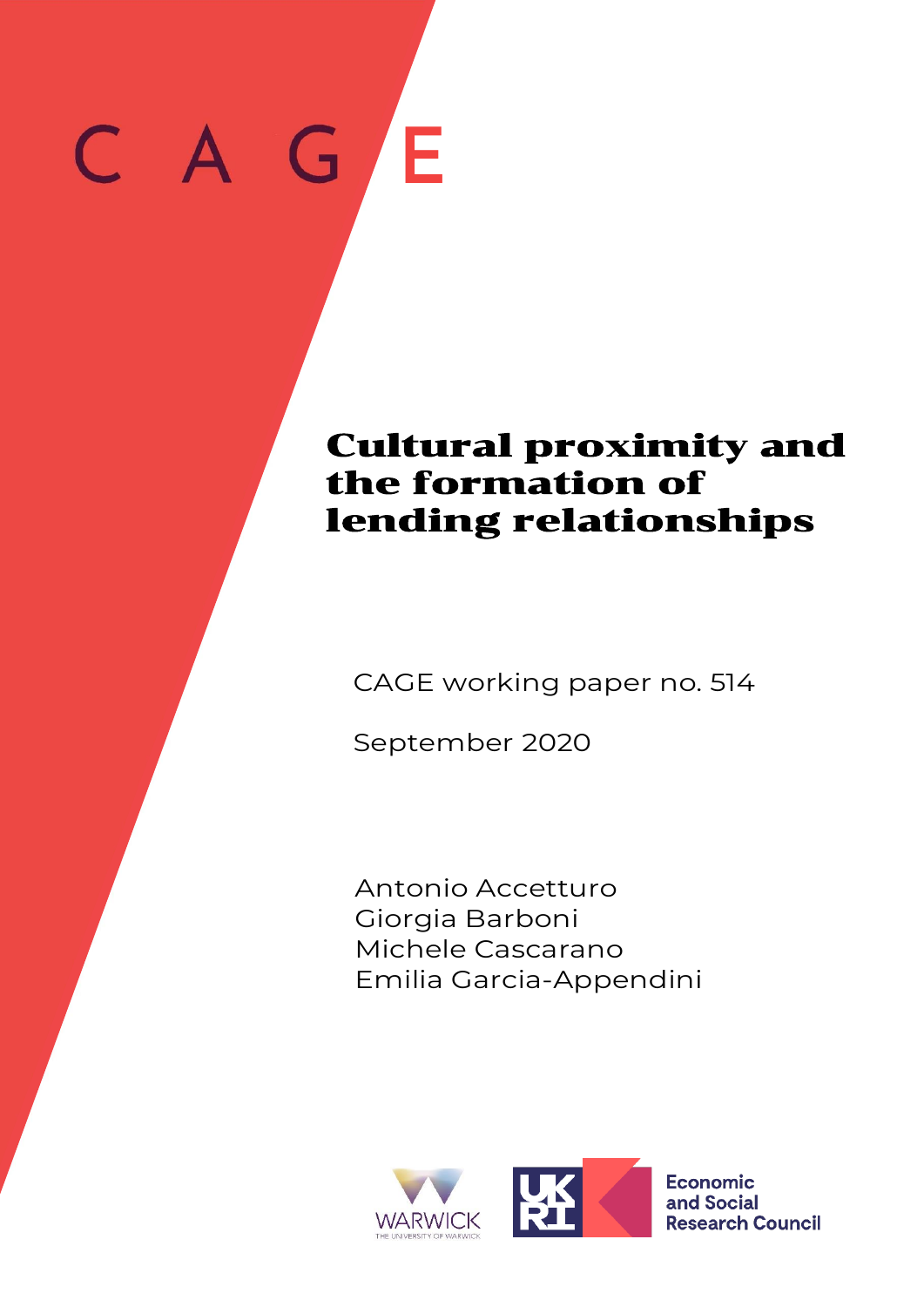# Cultural Proximity and the Formation of Lending Relationships<sup>∗</sup>

Antonio Accetturo<sup>a</sup>, Giorgia Barboni<sup>b</sup>, Michele Cascarano<sup>a</sup>, and Emilia Garcia-Appendini<sup>c</sup>

<sup>a</sup>Economic Research Unit, Trento, Bank of Italy <sup>b</sup>University of Warwick, Warwick Business School and CAGE <sup>c</sup>Department of Banking and Finance, University of Zurich

September 2020

#### Abstract

We use credit registry data from the population of loans granted to firms in a region hosting two different cultural groups to study the role of culture in the formation of lending relationships. We find a large predominance of lending relationships involving banks and firms of the same culture, particularly among small, young, and opaque firms. Loans to same-culture firms are larger, require less collateral, and default less often than loans to different-culture firms. Our results suggest that cultural proximity reduces information asymmetries by providing a source of soft information that complements the one stemming from close or lengthy relationships.

JEL classification: G21, G30, Z1

Keywords: Cultural proximity; Asymmetric information; Soft information; Lending relationships

<sup>∗</sup>We thank Audinga Baltrunaite, Martin Brown, Hans Degryse, Silvia Del Prete, Lionel Nesta and Marina Eliza Spaliara, and especially Francesca Modena, as well as participants in seminars at Princeton University, Bank of Italy, Università Politecnica delle Marche, University of Trento, University of Bolzano, Warwick University, and the SIE Società Italiana degli Economisti Annual Meeting for useful comments in preliminary versions of this paper. Garcia-Appendini gratefully acknowledges financial support from the European Research Council (ERC) under the European Union's Horizon 2020 research and innovation programme ERC ADG 2016-GA under grant agreement No. 740272: lending. The views expressed in the paper are entirely the responsibility of the authors and should not be attributed to the Bank of Italy.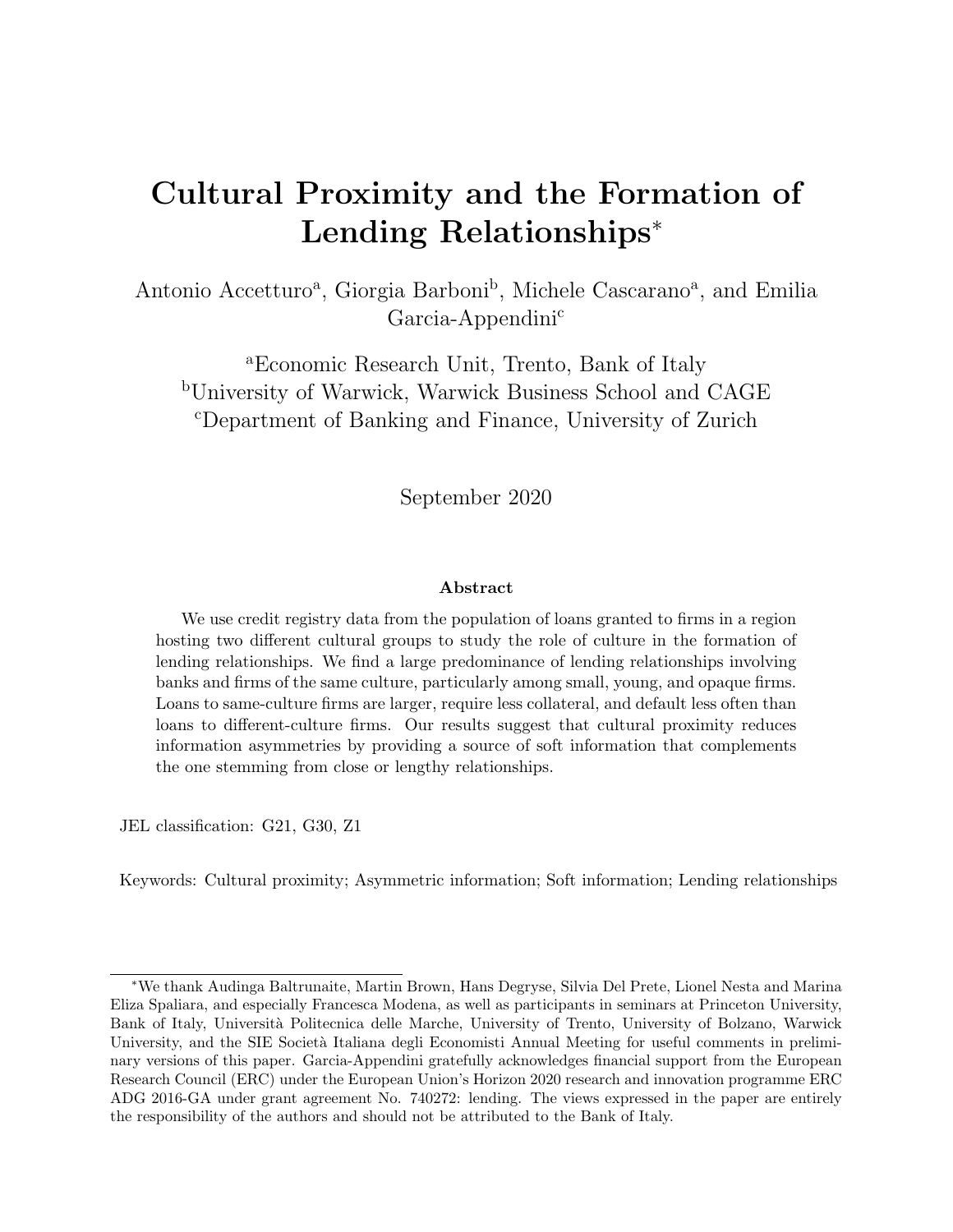### 1 Introduction

In perfect capital markets, profitability should be the sole determinant of investment and capital allocation decisions. However, real-world financial and economic transactions often deviate from this paradigm, occurring with higher likelihood when the involved parties share the same language, religion or ethnic origin – more in general, when they have a common cultural background (see, for example, [Melitz,](#page-35-0) [2008;](#page-35-0) [Guiso, Sapienza, and Zingales,](#page-35-1) [2009;](#page-35-1) [Bottazzi, Da Rin, and Hellmann,](#page-33-0) [2016\)](#page-33-0). Driven by this observation, a large body of literature has investigated the costs and benefits of financial transactions occurring within such culturally proximate groups [\(Giannetti and Yafeh,](#page-34-0) [2012;](#page-34-0) [Ahern, Daminelli, and Fracassi,](#page-32-0) [2015;](#page-32-0) [Fisman, Paravisini, and Vig,](#page-34-1) [2017;](#page-34-1) [Haselmann, Schoenherr, and Vig,](#page-35-2) [2018\)](#page-35-2). However, these studies have devoted little attention to why these transactions occur in the first place: How often do parties engage in culturally proximate transactions? Which types of agents are more likely to transact with culturally proximate counterparties? Why and under which conditions do we observe transactions occurring among agents that are culturally diverse? More generally, which market frictions, if any, can explain the prevalence of transactions occurring within culturally proximate agents?

In this paper, we analyze these questions empirically in the context of credit markets by using credit registry data containing the universe of loans disbursed to firms in the bi-cultural region of South Tyrol. South Tyrol is a region in Northern Italy located at the border with Austria and Switzerland where two cultural groups, German and Italian, co-exist by law.<sup>1</sup> Both Italian and German are official languages, and the two cultural groups live next to each other within municipalities. However, both cultural groups live relatively segregated lives, which enables them to preserve their cultural identities. Importantly for our study, the province includes a large number of firms from a wide range of industry sectors, which are

<sup>&</sup>lt;sup>1</sup>Throughout this text, we will refer to people who speak German or a regional version of standard German interchangeably with the phrases "Germanic culture" or "German culture".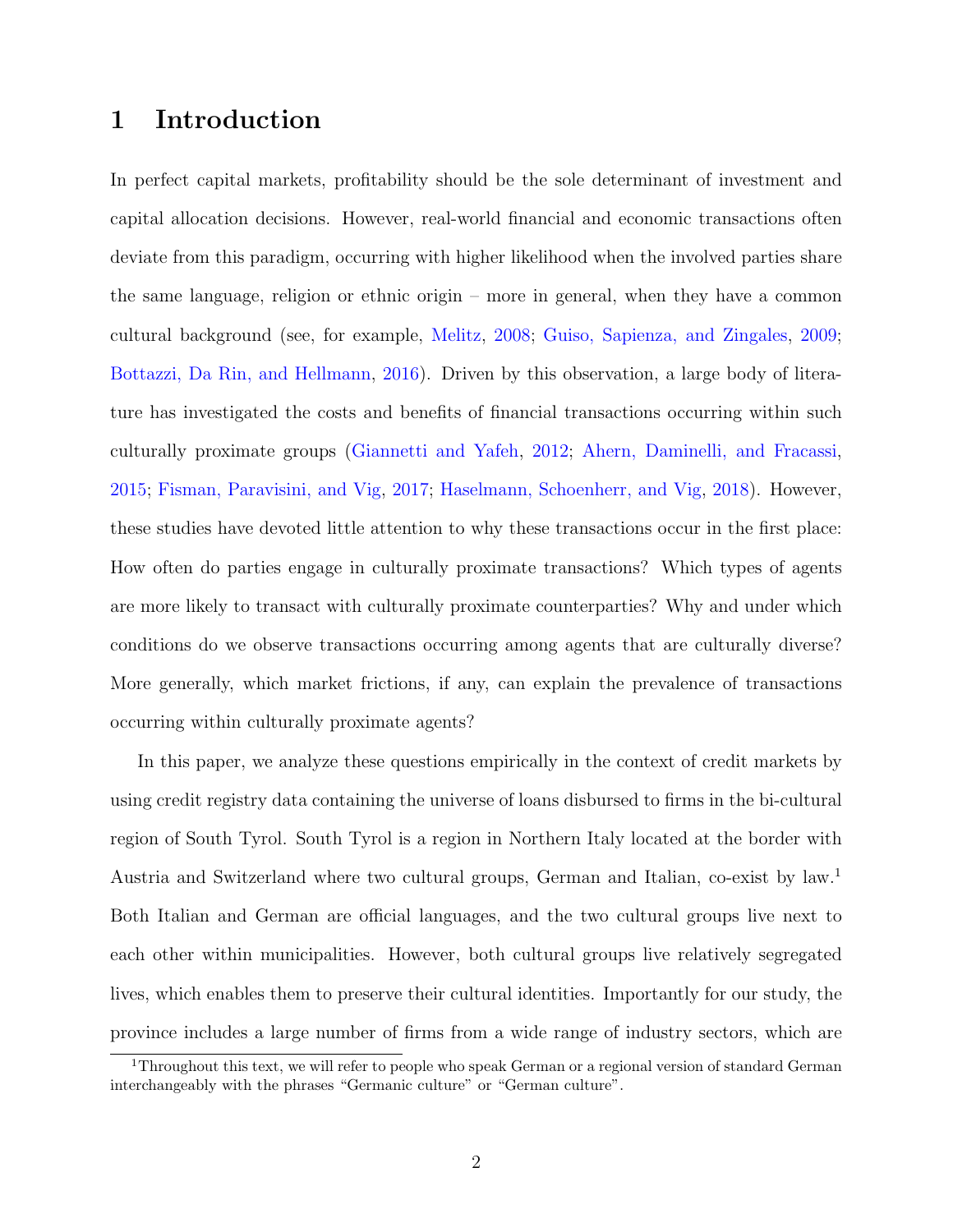subject to the same institutional, regulatory, and legal framework. By the same token, banks operating in the region consist both of regional and national banks which are also subject to a common regulatory and legal framework which is set at the national level. Thus, South Tyrol represents an almost ideal setting for studying cultural heterogeneity in lending while keeping all other institutional factors fixed (Fernández, [2011\)](#page-34-2). This is especially relevant for the research questions we want to tackle, as institutions are endogenously determined with culture [\(Tabellini,](#page-36-0) [2008\)](#page-36-0). In addition, credit markets are particularly well suited to answer our research questions, as they allow us to analyze the role of market frictions, such as information asymmetries and enforcement costs, in the creation of culturally proximate lending relationships.

We start our analysis by documenting that the proportion of loans between banks and firms that share a cultural origin is twice as large as the one implied by random matching between firms and banks given their presence in the local markets. This correlation suggests that there is a strong selection in lending relationships where borrowers and lenders share similar cultural endowments. We advance two main hypotheses to explain this stylized fact. Our first hypothesis is that cultural proximity overcomes frictions in the credit markets, such as information asymmetries *(information hypothesis)*. In fact, if speaking the same language and sharing a common set of behavioral rules and social conventions can facilitate the transmission of subtle signals about the firm's credit quality, the value of the firm's projects, or the management's propensity to engage in moral hazard, then cultural proximity should ease the access of credit to the most opaque firms. Our second hypothesis to explain the prevalence of culturally proximate lending relationships is that borrowers expect a more favorable treatment from lenders which might belong, or be close to, their social network (favoritism hypothesis). In this case, borrowers apply more often for credit to a lender of their same culture, and the observed higher prevalence of culturally proximate loans would simply reflect the higher numerosity of loan applications from borrowers sharing cultural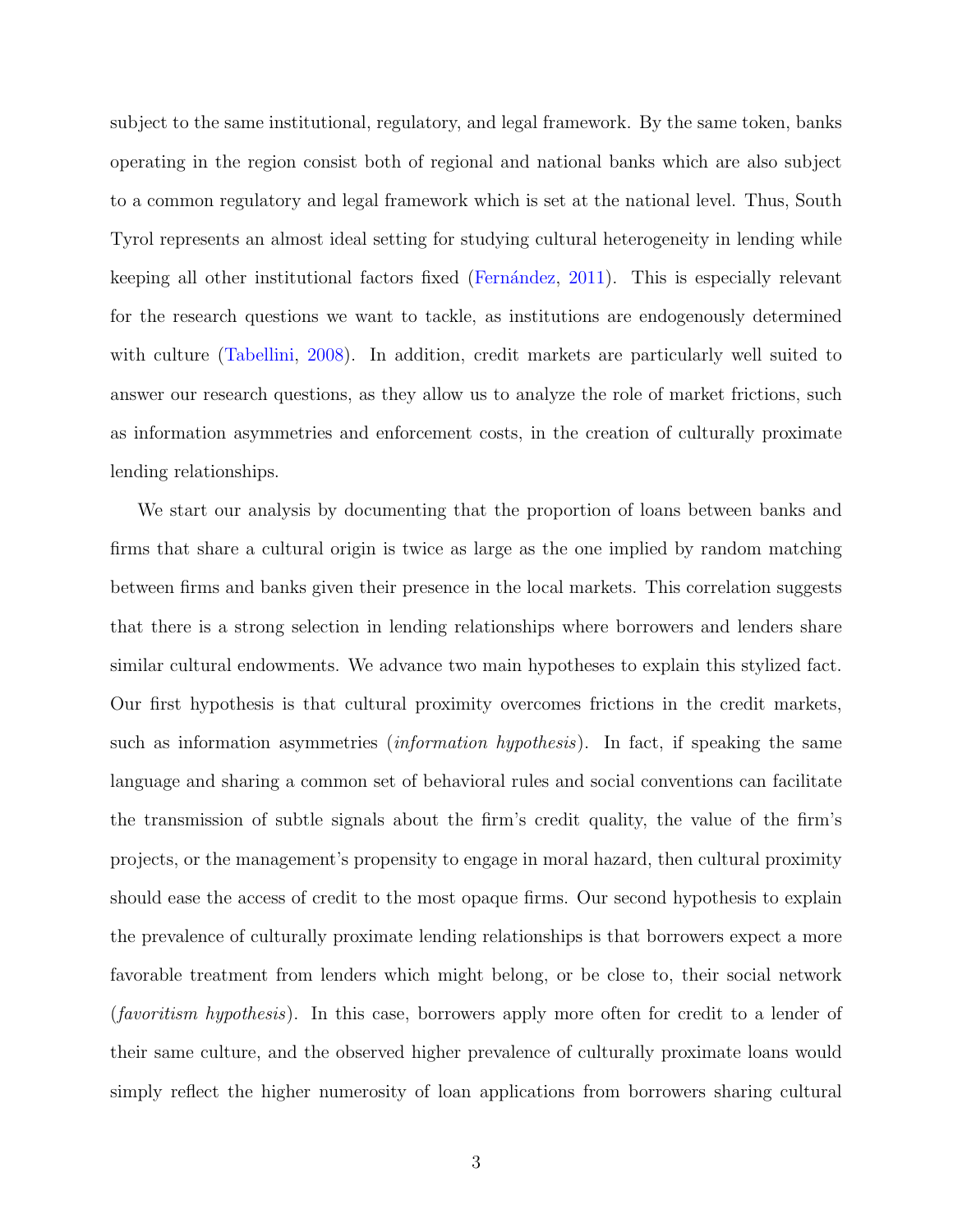traits.

A preliminary exploratory analysis seems to favor the information hypothesis, as we find that firms that borrow from culturally proximate banks present several features that are usually associated to information asymmetries: They are on average younger, smaller, and have larger sales growth than firms borrowing from different-culture banks [\(Berger and Udell,](#page-32-1) [1998\)](#page-32-1). Moreover, we also find that some banks tend to specialize in lending to culturally proximate firms. These banks tend to be smaller cooperative banks, which generally employ soft-information-based lending technologies that are better suited to resolve agency problems [\(Berger and Udell,](#page-33-1) [2002\)](#page-33-1).

The granular level of our data allows us to analyze the role of cultural proximity in the formation of lending relationships in greater detail, by decomposing the credit process into the loan application phase (demand for credit), the credit screening process (supply of credit), and the lending outcomes (ex-post performance). Our analysis of the loan application process shows that firms are up to 0.76 percentage points more likely to apply for a loan with a bank of their same culture. This result cannot be explained by time-varying or time-invariant firm or bank characteristics, as it is robust to controlling for firm-time and bank-time fixed effects. It also cannot be explained by the plausibly higher likelihood of finding culturally proximate banks in the close vicinity, as we control for the presence of nearby bank branches in our specifications. It is also economically significant, as it compares with a 1.4% unconditional probability of applying for a loan on any random bank in their locality. While this result is consistent with both our hypotheses, when we extend our analysis to explore heterogeneity across firms with different characteristics, we find that the larger propensity to apply for loans of the same cultural group is highest for the firms with acute information asymmetries: Young startups, small firms, and high growth firms. Moreover, applications for loans from culturally proximate banks decreases sharply with size and age, suggesting that borrowers rely on cultural proximity mostly when their levels of opaqueness are highest. This result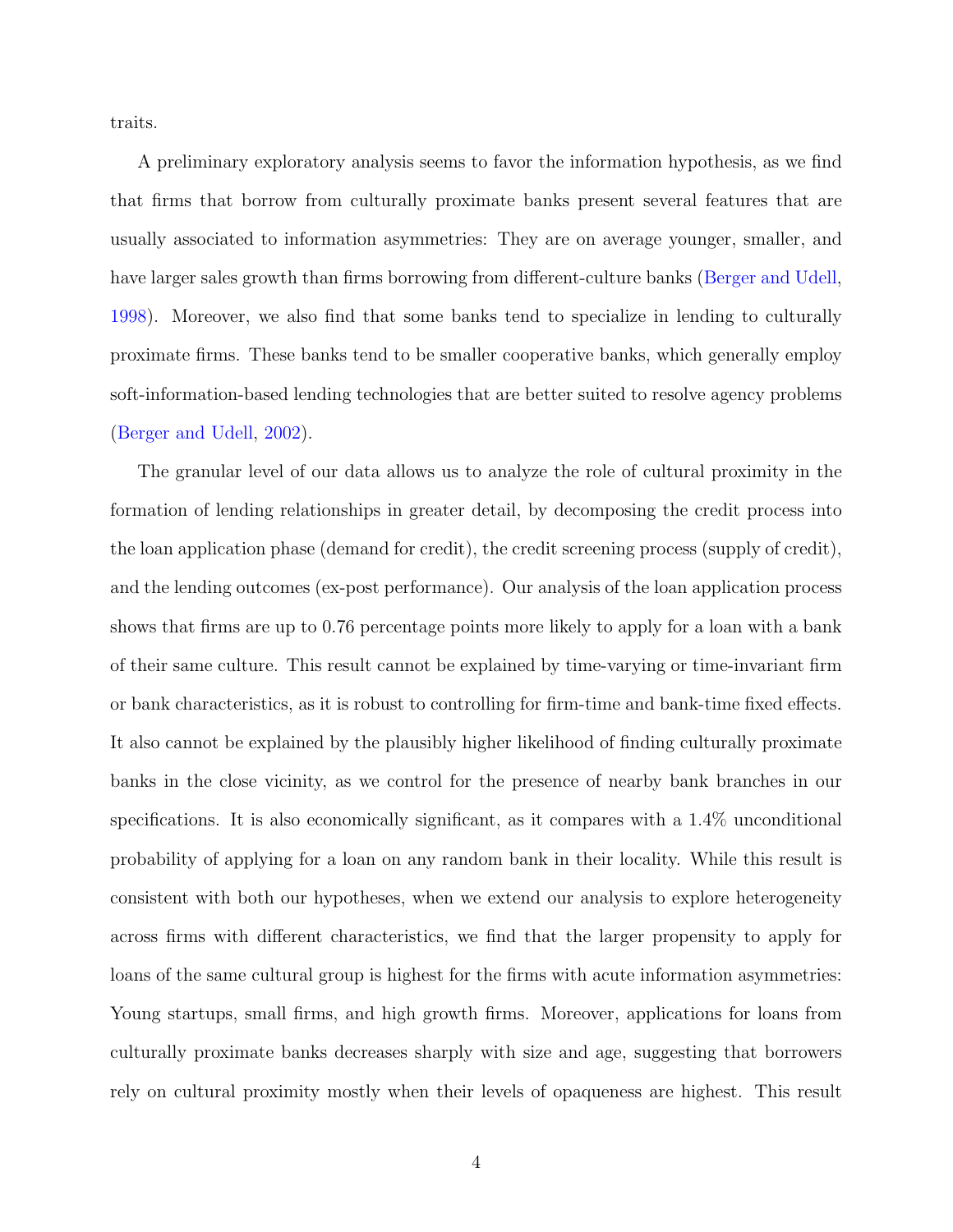is once again consistent with a central role of cultural proximity in reducing information asymmetries.

Our analysis on the supply side of credit reveals that lenders are not more likely to approve a loan application from culturally proximate borrowers, a finding that does not line up with the favoritism hypothesis. However, we do find that banks provide larger loans, and are less likely to require collateral, from borrowers that share their same origin. While the latter result might be interpreted as evidence of favoritism, a further analysis suggests that there is a larger dispersion in the terms of loans provided to culturally proximate borrowers. This result is, once again, consistent with the information hypothesis, as it suggests that cultural proximity reduces the information asymmetries in the credit transaction by improving the precision of the signal that the lender obtains about the borrower's creditworthiness [\(Cornell](#page-33-2) [and Welch,](#page-33-2) [1996;](#page-33-2) [Fisman et al.,](#page-34-1) [2017\)](#page-34-1). Importantly, this result is robust to controlling for other sources of soft information available to the bank, such as the one collected through personal interactions (i.e., whether the bank is situated in close geographical proximity to the firm; [Petersen and Rajan,](#page-35-3) [2002\)](#page-35-3) or through long-time interactions (i.e., the length of pre-existing relationships, [Petersen and Rajan,](#page-35-4) [1995\)](#page-35-4). This result suggests that the cultural proximity is able to convey soft information over and beyond the one conveyed through personal interactions.

Our final analysis shows that loans to culturally proximate borrowers perform better than loans to distant borrowers. This result supports once more the information hypothesis, while strongly rejecting the favoritism hypothesis. Combined with the results that show lower collateral requirements and higher loan amounts for culturally proximate loans, this finding suggests that the mechanism through which cultural proximity reduces information asymmetries is by facilitating the screening of loan applications. Indeed, loan terms are decided at the outset of the lending process; the fact that same-culture firms obtain better and more precise loan conditions suggests that the pool of accepted borrowers of the same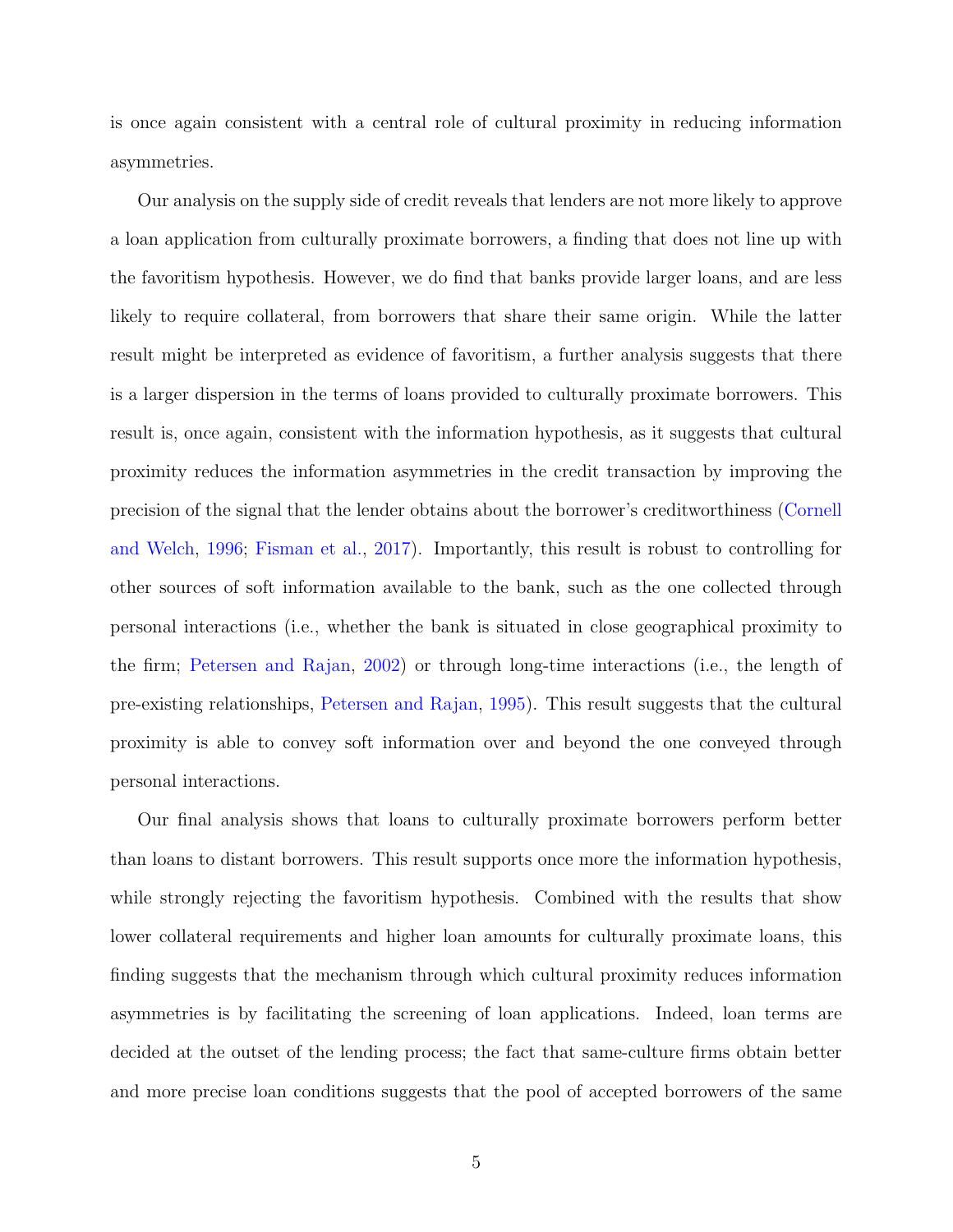culture has a lower average level of risk than different-culture borrowers – which is consistent of the idea of lenders minimizing risks [\(Strahan,](#page-36-1) [1999\)](#page-36-1). At the same time, the lower riskiness of the pool of same-culture borrowers might explain why lenders are able to provide them with more favorable terms.

All in all, our paper shows that cultural proximity represents a major determinant in the formation of lending relationships. Moreover, our results provide strong evidence that cultural proximity helps reducing information asymmetries in the lending process, thus explaining how sharing a common cultural background can lead to improved economic outcomes.

Our paper contributes to the literature that studies the role of cultural ties in economic and financial exchanges (see, for example, [Guiso, Sapienza, and Zingales,](#page-35-1) [2009;](#page-35-1) [Disdier and](#page-34-3) [Mayer,](#page-34-3) [2007;](#page-34-3) [Rose,](#page-35-5) [2000;](#page-35-5) [Helpman, Melitz, and Rubinstein,](#page-35-6) [2008;](#page-35-6) [Accetturo, Cascarano,](#page-32-2) [Degasperi, and Modena,](#page-32-2) [2019\)](#page-32-2). Most of these studies highlight the roles of trust and social capital, transaction costs, and bilateral affinity in the emergence of same-culture transactions. Our results contribute to this literature by providing evidence that information asymmetries can also play a role in the emergence of transactions of the same culture.

Our work is particularly close to recent papers studying the effects of cultural and social proximity on lending outcomes, including loan quality [\(Fisman, Paravisini, and Vig,](#page-34-1) [2017;](#page-34-1) [Haselmann, Schoenherr, and Vig,](#page-35-2) [2018\)](#page-35-2). Differently to these papers, our study is based on the population of loans disbursed in a culturally diverse environment. As such, it allows us to study the endogenous formation of lending relationships based on cultural proximity, and to better understand its role both on the demand and supply of credit. Similarly to our paper, [Fisman, Paravisini, and Vig](#page-34-1) [\(2017\)](#page-34-1) document an important role of cultural proximity in reducing information asymmetries and improving loan performance. We complement their study by showing that cultural proximity plays a role in the reduction of information asymmetries in all stages of the lending process, and that information contained in cultural proximity is distinct from the one contained other sources of soft information.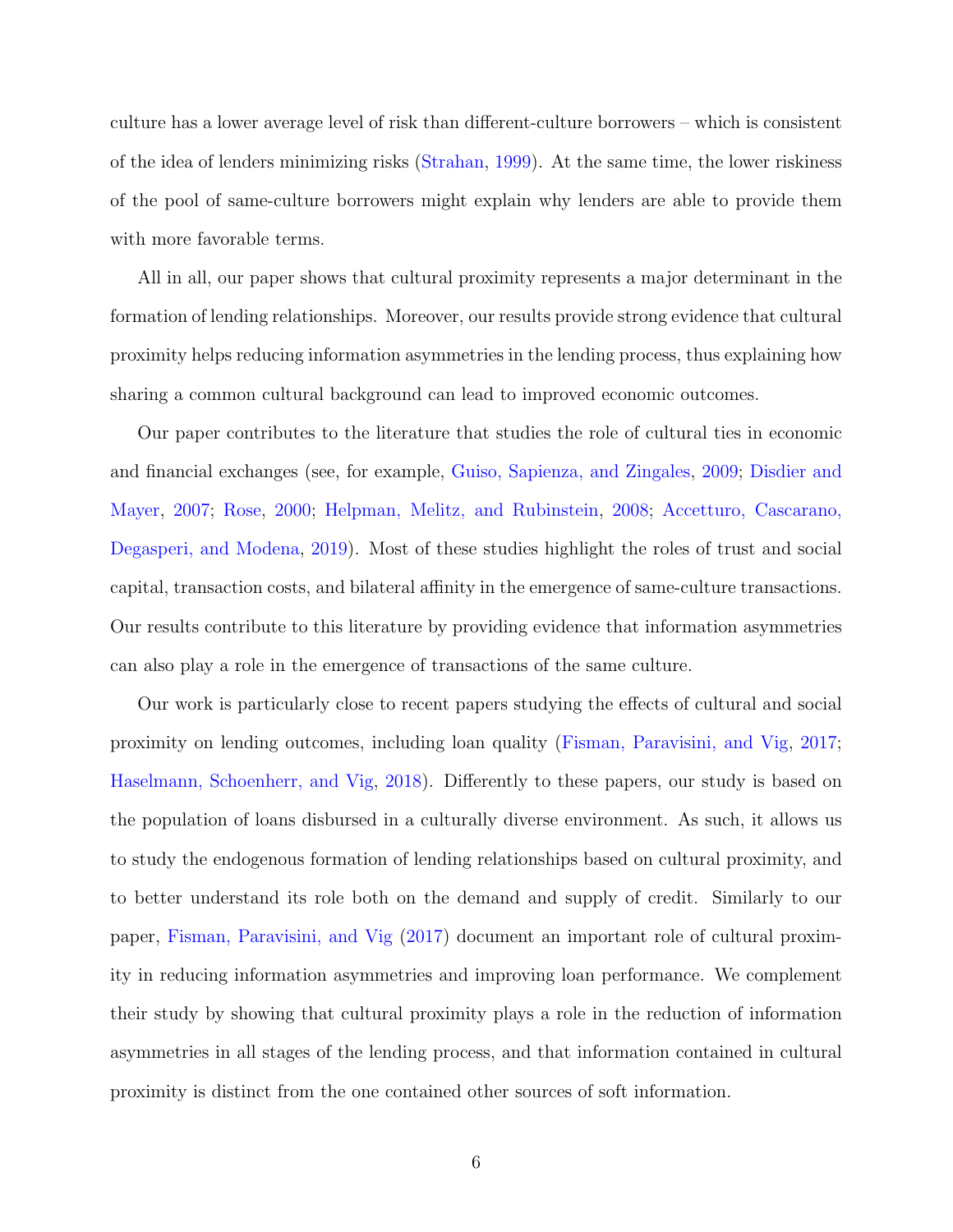Finally, our paper adds to the literature on credit relationships formation and performance [\(Berger et al.,](#page-33-3) [1995;](#page-33-3) [Petersen and Rajan,](#page-35-4) [1995\)](#page-35-4) by showing that cultural proximity represents an additional source of soft information beyond the information that can be collected through geographical proximity or lengthy relationships. Our results show that cultural proximity provides lenders with an additional signal of credit quality which enables lenders to provide credit terms that are commensurate with their creditworthiness.

From a policy perspective, our findings highlight the importance of local banks in lending to small businesses [\(Angelini, Di Salvo, and Ferri,](#page-32-3) [1998;](#page-32-3) [Barboni and Rossi,](#page-32-4) [2019\)](#page-32-4). By sharing the same culture as the firms in the markets where they operate, these financial intermediaries may play a key role in promoting access to credit, particularly for more informationallyopaque firms.

# 2 Institutional setup: Cultural heterogeneity in South Tyrol

South Tyrol ("Provincia di Bolzano" in Italian) is a North-Italian region located at the border with Austria and Switzerland. Before the First World War, the region was part of the Austro-Hungarian princely County of Tyrol; its history as an Italian administrative unit followed the defeat of the German and Austro-Hungarian Empires and the annexation of the territory to Italy.

At the time of the annexation, 89% of the population spoke German, 3% spoke Italian, and the remainder of the population spoke either Ladin or other languages of the Austro-Hungarian Empire (Istituto Provinciale di Statistica, 2015). However, this situation changed shortly after, as the fascist government initiated a process of "Italianization" of the region which favored both the immigration of Italian speakers from other regions and the outmi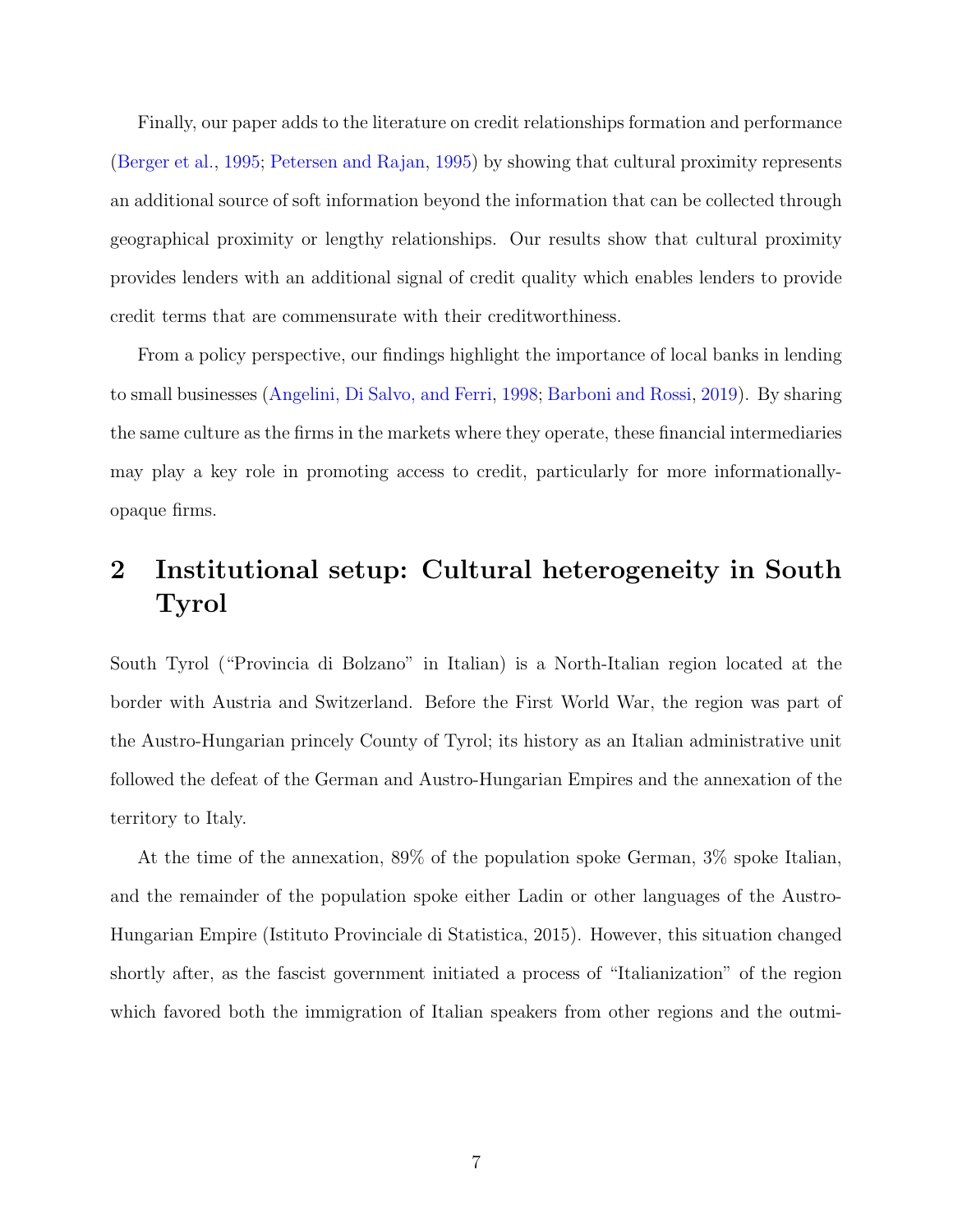gration of German speakers to Germany and Austria.<sup>2</sup> Among other changes, this process permanently altered the distribution of the population across both linguistic groups. As of the last available census, in 2011 the share of German-speaking population was 69%, while Italian speakers accounted for slightly more than one-quarter of the total population.

The current institutional framework of South Tyrol dates back to 1972, when a "Statute of Autonomy" was granted to the region. Among other issues, the 1972 agreement established the right for citizens to use their own mother tongue in all occasions. The application of this right has enabled the two linguistic groups to preserve their culture, as everyday life activities – such as childcare, eldercare, and schooling – are separated for each language group. In fact, segmentation in everyday life is a feature that characterizes the South Tyrolean society [\(Forer](#page-34-4) [et al.,](#page-34-4) [2008\)](#page-34-4) despite the fact that almost 80% of South Tyrolean students are proficient in both languages [\(Vettori and Abel,](#page-36-2) [2017\)](#page-36-2).

Importantly for our study, South Tyroleans face the same institutional and economic setup in spite of the strong segmentation of their everyday lives. For example, the regulations for all banks that operate in the region are defined at the national level. Similarly, all firms headquartered in South Tyrol are subject to autonomous regulations that are set at the province level (and agreed upon by both cultural groups, to avoid the empowerment of one over the other),<sup>3</sup> and the chamber of commerce of the province is in charge of their enforcement. Thus, banks and firms in our study share a common legal and regulatory framework which is independent of the cultural origin of their owners or managers. Overall, the fact that German and Italian speakers face the same formal institutional setting but live in an extremely segmented society makes South Tyrol an ideal setting for studying the role of cultural proximity on economic outcomes without confounding factors such as institutions,

<sup>2</sup>This was part of the so-called Agreement on the Options of Citizenships between Fascist Italy and Nazi Germany (that had already annexed Austria) in 1939. See [Accetturo et al.](#page-32-2) [\(2019\)](#page-32-2) for more historical details on the Italianization process.

<sup>3</sup>According to the "Statute of Autonomy", all local governments must be composed at least by one German- and one Italian-speaking party.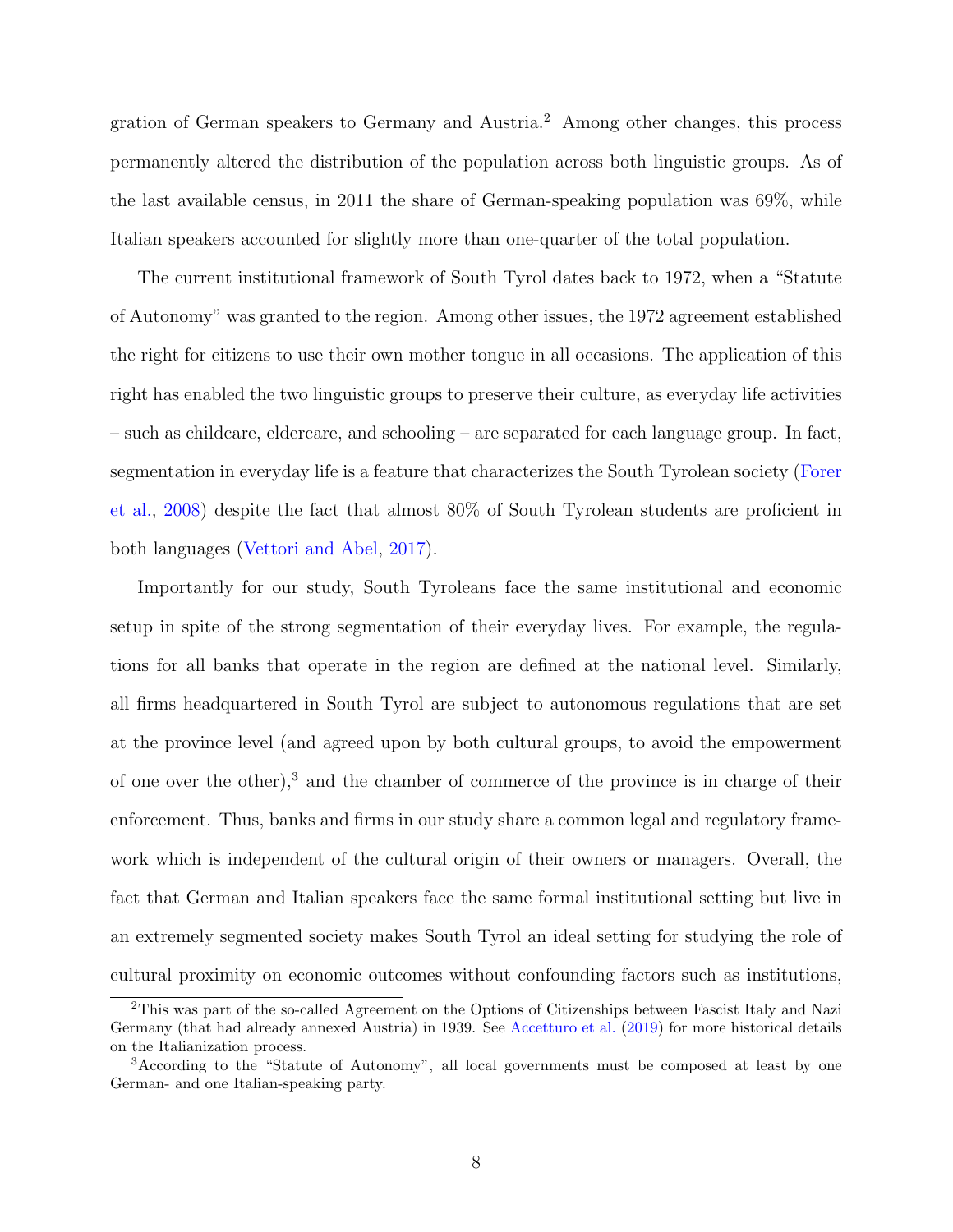norms, geographical distance, among others (Fernández, [2011\)](#page-34-2). In addition, there is a wide geographic variation in the composition of the linguistic groups across the region. Figure [1](#page-37-0) illustrates the distribution of Italian speakers in South Tyrol. The majority of the municipalities in South Tyrol are predominantly German speaking, but there is significant variation across towns. As a consequence of the Italianization process, the largest concentration of Italian speakers is located in the valleys close to the cities of Bolzano and Merano. Although municipalities differ considerably on the proportion of the Italian-speaking population, there is no geographic segregation between citizens within municipalities and the vast majority of the population (96.1%) shares a common Roman Catholic religion.

## 3 Data, descriptive statistics and stylised facts

#### 3.1 Data sources

Our main source of data in this analysis is the Italian Central Credit Registry (CR), owned and administered by the Bank of Italy. The CR contains information about all performing and non-performing loans extended by all banks and financial companies that operate in Italy. From this database, we obtain information on quantities, collateral, and status (performing or non-performing) of all loans extended to firms headquartered in the South Tyrol region over the period 2005 to 2015. For a loan observation to appear in the CR, the legal reporting threshold is a total borrower exposure of 30,000 euros towards a given financial intermediary; however, this threshold was 75,000 until December 2008. Following the related literature, to ease comparability throughout all years in our sample period we only consider firm-bank pairs for which the total granted amount is greater than 75,000 euros [\(Cingano, Manaresi,](#page-33-4) [and Sette,](#page-33-4) [2016\)](#page-33-4).

From the CR, we also obtain information on loan applications. We follow [Albertazzi,](#page-32-5) [Bottero, and Sene](#page-32-5) [\(2017\)](#page-32-5) and identify a loan application whenever an intermediary lodges a preliminary information request (Servizio di Prima Informazione, SPI) about the borrower.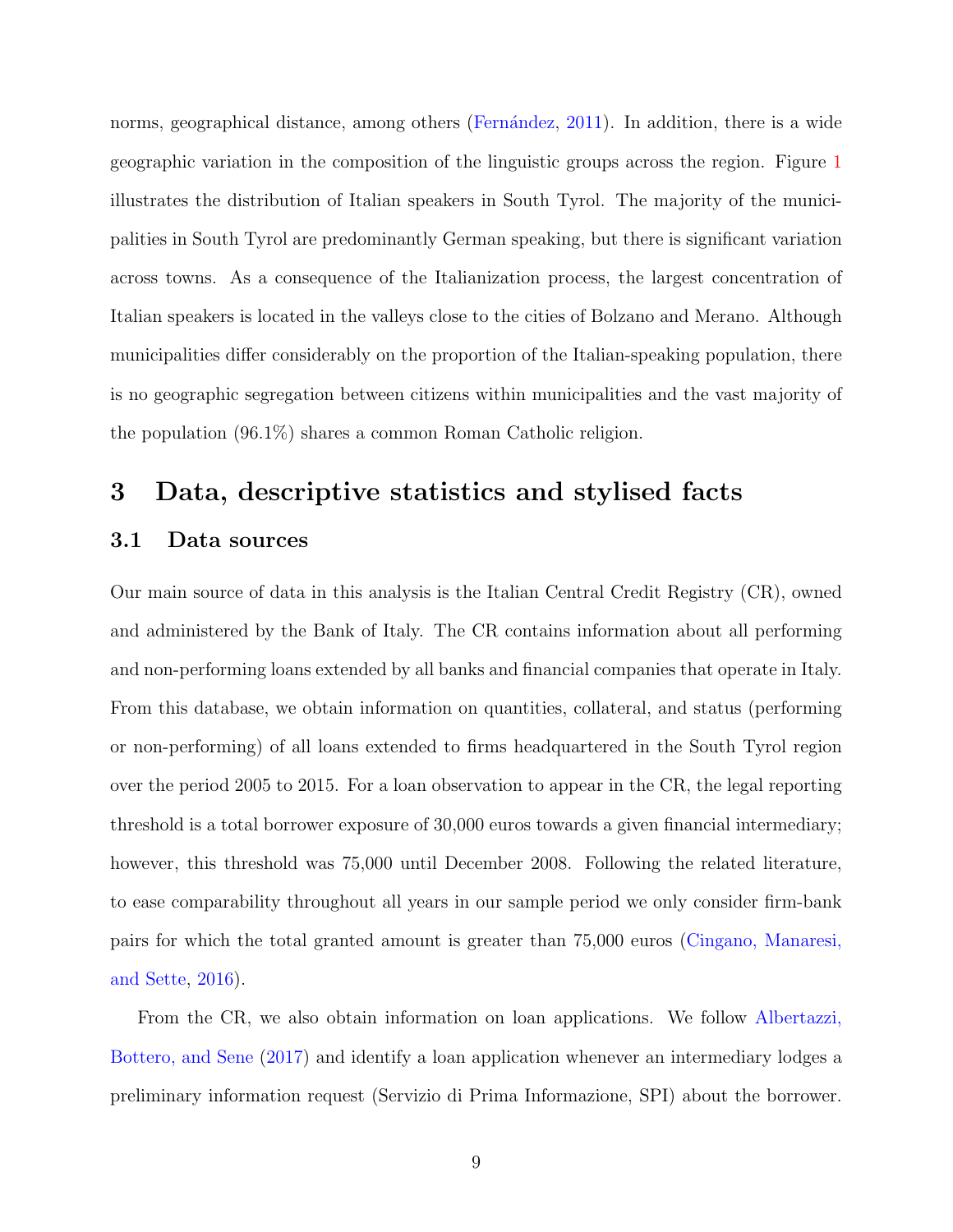An SPI is an enquiry made by a bank about the current credit position of a potential borrower. Such enquiries can be placed at a small cost for the financial intermediary, only when the intermediary receives a formal request for credit from an individual or a firm. As we explain in more detail in Section [4,](#page-15-0) we use information on the SPI and existing loans in the CR to proxy for credit demand and credit supply.

The CR contains the unique tax identification of the borrowers. We use this information to obtain the firms' number of employees (which we use to measure firm size) from the Italian Social Security Service (INPS), which gathers this information for all active Italian firms. We also use this information to obtain from a third dataset, Infocamere, the names, gender, place of birth, and age for all members of the firms' management and executive boards. Infocamere is maintained by the Italian Chamber of Commerce and contains management information for all the firms that are headquartered in South Tyrol. Following a similar procedure as in [Bedendo, Garcia-Appendini, and Siming](#page-32-6) [\(2018\)](#page-32-6), we use this information to manually classify the cultural origin of all administrators, which is used to identify the firms' overall cultural origin (see Online [A](#page-48-0)ppendix  $\Lambda$  for more details).

For all the banks in our sample, we obtain balance sheet information from Bank of Italy's supervisory reports, and information about the management board from the Segnalazione sugli Organi Societari (Or.So.) database. Or.So. is maintained by the Bank of Italy and records information on the names, gender, place and date of birth of all the members of the governing bodies and the top executives of each bank. Using the same procedure as for firms, we classify a financial intermediary as belonging to an Italian (Germanic) cultural group if the majority of the members of the board and top executives are of Italian (Germanic) cultural origin.

Mostly due to data availability, we focus on the management board to classify the cultural origin of banks and firms (see [Infante and Piazza,](#page-35-7) [2014](#page-35-7) for a similar approach). To the best of our knowledge, there are no available data sets with the names and gender for other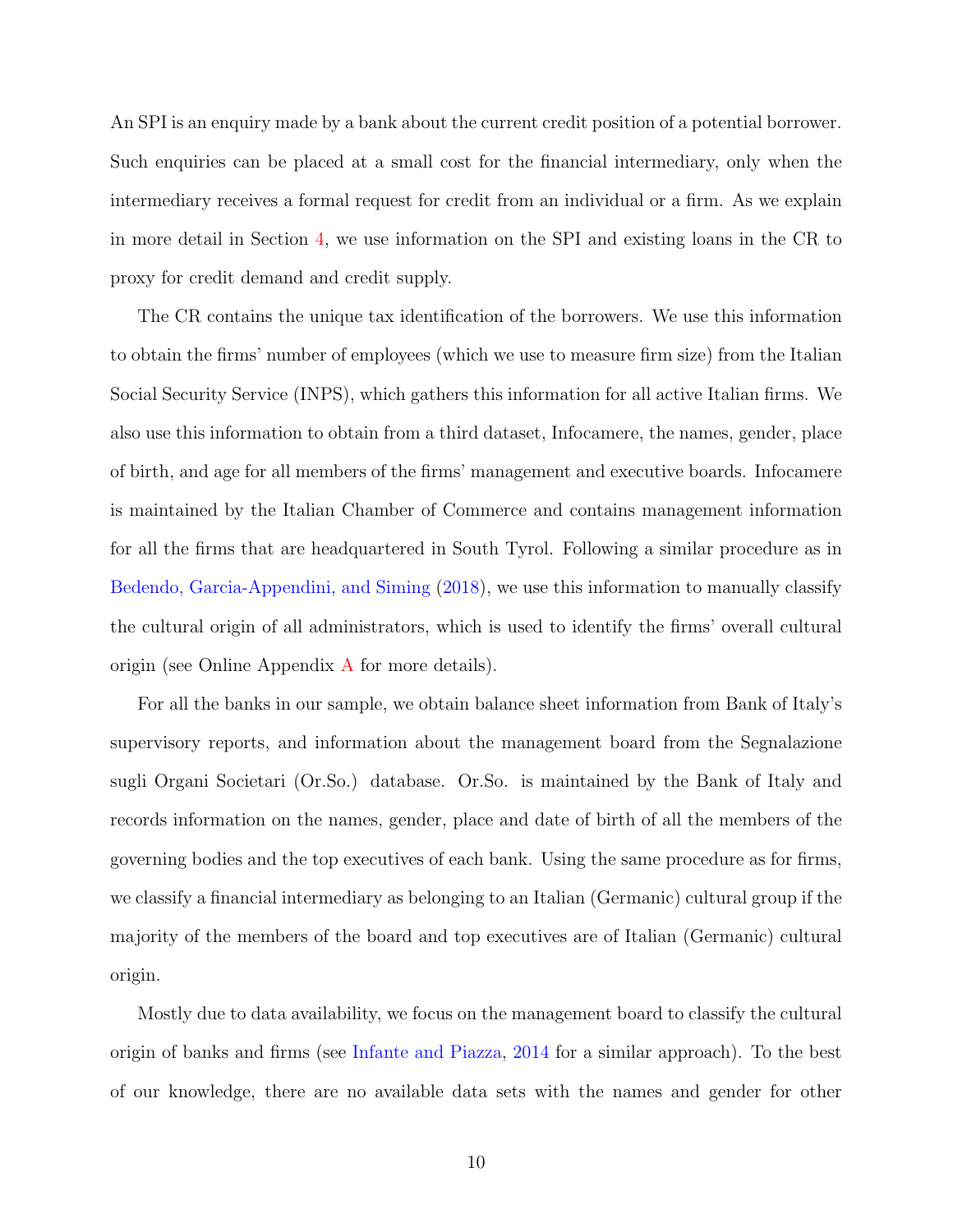employees, such as the loan officers. However, this is not likely to represent a large limitation for our study, as (i) the credit market in the South Tyrol region is dominated by local banks, where the distance between the firm and the bank board is quite limited [\(Benvenuti, Casolaro,](#page-32-7) [Del Prete, and Mistrulli,](#page-32-7) [2017\)](#page-32-7) and (ii) the vast majority of firms in the region are small, privately held establishments where owners and managers are likely to be the same person, or linked by family (and hence, cultural) ties [\(Bedendo, Garcia-Appendini, and Siming,](#page-32-6) [2018\)](#page-32-6).

#### <span id="page-11-0"></span>3.2 Descriptive statistics

Table [1](#page-37-1) presents basic descriptive statistics of the CR sample. On a given year in our sample period, our dataset contains loan-level information on more than 8,000 unique firms and roughly 200 unique banks, for a total of 13,469 unique firms and 361 unique banks over our sample period. According to the 2011 census, firms headquartered in South Tyrol were 43,000 including artisans, independent contractors, freelance workers, and cooperatives. Thus, our sample – which only considers firms that have a borrowing relationship with the banking system over the reporting threshold and with a precise cultural classification – covers a large fraction of the universe of the South Tyrolean firms.

Table [1](#page-37-1) also shows that the percentage of Italian firms is relatively low (23%-25%) and reflects population shares, suggesting that entrepreneurship rates are quite similar in the Germanic and Italian cultural groups. The larger percentage of Italian banks reflects the fact that all Italian banks may operate in the South Tyrolean credit market with at least one lending relationship.

Table [2](#page-38-0) contains summary statistics on firms, banks, and bank-firm relationships. Firms in our sample are 16 years old on average. They are relatively large compared to the population: the average number of employees in our sample is 17, whereas it is 4 when calculated using census data. The median size is much lower than the average (5.5 employees), and the standard deviation is several times the average (144), suggesting that our data contains some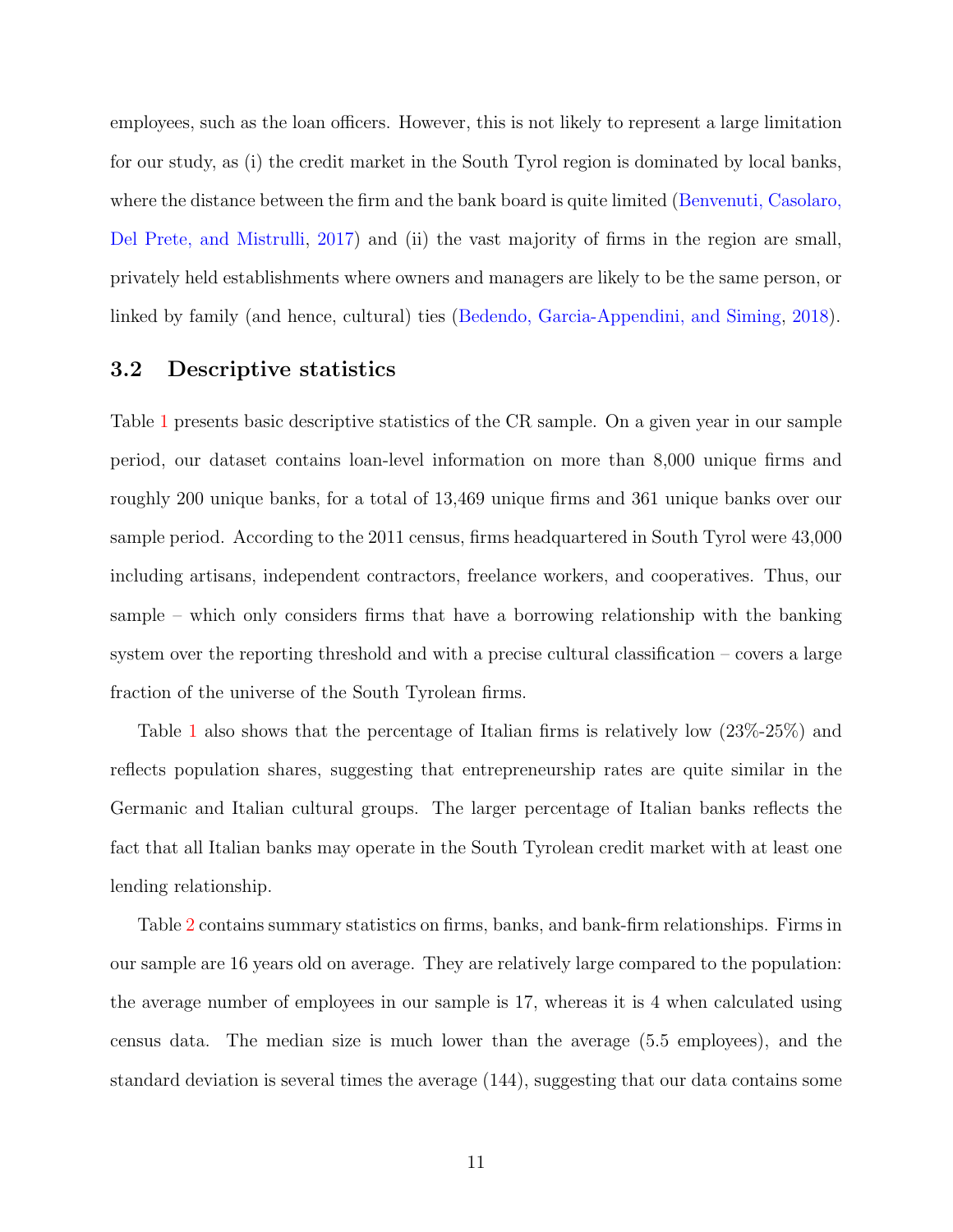large firms which are more likely to have a credit relationship with a bank. Each firm has outstanding links with an average of 1.6 banks. However, the variation is very large: the standard deviation in the number of banking relationships is 1.4, and almost 70% of the firms in our data have only one banking relationship. The average number of bank links within the same cultural groups is 1.1, implying that the majority  $(72.7\%)$  of all bank-firm relationships in the region are established within the same group.

Regarding the banks in our sample, we observe that around half (48%) correspond to credit cooperatives. The average log size of a bank corresponds to 1.2 billion euros in total assets; the average assets to capital ratio is 12, implying a leverage ratio of 8.3%. Finally, the ratio of non-performing loans over total loans is 11%.

Table [2](#page-38-0) also shows that the average log length of the relationship between a firm and a bank corresponds to 5.4 years, and the average (median) of the log of granted loan size corresponds to around half a million (400,000) euros. One-third of all loans are collateralized, while the share of Non-Performing Loans (NPL, which include bad loans and other minor anomalies such as loans that are unlikely to be paid back and overdue loans) is 10%, 8.7% of the total corresponding to minor anomalies.<sup>4</sup>

#### 3.3 Stylised facts on cultural proximity

The results in Section [3.2](#page-11-0) show that the choice of culture of lenders and borrowers is not a random choice. Indeed, from Table [1,](#page-37-1) we observe that 77% of the firms and 25% of the banks are of Germanic origin. If the choice of culture of lenders and borrowers were randomly assigned, then roughly  $36\% (= 0.77 \times 0.25 + 0.23 \times 0.75)$  of all lending relationships should belong to firm-bank pairs sharing the same cultural origin. However, the fraction of same-group relationships, which we observe in Table [2,](#page-38-0) is twice as large  $(72.7\%)$ . This finding

<sup>4</sup>According to the Bank of Italy classification, minor anomalies comprise two specific categories of NPLs, aside from bad loans: i) unlikely-to-pay exposures (loans which banks believe the debtors are unlikely to meet their contractual obligations in full unless action such as the enforcement of guarantees is taken), ii) overdrawn and/or past-due exposures (loans that are overdrawn above a predefined amount and/or are past-due by more than 90 days).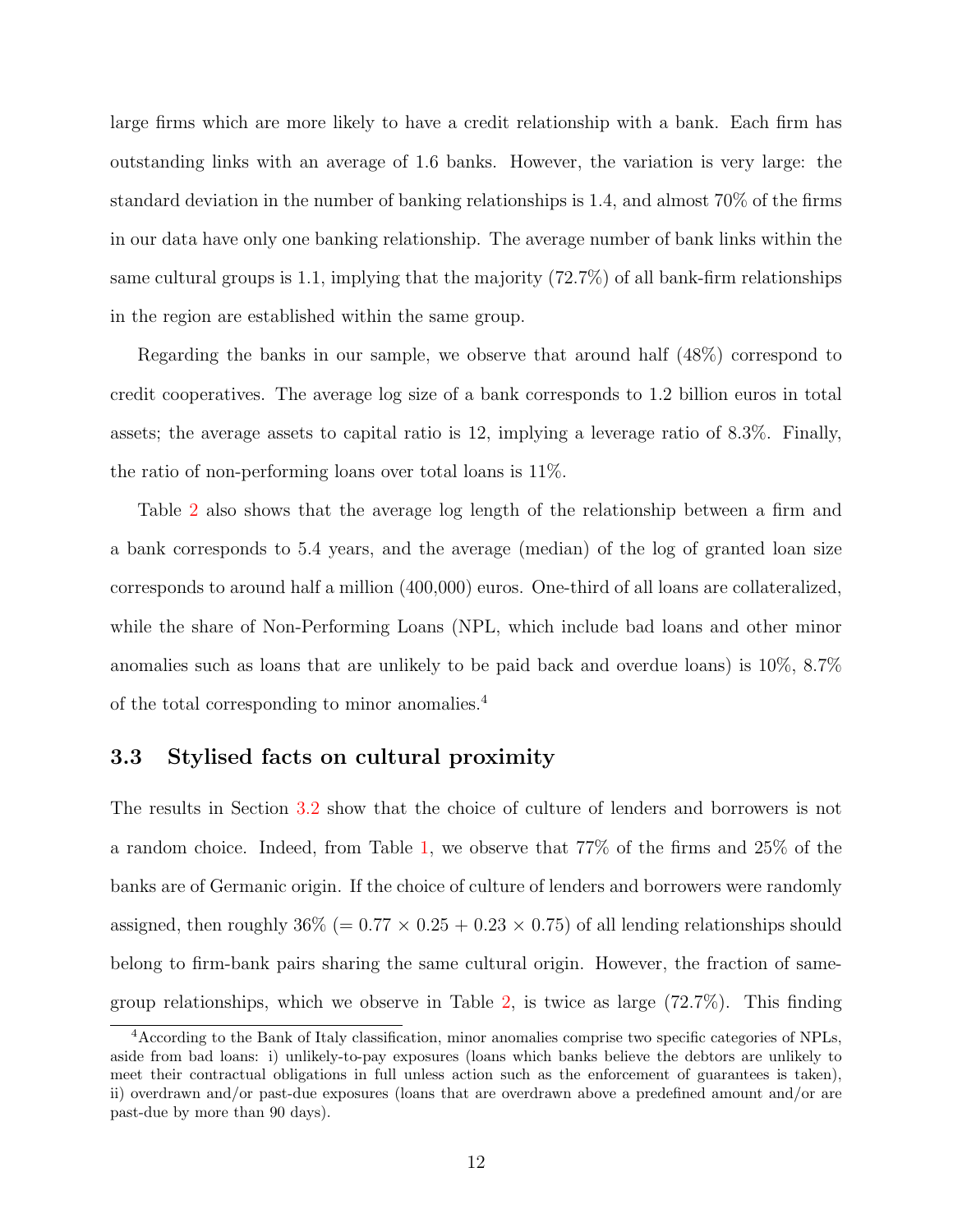represents our first stylized fact regarding the role of cultural proximity in the lending process:

<span id="page-13-0"></span>Stylized fact 1. The observed fraction of firms borrowing from a bank of its same cultural group is twice as large as the one implied by random matching between firms and banks.

Stylized fact [1](#page-13-0) suggests that culture is an important determinant of the existence of a transaction. We next provide a first blush analysis of why this might be the case, by analyzing the characteristics of firms (demand-side of credit) and banks (supply-side of credit) that correlate more strongly with same-group lending.

To analyze the characteristics of firms borrowing from same-culture banks, we collapse the CR dataset at the firm-level, obtaining approximately 90,000 firm-year observations. We then use univariate tests of differences in means to compare characteristics of firms that borrow exclusively from banks of their same cultural group with those of firms that borrow from at least one bank of a different culture. Results are shown in Table [3.](#page-39-0)

We find that firms that borrow exclusively from banks of the same cultural origin are slightly younger, and significantly smaller, on average, than firms that form relationships with banks of a different cultural origin. The former firms have also fewer lending relationships than firms that form relationships with banks of a different cultural origin, and their sales growth is slightly higher. All these characteristics are typical of startups or firms in their early life cycle, and are usually associated with high informational opaqueness (i.e. [Berger and](#page-32-1) [Udell,](#page-32-1) [1998\)](#page-32-1). These results suggest that same-group lending might be preferred in the early stages of a firm's life cycle, when the levels of information asymmetries between borrowers and lenders are particularly acute. From these findings we derive the second stylized fact:

Stylized fact 2. Firms borrowing exclusively from same-culture banks are younger, smaller, and have larger sales growth than firms borrowing from different-culture banks.

We next turn into the supply side of credit by comparing the characteristics of banks lending to a high fraction of firms of the same cultural group, relative to banks lending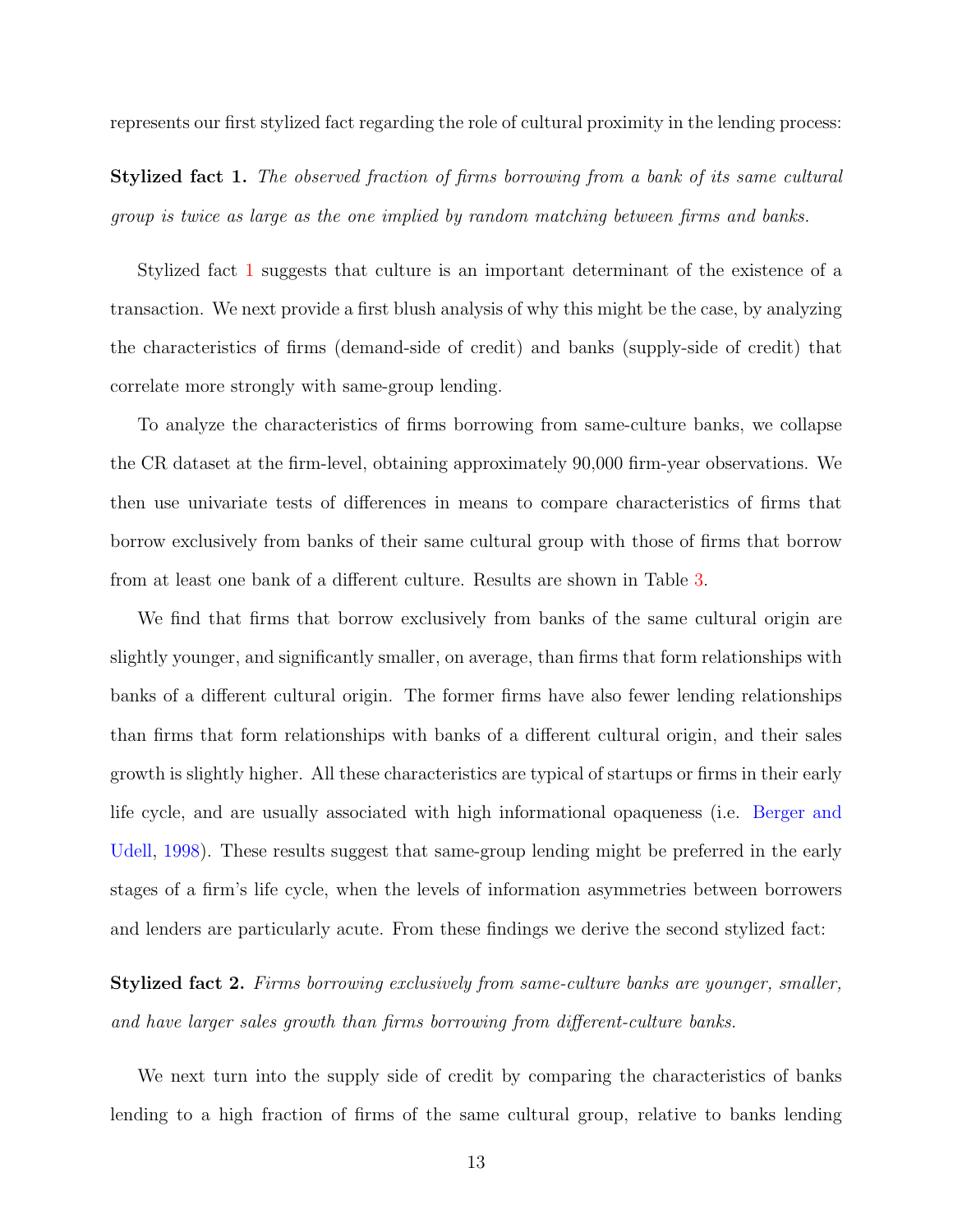to a lower fraction of firms of the same cultural group. For this purpose, we collapse our firm-bank-year level database to the bank-year level, and calculate the fraction of firms in each bank's portfolio that belong to the same cultural group. We then split the bank-year observations at the median of the fraction of borrowers of the same cultural group in each year.<sup>5</sup> Results from Table [4](#page-40-0) show stark differences between these groups: for banks with high fractions of same-group lending, the average fraction of firms of a different culture is only 2.4%, while the other banks lend on average to 63.3% firms of a different culture. This result suggests that the former banks specialize on same-group lending, while the latter diversify their lending pool across the two cultures.

We also find that banks lending to a large fraction of firms from the same cultural group are significantly smaller, and are more often local credit cooperatives (BCC), than banks lending to a smaller fraction of same culture firms. This suggests that these two groups of banks have different lending technologies, the former group relying more on soft information lending. These findings are in line with the results at the firm level, and also suggest that information asymmetries might be of first-order importance to determine the prevalence of same-culture relationships. This constitutes our third stylized fact:

<span id="page-14-0"></span>Stylized fact 3. Banks lending to large fractions of same-culture firms are smaller, and much more likely to be cooperative banks, than those lending to different-culture firms.

Table [4](#page-40-0) also shows that banks lending to a large fraction of firms of the same culture are better capitalized, on average, than banks lending more to different-culture firms; however, their ratios of non-performing loans are economically similar across the two groups. These results are not consistent with the idea that banks lending to same-culture firms are of worse quality than banks lending to different-culture firms.<sup>6</sup>

<sup>5</sup>The average across all years of the median yearly fraction of borrowers of a different group is 15.4%.

<sup>&</sup>lt;sup>6</sup>The results in Tables [3](#page-39-0) and [4](#page-40-0) also hold in a multivariate setting, and are robust to controlling – in a smaller sample for which these observations are available – for other measures of firm and bank risk and performance. See Tables [A1](#page-50-0) and [A2](#page-51-0) in Online Appendix [B.](#page-50-1)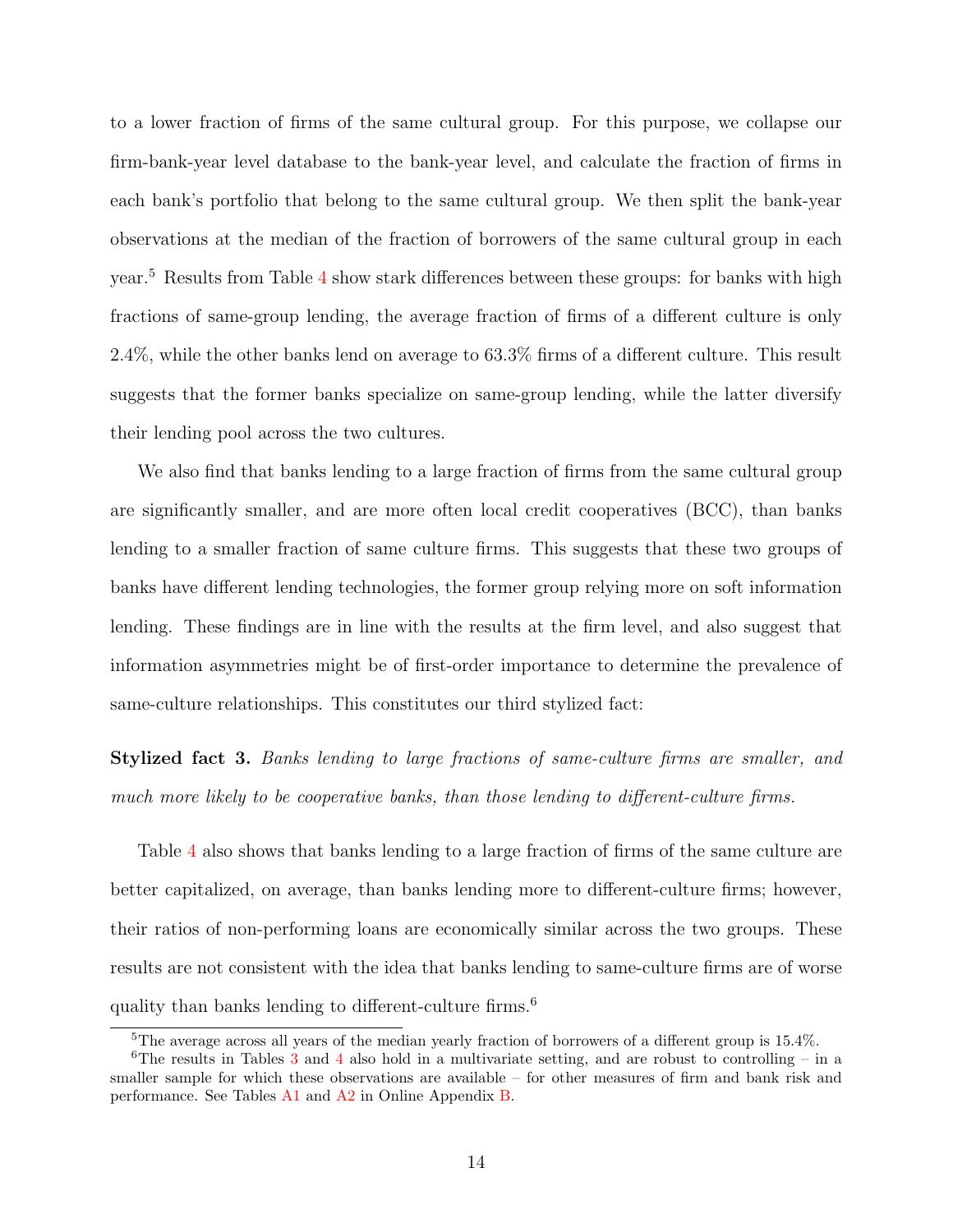Overall, stylized facts [1](#page-13-0) to [3](#page-14-0) suggest that asymmetric information plays a central role in the matching of firms and banks based on culture. However, the results in this section have two caveats. First, the sample analyzed consists of equilibrium credit outcomes, and cannot inform whether the observed effects are driven by the supply or the demand of credit. Second, these univariate analysis can at most show correlations between the variables. In the next sections, we decompose the formation of lending relationships into the loan application process, a subsequent loan approval process, and an analysis of loan performance, in order to explore these issues further.

# <span id="page-15-0"></span>4 Cultural proximity and the formation of lending relationships

#### 4.1 Credit demand

In this section, we analyze the impact of culture on the formation of new credit relationships from the demand-side of credit; that is, we examine the role of cultural proximity in firms' selection of a lender bank. For this purpose, we simulate the loan application process by creating a database with all the possible pairs of firms and banks that operate in the same local labor market in each period. This database represents all the potential banks where a firm could submit an application for a loan. The underlying assumption of relating banks and firms in the same local labor market is that, when deciding to apply for a loan, a firm could potentially apply to any branch of banks operating locally. This assumption builds on prior findings that suggest that most lending is done at a local level [\(Petersen](#page-35-3) [and Rajan,](#page-35-3) [2002;](#page-35-3) [Degryse and Ongena,](#page-33-5) [2005\)](#page-33-5). Based on this expanded database, we use the regulatory database Servizio di Prima Informazione (SPI) to create a binary variable,  $LoanApplication_{ijt}$ , which equals one if firm i requested a loan from bank j during year t, and zero otherwise. Recall that the SPI dataset contains requests for information about firms lodged by banks in the credit registry. Presumably, only banks that have no prior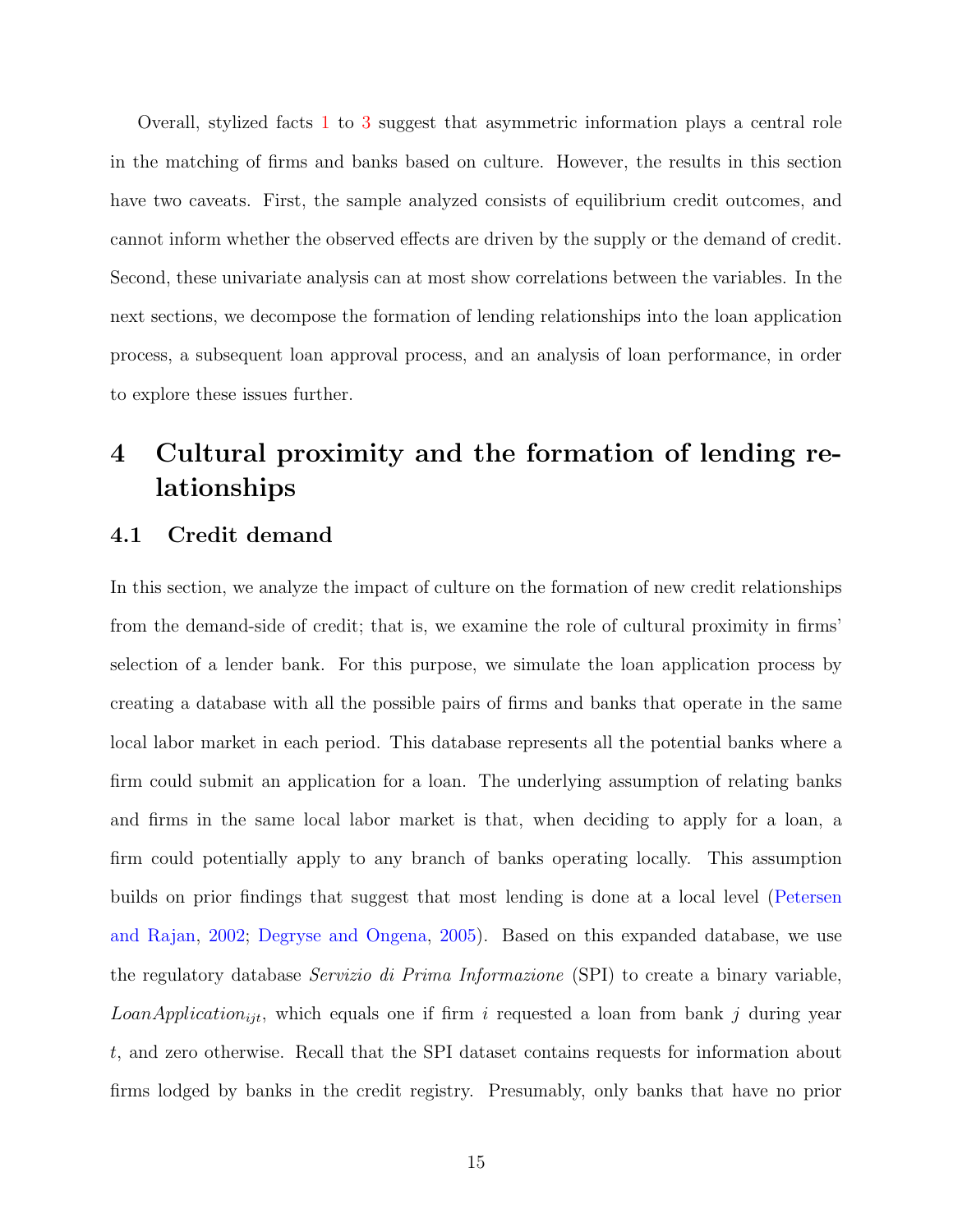information about the borrower will lodge such a request for information; thus, this variable is a good proxy for loan demand.<sup>7</sup> To analyze whether cultural proximity plays a role in the demand for credit, we regress  $LoanApplication_{ijt}$  on the variable  $SameGroup_{ij}$ , an indicator of whether the bank and the firm belong to the same cultural group or not, and a set of firm-, bank, and relationship-specific controls (respectively  $X_{it}$ ,  $X_{jt}$ , and  $X_{ijt}$ ), which are likely to affect the formation of new banking relationships and be correlated with  $SameGroup_{ij}$ . More formally, we estimate a regression of the following type:

<span id="page-16-0"></span>
$$
Loan Application_{ijt} = \beta_0 + \beta_1 SameGroup_{ij} + \beta_2 X_{it} + \beta_3 X_{jt} + \beta_4 X_{ijt} + \epsilon_{ijt}.
$$
 (1)

Table [5](#page-41-0) contains the results from estimating different specifications of Equation [1.](#page-16-0)<sup>8</sup> In column 1, we present a benchmark specification in which we only control for the macroeconomic conditions in the region by adding year fixed effects. We find a very strong and positive effect of SameGroup on the creation of a new lending relationship: The coefficient is 0.006, and it is statistically significant at the  $1\%$  level. Economically, the coefficient is very relevant, as it corresponds to 36% of the average value of the dependent variable (0.014). However, this coefficient could be biased by demand- and supply-side factors which could be correlated with variable SameGroup.

In columns 2 to 5, we include bank  $\times$  year fixed effects in vector  $X_{jt}$ . This allows us to control for all time-invariant and time-varying bank characteristics which may affect the supply of credit - including the banks' lending technology and financial conditions, which were shown in the previous section to be correlated with cultural proximity. With these

<sup>7</sup>Lodging an inquiry to the SPI is neither compulsory nor costless for the bank, albeit the cost is low, mounting to a few cents on the euro [\(Branzoli and Fringuellotti,](#page-33-6) [2020\)](#page-33-6). Similarly, a bank might lodge a request of information for a borrower that did not necessarily apply for a loan at the bank. Thus, analyses using this data could result in a non-classical measurement error, potentially biasing the coefficient towards zero. To address this concern, in undisclosed analyses we proxy for loan demand using an alternative measure that is based on CR data. More precisely, we measure loan demand with a dummy equal to one for all new bank relationships established by the firm in a given period, and zero for all other banks in the same LLM as the firm which do not establish a relationship with the firm. All the results that are discussed in this section are quantitatively and qualitatively robust to this alternative definition of credit demand.

<sup>&</sup>lt;sup>8</sup>The average value in this expanded database of variable  $SameGroup$  is 0.491, with a standard deviation of 0.500.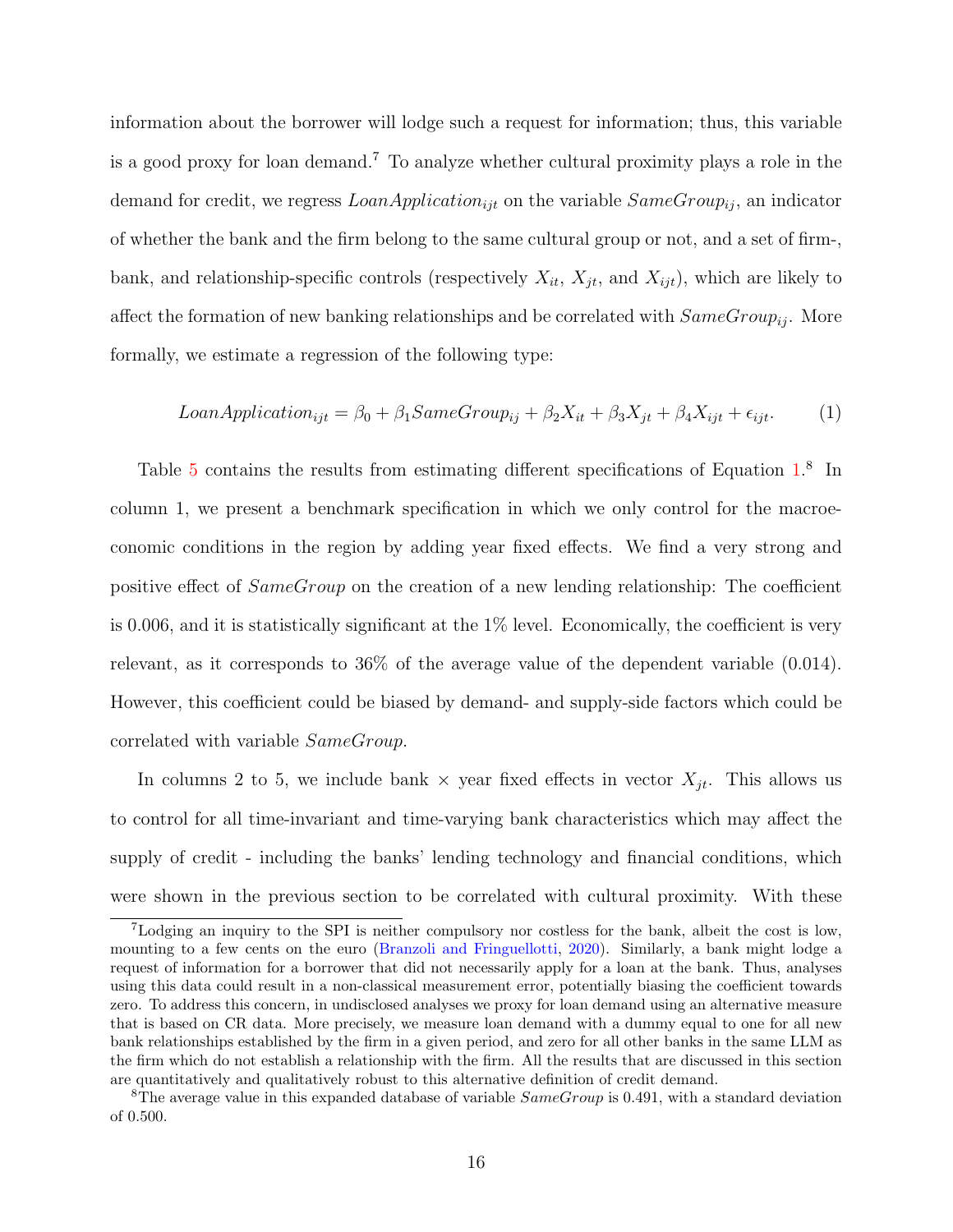controls, the coefficient of  $SameGroup$  is only slightly changed relative to the one in column 1. In columns 3 to 5 of Table [5,](#page-41-0) we additionally include variables that affect the demand for new credit,  $X_{it}$ . Following Degryse, De Jonghe, Jakovljević, Mulier, and Schepens [\(2019\)](#page-34-5), we control for credit demand using very granular sets of fixed effects which result from interacting several discrete variables. More precisely, in columns 3 and 5 we include industry  $\times$  location  $\times$  firm size  $\times$  firm age  $\times$  year fixed effects.<sup>9</sup> In column 4, we control for all time-invariant and time-varying firm characteristics which may affect the demand for credit by adding firm  $\times$ year fixed effects [\(Khwaja and Mian,](#page-35-8) [2008\)](#page-35-8). The coefficient for variable SameGroup increases relative to the ones in columns 1 to 3 with the inclusion of these demand-side controls.

One concern of the estimations in columns 1 to 4 is that the coefficient for variable SameGroup could be capturing unobserved characteristics that have variation at the firmbank level. In particular, firms might be more likely to demand credit from banks that are located in the closest vicinity within the local labor market [\(Petersen and Rajan,](#page-35-3) [2002;](#page-35-3) [Degryse and Ongena,](#page-33-5) [2005\)](#page-33-5); to the extent that the banks closest to the firm belong to its same cultural group, the coefficient for  $SameGroup$  could be capturing this effect. To address this issue, we repeat the estimations of regressions 1 to 4 with the addition of a dummy variable NearbyBranch<sub>ij</sub> which equals 1 if there is a branch of bank j operating in the close vicinity (i.e. in the same municipality) as firm i, and 0 otherwise.<sup>10</sup> For the benefit of space, we only report the estimated coefficient corresponding to the regression in column 3 augmented with this variable; however, results are very similar (qualitatively and quantitatively) for all other specifications. As illustrated in column 5, the inclusion of this dummy has virtually no effect on the coefficient of variable SameGroup, implying that its importance cannot be explained

<sup>&</sup>lt;sup>9</sup>Industry fixed effects are dummy variables corresponding to each of the 201 3-digit NACE industrial groups; location fixed effects are the 14 different LLMs in the South Tyrol region; and we consider 4 equallysized bins to control respectively for firm size and firm age. In unreported specifications, we substitute the interacted fixed effects with controls for industry fixed effects, location fixed effects, year fixed effects, firm size, age, growth, and all measurable financial conditions. Results are also qualitatively unchanged.

<sup>&</sup>lt;sup>10</sup>There are 116 municipalities in the South Tyrol region; thus, this geographical subdivision by municipalities achieves a much more granular subdivision of the region than the local labor market. The mean and standard deviation of variable  $NearbyBank_{ijt}$  are 0.114 and 0.318, respectively.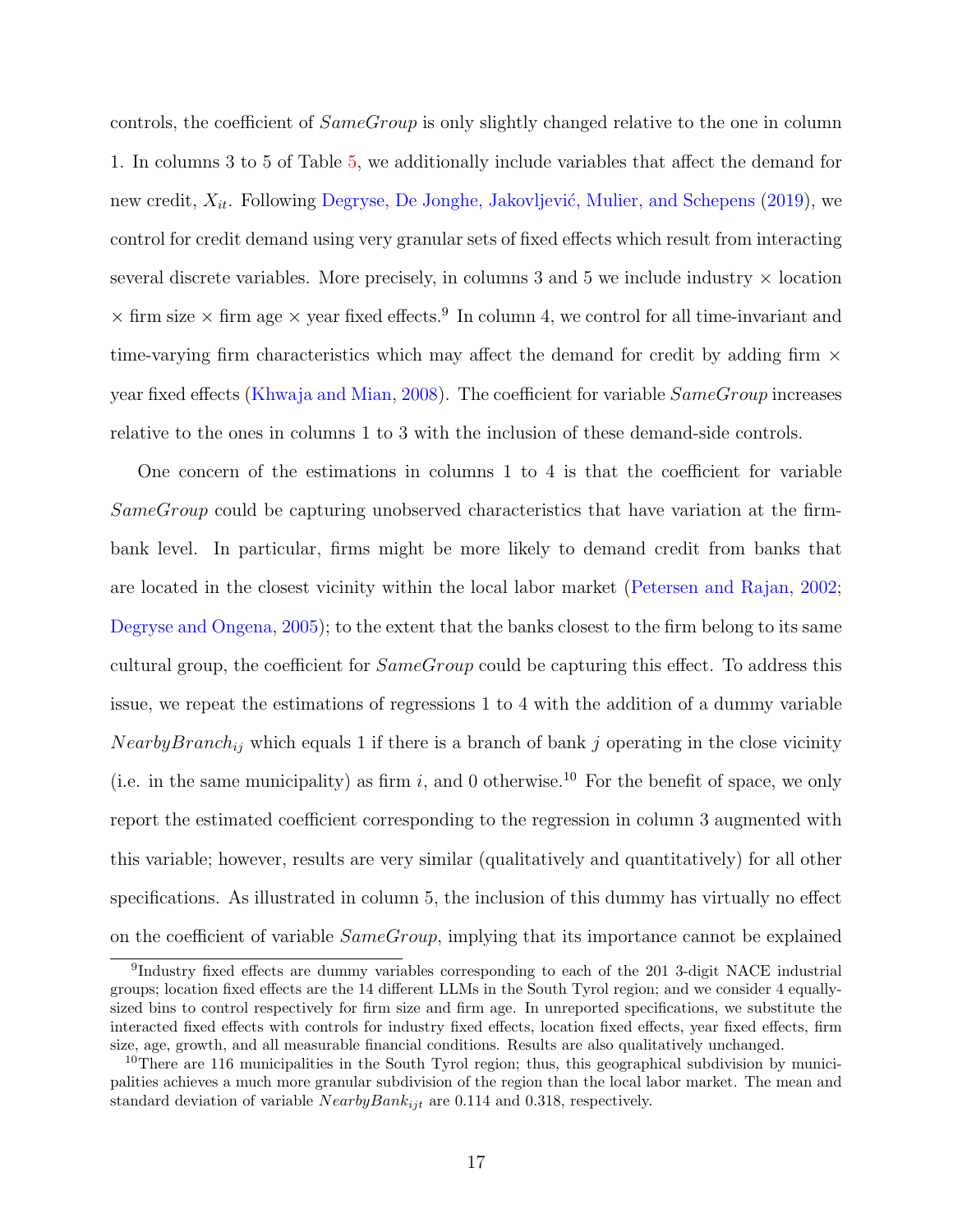away by the physical proximity to the lender bank.

In sum, results in Table [5](#page-41-0) show highly significant coefficients for variable  $SameGroup$ , which survive to controlling for all possible time-invariant and time-varying factors that affect the supply and the demand for credit, and to the geographical distance between lenders and borrowers. The estimated coefficients correspond to 36 to 54% of the average value of the dependent variable, showing that cultural proximity is also an economically important determinant in the selection of the lender bank. The central and unique role of cultural proximity in the demand for loans is a central finding of this paper.

#### 4.2 Heterogeneous effects

We next explore which firm characteristics relate to the creation of new lending relationships with culturally proximate versus culturally distant banks. In particular, based on stylized facts [1](#page-13-0) to [3,](#page-14-0) we analyze whether opaque firms are more likely to apply for credit from a culturally proximate bank. As mentioned before, if speaking the same language and sharing a common set of behavioral rules and social conventions can facilitate the transmission of subtle signals about the firm's credit quality, the value of the firm's projects, or the management's propensity to engage in moral hazard, then cultural proximity should ease the access of credit to the most opaque firms, and we could expect these firms to recur more often to same-group borrowing.

To test this hypothesis, we use the same sample as in Table [5](#page-41-0) and regress variable LoanApplication on SameGroup and interactions of this variable with standard measures of the firms' opaqueness (size, age, and growth). If cultural proximity helps to mitigate information asymmetries, then we should expect small and young firms to rely more strongly on lending from culturally proximate banks; however, this reliance should decrease as the firms grow older and/or larger and hence, become less opaque.

We present the results of this analysis in Table [6.](#page-42-0) In all of the specifications of this table,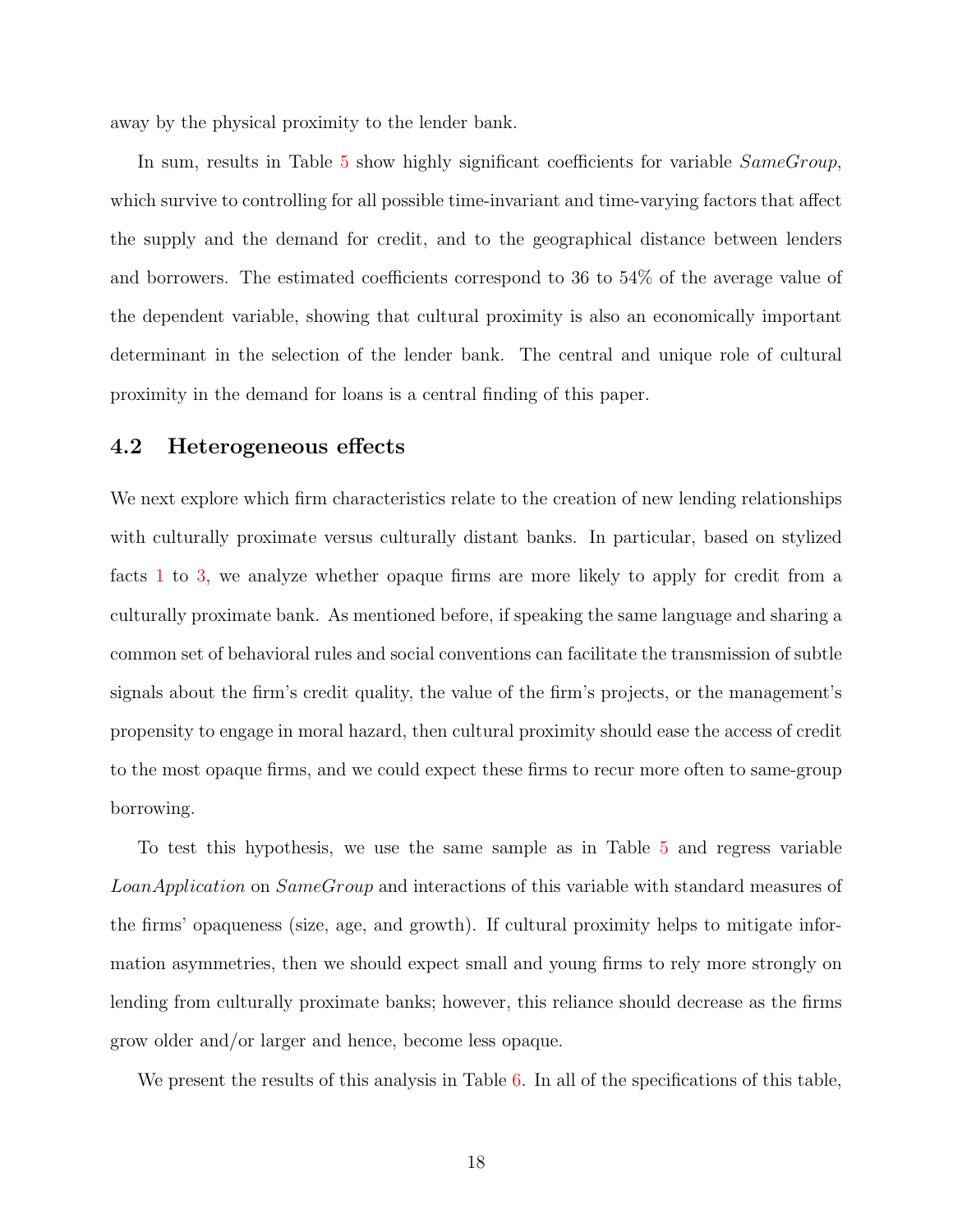we control for macroeconomic conditions and supply of credit in the local area by adding industry  $\times$  location  $\times$  year fixed effects, and by the supply of credit by adding bank  $\times$  year fixed effects. We also control for the geographical proximity between borrowers and lenders using variable NearbyBranch.

We start by analyzing the effect of firm age and firm size on loan applications in columns 1 and 2 of Table [6,](#page-42-0) respectively. In column 1, we find that the uninteracted coefficient for age is positive and statistically significant. This result shows that the demand for loans from banks of a different cultural group increases as the firms grow older. In addition, the negative and statistically significant coefficient for the interaction term shows that the difference between the demand for loans from banks of same vis- $\lambda$ -vis different cultural groups is reduced as the firms mature. A similar picture emerges when we analyze, in column 2, the effect of size on requests for loans from new banks. Also in this case we observe a positive and significant non-interacted coefficient, and a negative coefficient for the interaction with the same group dummy. In column 3, we interact for both size and age simultaneously and continue to find negative interaction terms of both variables with  $SameGroup$ . These results are fully consistent with cultural proximity playing an important role to mitigate information asymmetries: the most opaque firms, which are young and small, rely strongly on same group lending to cover their financing needs. However, as firms become older and larger, they are more and more likely to resort to a bank of a different cultural group. The results continue to hold when we control for firm growth and its interaction with SameGroup, in column 4. In fact, reinforcing the idea that asymmetric information plays an important role in the formation of same group credit relationships, we also find that interaction of firm growth with  $SameGroup$  is positive and statistically significant.<sup>11</sup>

<sup>&</sup>lt;sup>11</sup>In an undisclosed analysis available upon request, we run similar regressions as in Table [6](#page-42-0) but adding interactions of SameGroup with firm financial conditions, using a sub-sample of firms for which this information is available. We do not find evidence that firm risk or firm quality are correlated with the demand for loans from same group banks. However, all the results discussed above for size, age, and growth continue to hold.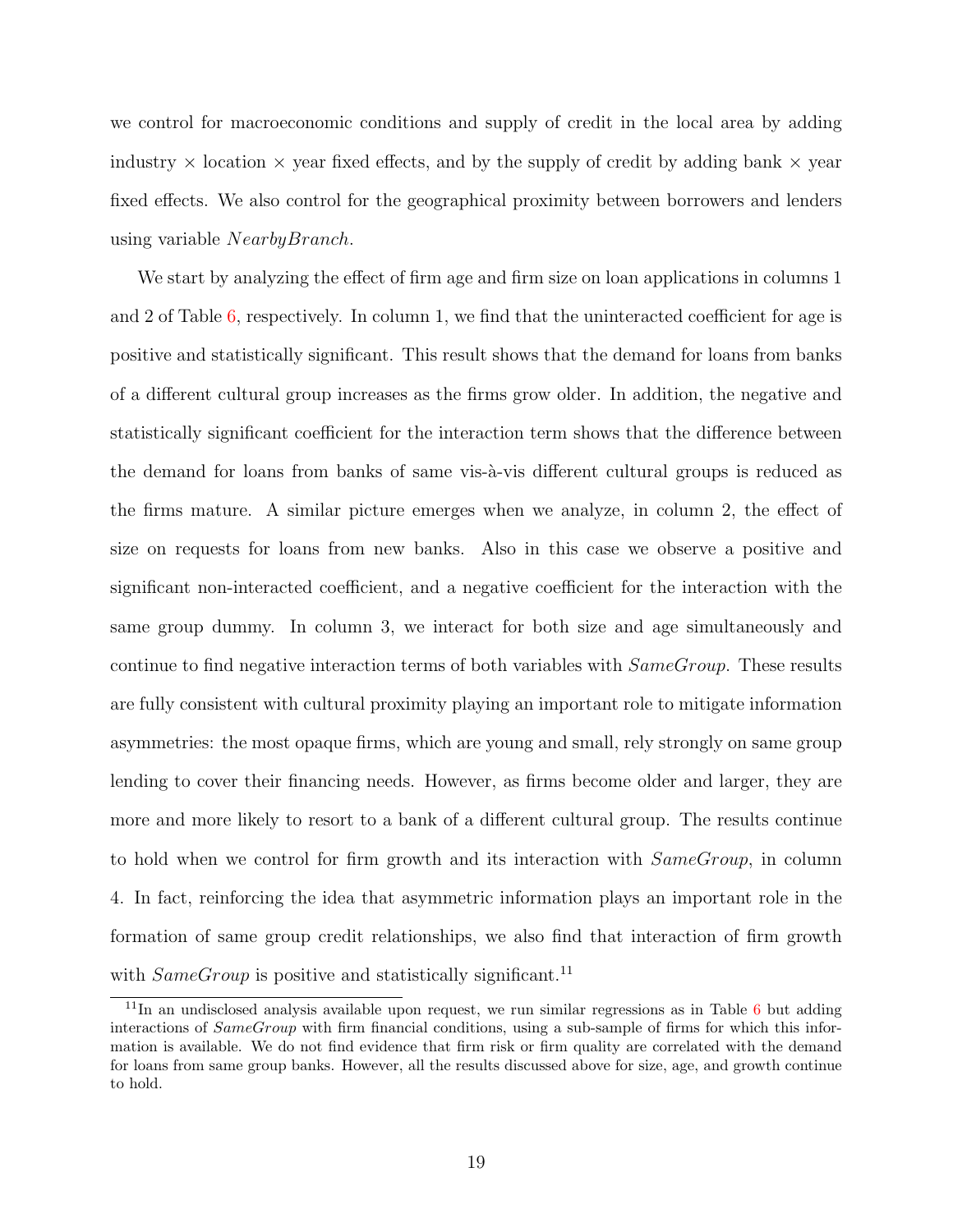In Figures [2](#page-43-0) and [3,](#page-43-1) we summarize the findings of Table  $6$  by plotting the marginal effects of firm age and firm size on the likelihood of applying for a loan from a bank of the same or of a different cultural group. We use marginal effects from the estimated coefficients in columns 1 and 2 of Table [6,](#page-42-0) respectively. Essentially, these specifications capture changes in the preference for financing from different-culture banks during their life-cycle – i.e., as they grow older and larger, and hence, less opaque. The horizontal access in Figure [2](#page-43-0) corresponds to firm age (in years) and in Figure [3](#page-43-1) to firm size (measured in number of employees).

From Figure [2,](#page-43-0) we find a decreasing effect of age on demand for loans from new banks of the same culture (red line). The youngest firms in the sample are about 0.5 percentage points more likely to require a loan from a bank of their same cultural group than the oldest firms in the sample. In contrast, as firms become more mature, the probability of requesting a new credit from a bank of a different group increases (blue dotted line). In fact, the youngest firms (i.e., the startups) virtually never seek a new relationship with a bank of a different cultural group, while the oldest firms are 0.4 percentage points more likely than startups to request a loan from a bank of a different group. As a consequence of these two results, the difference between asking for a new loan from a bank of the same vs. a different cultural group is strongly reduced as firms mature (black dotted line).

In Figure [3,](#page-43-1) we repeat the exercise for firm size, finding similar results as with firm age. In this case, we find a very steep upward-sloping relation between firm size and the probability of requesting a new loan from banks of a different group, and a more gradual decrease in the likelihood of requesting a loan from a same-group bank as the firm grows larger. Similarly to what we observed for firm age, the smallest firms in the sample are also virtually unlikely to request a loan from a bank of a different group, and become increasingly more likely to do so as they grow larger. As it was the case with firm age, the difference between both lines is also decreasing with firm size, as seen by the dotted black line. Results in Figures [2](#page-43-0) and [3](#page-43-1) are consistent with information asymmetries playing an important role in the choice of the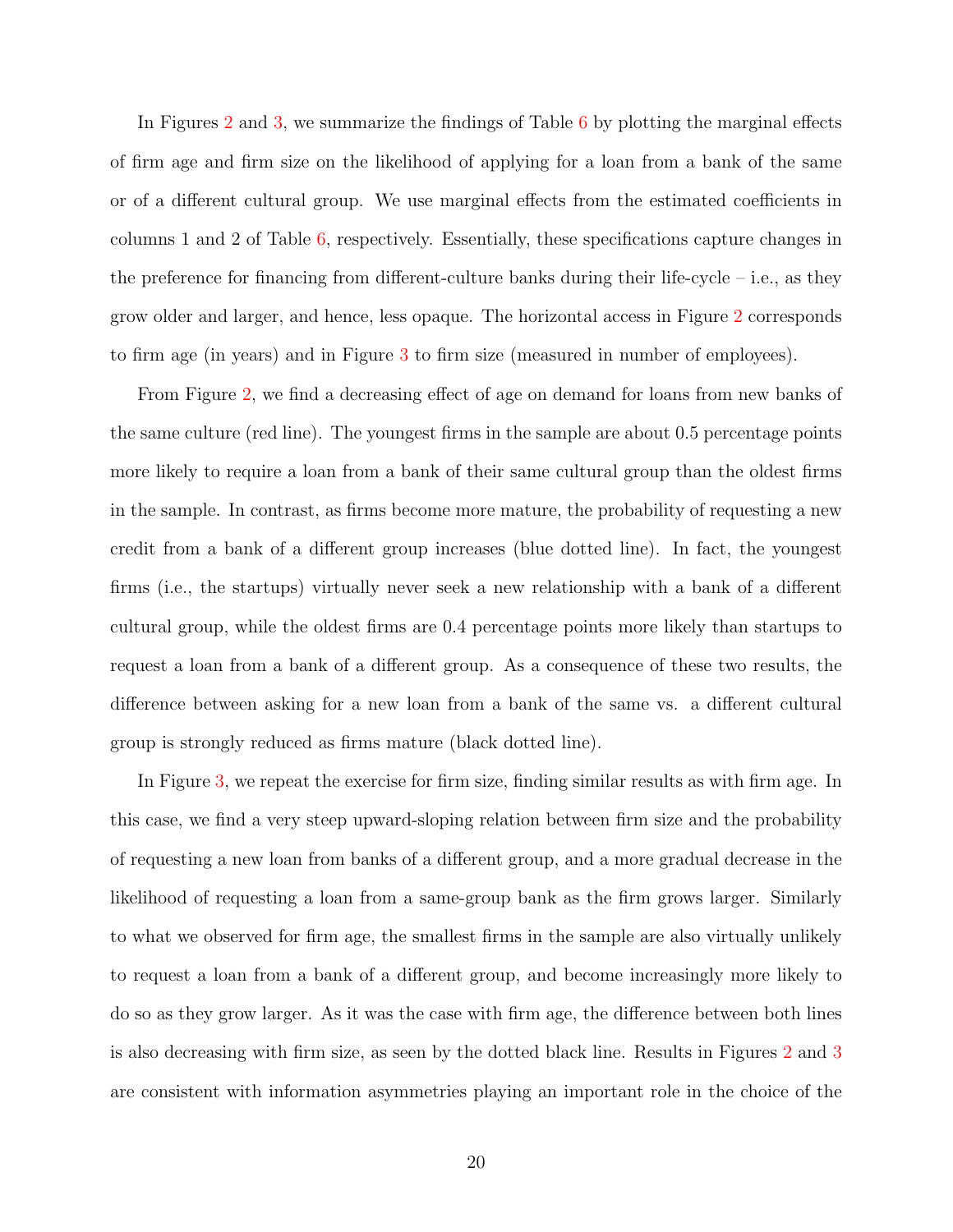culture of the lender bank.

### 5 Cultural proximity, credit supply, and performance

So far, our analysis of the role of cultural proximity in the demand side of the credit market shows that more informationally-opaque firms demand same-culture loans to a larger extent. In this section, we turn to the supply side of credit and study the role of cultural proximity on banks' lending behavior. This is used to understand how cultural proximity affects lending outcomes and, in particular, whether conditional on receiving a loan application, banks favor same-culture with respect to different-culture firms (*favoritism hypothesis*), or whether same-culture firms are able to obtain better loan conditions because their lenders receive more precise signals of credit quality *(information hypothesis)*. As we explain in more detail below, if borrowers receive a preferential treatment from their same-culture lenders, we should observe that they obtain better loan terms (larger probability of loan approval, or riskier borrowers conditional on approval) but that their loans perform worse than different-group borrowers. If, on the other hand, lenders are able to infer better signals about the credit quality of same-group borrowers, they should be able to offer a loan contract which includes terms that are tailor-made for each borrower, and the performance of these loans should be on average better than different-group loans [\(Cornell and Welch,](#page-33-2) [1996\)](#page-33-2).

To assess which of the two hypotheses dominates, we focus on the probability of approving a loan request and on three loan terms: loan quantities, maturity, and collateral requirements.<sup>12</sup> We also compare the performance of loans provided to borrowers of the same cultural group relative to those provided to borrowers of a different group. More precisely, our analysis of banks' lending decisions is based on the OLS estimation of the following equation:

<span id="page-21-0"></span>
$$
Y_{ijt} = \beta_0 + \beta_1 SameGroup_{ij} + \beta_2 X_{it} + \beta_3 X_{jt} + \beta_4 X_{ijt} + \epsilon_{ijt},\tag{2}
$$

 $12\text{We cannot analyze the cost of credit because this survey-based information does not include minor.}$ financial institutions, which represent the majority of the lending institutions in the South Tyrol region.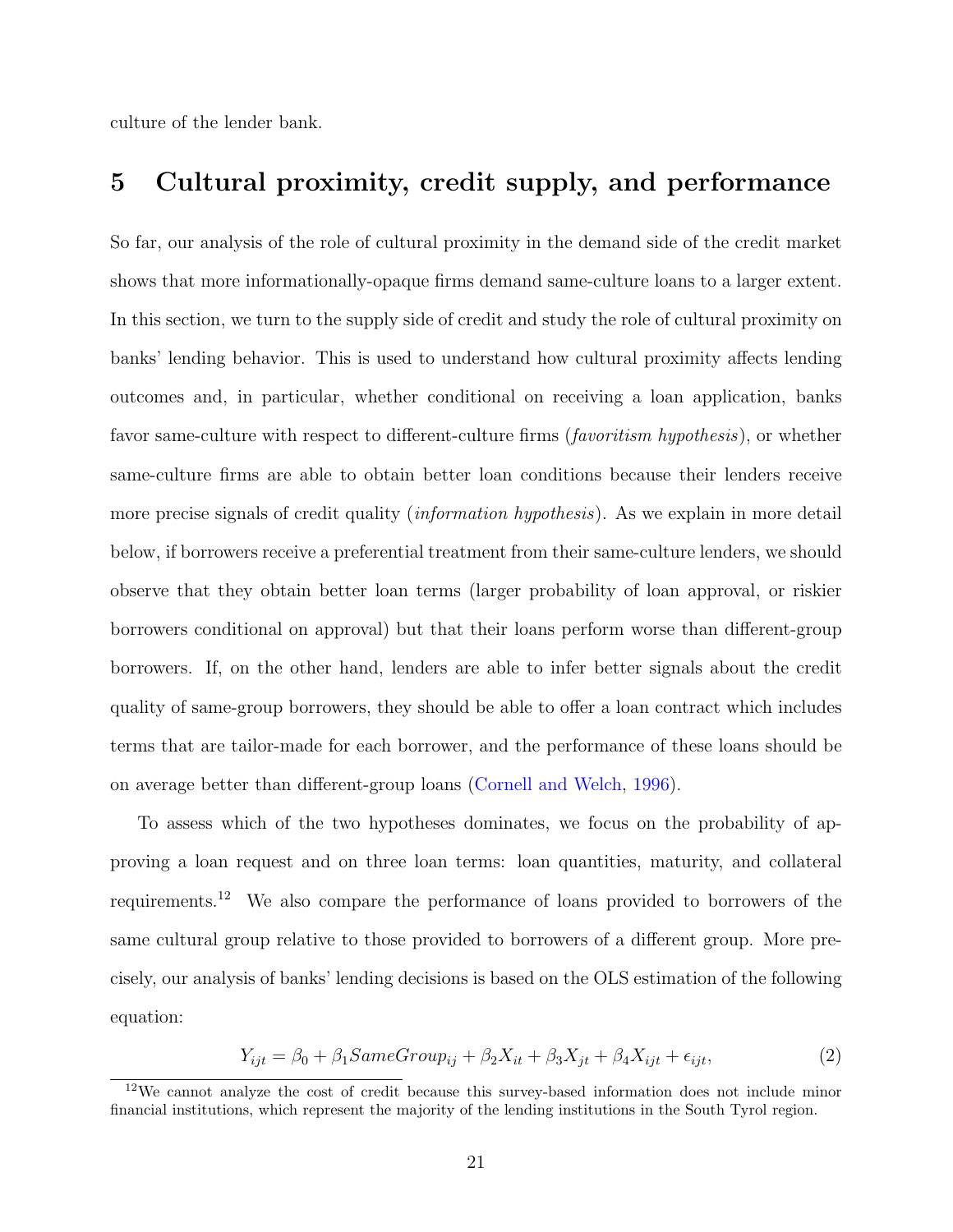where  $Y_{ijt}$  measures lending outcomes, and  $X_{it}$ ,  $X_{jt}$ , and  $X_{ijt}$  are firm-, bank-, and relationship-specific controls. In section [5.1](#page-22-0) we focus on loan approvals (extensive margin of credit), while in section [5.2](#page-23-0) we analyze the loan terms, conditional on loan approval. Finally, in section [5.3](#page-29-0) we explore whether there is an impact of cultural proximity on loan performance.

#### <span id="page-22-0"></span>5.1 Credit supply

To analyze whether cultural proximity affects the probability of approving a loan (extensive margin of credit), as the dependent variable in Equation [2](#page-21-0) we use  $\textit{LoanApproxal}_{ijt}$ , a dummy variable that equals one if bank j approves a credit request from firm i at time t, and zero otherwise. We estimate this equation on the SPI dataset, which allows us to condition our analysis on the set of banks where firms plausibly applied for a new loan. To construct the dependent variable, we assign the value of one to all observations in this database that eventually ended up in the CR database, and a zero otherwise. Loan requests that ended up in the CR indicate the formation of a credit relationship between a bank and a firm that most likely did not have a previous relationship, and thus, are a good measure for an approval of a new loan application. Results of this analysis are contained in Table [7.](#page-44-0) 13

Column 1 of Table [7](#page-44-0) shows a regression where the only controls added are year fixed effects. The coefficient in this simple specification suggests that the probability banks accept a loan request from a firm of the same cultural group is 3.9 percentage points significantly larger than from a firm of a different group. However, once we control for bank-year fixed effects (column 2), the coefficient of interest loses its statistical and economic significance. From the results in column 2, we cannot reject the hypothesis that cultural proximity does not matter for being successful in loan applications. This result continues to hold after controlling for demand-side controls: industry-size-age-location-year fixed effects (columns 3 and 5) and firm-year fixed effects (column 4). The coefficient of  $SameGroup_{ij}$  remains statistically and economically

<sup>&</sup>lt;sup>13</sup>The average (standard deviation) of variable  $SameGroup$  over this sample is 0.594 (0.491). The average value is slightly higher than in the sample of credit demand, reflecting the higher proportion of same-group borrowers in the pool of loan applicants.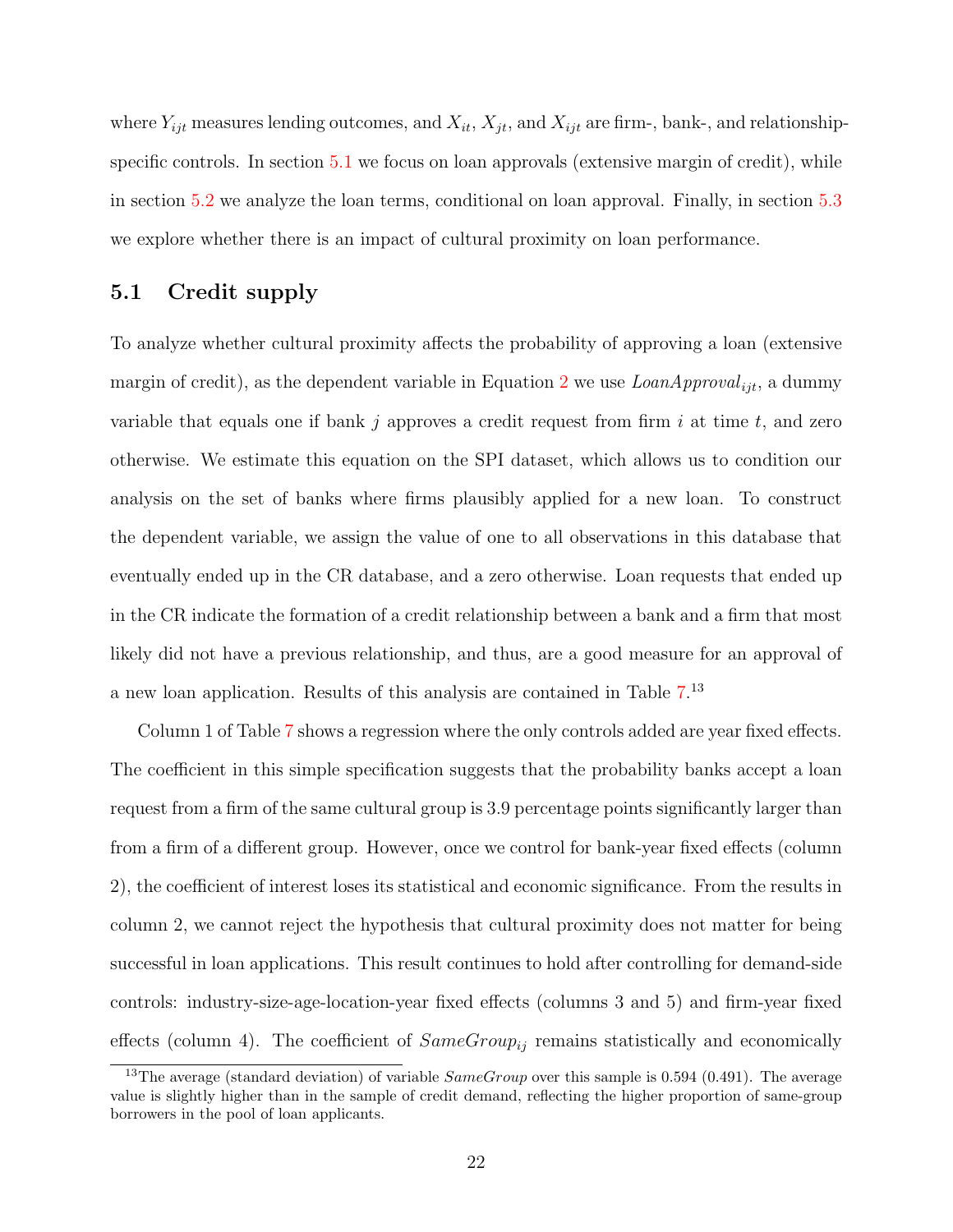insignificant also after controlling for the availability of soft information potentially obtained through personal interactions, by controlling for the existence of a nearby branch (column 5). The results in columns 2 to 5 – which contain bank  $\times$  year fixed effects – can be interpreted as evidence that, within the pool of loan applications a given bank receives, sameculture firms are equally likely as different-group firms to be granted a loan. In other words, banks do not seem to favor firms belonging to the same cultural group when screening loan requests. Rather, conditional on advancing a loan request (which, as we have seen, depends on culture),<sup>14</sup> firms belonging to the same culture access credit with the same average probability as firms from a different culture.

The results in Table [7](#page-44-0) suggest that banks are not more likely to approve loans of sameculture firms. However, in Table [5](#page-41-0) we found that banks face a disproportionately larger pool of same-culture applicants. Therefore, it is still possible that banks exert favoritism in the selection process, for example by selecting a pool of same-culture borrowers that is on average riskier than the pool of different-culture borrowers. If this were the case, then we should observe that banks offer same-group borrowers loan terms that allow them to control their risks better – for instance, by granting smaller or shorter-term maturity loans [\(Strahan,](#page-36-1) [1999;](#page-36-1) [Diamond,](#page-34-6) [1993\)](#page-34-6), or by requiring collateral more often [\(Bester,](#page-33-7) [1985;](#page-33-7) [Berger and Udell,](#page-32-8) [1990\)](#page-32-8)– in order to minimize potential losses. We explore this in the next section.

#### <span id="page-23-0"></span>5.2 Loan terms

For our analysis of loan terms we focus on the complete CR data, which contains all active bank-firm relationships during our sample period.<sup>15</sup> As mentioned above, the loan terms we can study in our data are the loan size (intensive margin of credit), maturity, and collateral

<sup>&</sup>lt;sup>14</sup>This is a relevant qualification to interpret our results. As we have seen in the previous section, culture is extremely relevant in the demand for loans. This implies that the loan approval process occurs in a selected sample. Stated in a different way, our coefficients in this section must be interpreted as a "treatment effect on the treated" rather than a (more general) "treatment effect" [\(Heckman, Urzua, and Vytlacil,](#page-35-9) [2006\)](#page-35-9).

<sup>&</sup>lt;sup>15</sup>Our analysis of loan terms contains all approved loans in the CR, and as such, the number of observations is larger than the sample in Table [7,](#page-44-0) which only considers applications for loans with banks that had no previous relationship with the firm.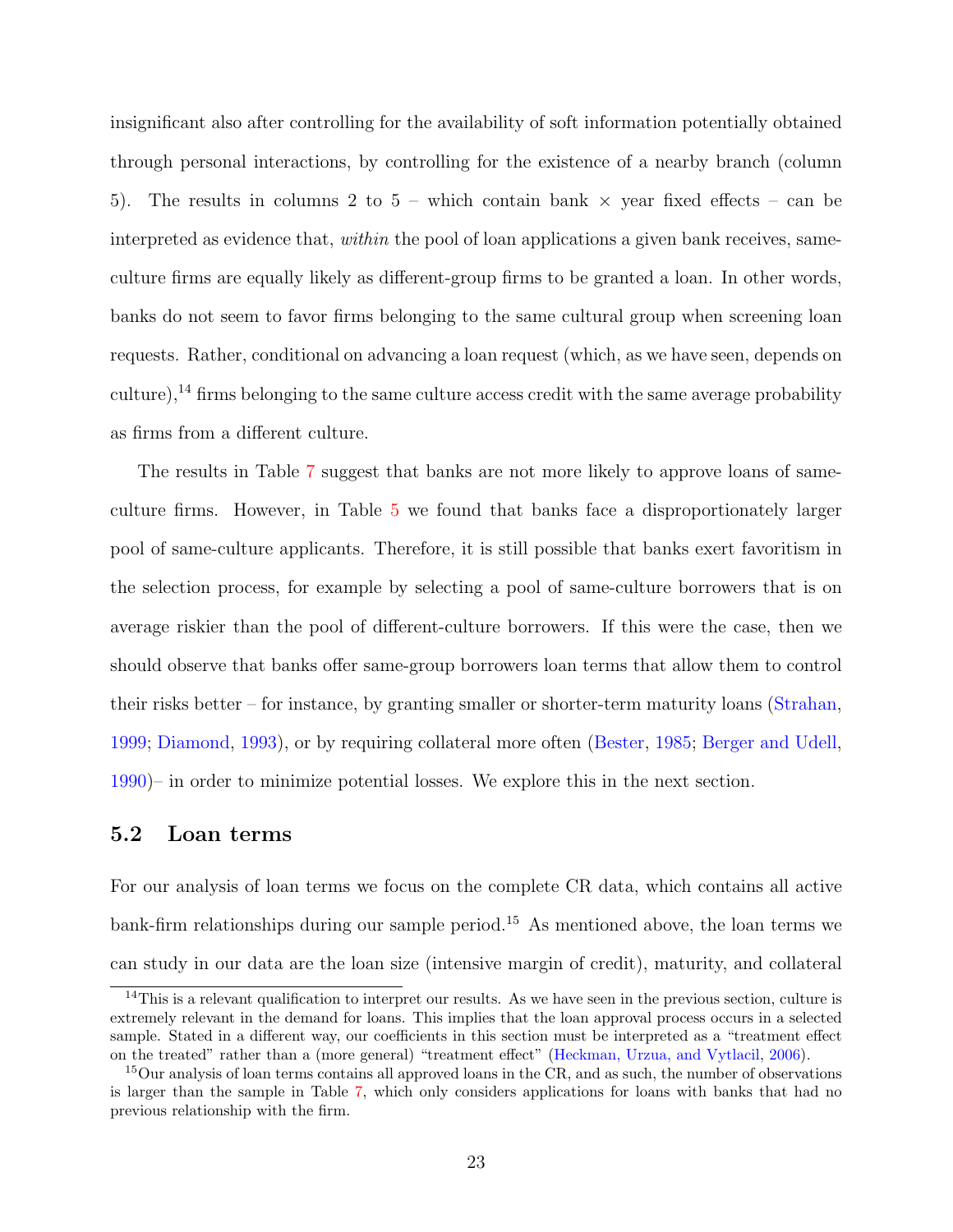requirements. The dependent variable  $Y_{ijt}$  in Equation [2](#page-21-0) corresponding to each of these loan terms is respectively the natural logarithm of the granted loan amount, a dummy equal to one if the loan has a long-term maturity, and a dummy equal to one if the loan is collateralized.<sup>16</sup> Results of these estimations are shown respectively in Panels A, B and C of Table [8.](#page-45-0) For consistency, each column in this table contains the same set of fixed effects as those in Tables [5](#page-41-0) and [7.](#page-44-0)

#### 5.2.1 Loan size

From Panel A of Table [8,](#page-45-0) we can see that there are no statistically significant differences in the loan size offered to same- versus different-culture firms when we only control for year fixed effects. However, once we control for supply- and demand-side characteristics, the coefficient for  $SameGroup$  becomes positive and statistically significant. Results in columns 2 to 5 of Panel A show that, conditional on obtaining a loan, same-culture borrowers of a given bank receive between 3.2% and 5.5% significantly larger loans than different-culture borrowers. From column 5, we observe that these results are robust to controlling for other potential sources of soft information available to the bank: information obtained through personal interaction (as proxied by NearbyBranch), and information collected through previous interactions between the firm and the bank. We measure the latter by introducing variable RelationshipLength, which is defined as the log of one plus the number of years of duration of the bank-firm relationship.

Notably, the positive and statistically significant coefficient for SameGroup is also robust to the inclusion of firm  $\times$  time fixed effects in column 4, albeit with a smaller statistical significance. Thus, the larger loan terms for same culture firms is robust to controlling for all observable and unobservable time-varying demand- and supply-side characteristics. However,

<sup>&</sup>lt;sup>16</sup>In case a firm has more than one loan outstanding with the same bank in a given year, we aggregate to the firm-bank-year level by adding the total granted amounts over all loans outstanding on that year, calculating the fraction of the approved amount that corresponds to term loans (long-term debt), and assigning a value of one to the collateral dummy if the bank requires collateral on at least one of the firm's loans.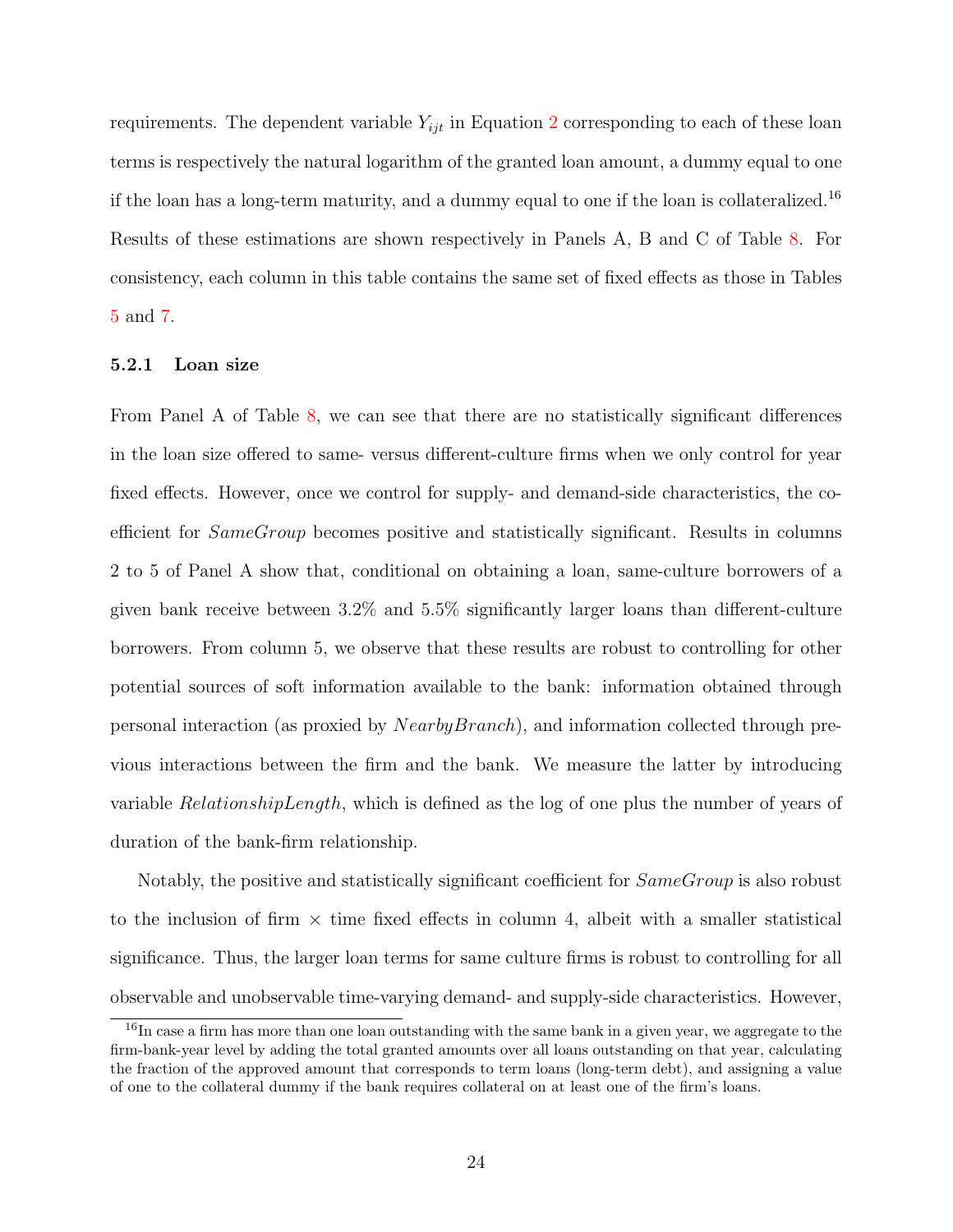the results in this specification are less precisely estimated relative to those in the rest of the columns. The reason of this lower precision could be that the sample in this regression is necessarily restricted to firms that borrow from more than one bank, with at least one of them in the same cultural group and another in a different group as the firm. Based on previous findings, this sample is plausibly biased towards the relatively larger firms in the sample which borrow from banks of both cultures; cultural proximity is less likely to be relevant for these firms. For this reason, our preferred specifications in this table are columns 3 and 5.

The positive and statistically significant coefficient for loan size is not consistent with banks lending to a riskier pool of same-culture borrowers. If this were the case, we would expect banks to limit their exposure to these riskier borrowers by providing smaller loans [\(Strahan,](#page-36-1) [1999\)](#page-36-1). Instead, across the different specifications we find that loans provided to same-group borrowers are larger.

#### 5.2.2 Loan maturity

We next analyze whether there is an effect of culture on loan maturity. In principle, debt maturity should reflect optimizing firms' choices in terms of cash flow management, production decisions, and investments. However, if credit markets are imperfect, lenders might prefer to grant shorter-term loans to riskier borrowers to hedge their risks [\(Strahan,](#page-36-1) [1999\)](#page-36-1), increase their protection through the higher seniority of short-term debt [\(Diamond,](#page-34-6) [1993\)](#page-34-6), and overcome moral hazard problems by monitoring more frequently [\(Diamond and Ra](#page-34-7)[jan,](#page-34-7) [2001\)](#page-34-7) and/or reducing incentives to engage in asset substitution [\(Dennis, Nandy, and](#page-34-8) [Sharpe,](#page-34-8) [2000\)](#page-34-8). Thus, following the above arguments, a larger proportion of short-term loans among same-group borrowers would be consistent with the idea that same-group borrowers are riskier, and thus, that there was some degree of favoritism towards same-group firms in the selection process.

To explore this issue, in Panel B we estimate Equation [2](#page-21-0) using the share of term loans over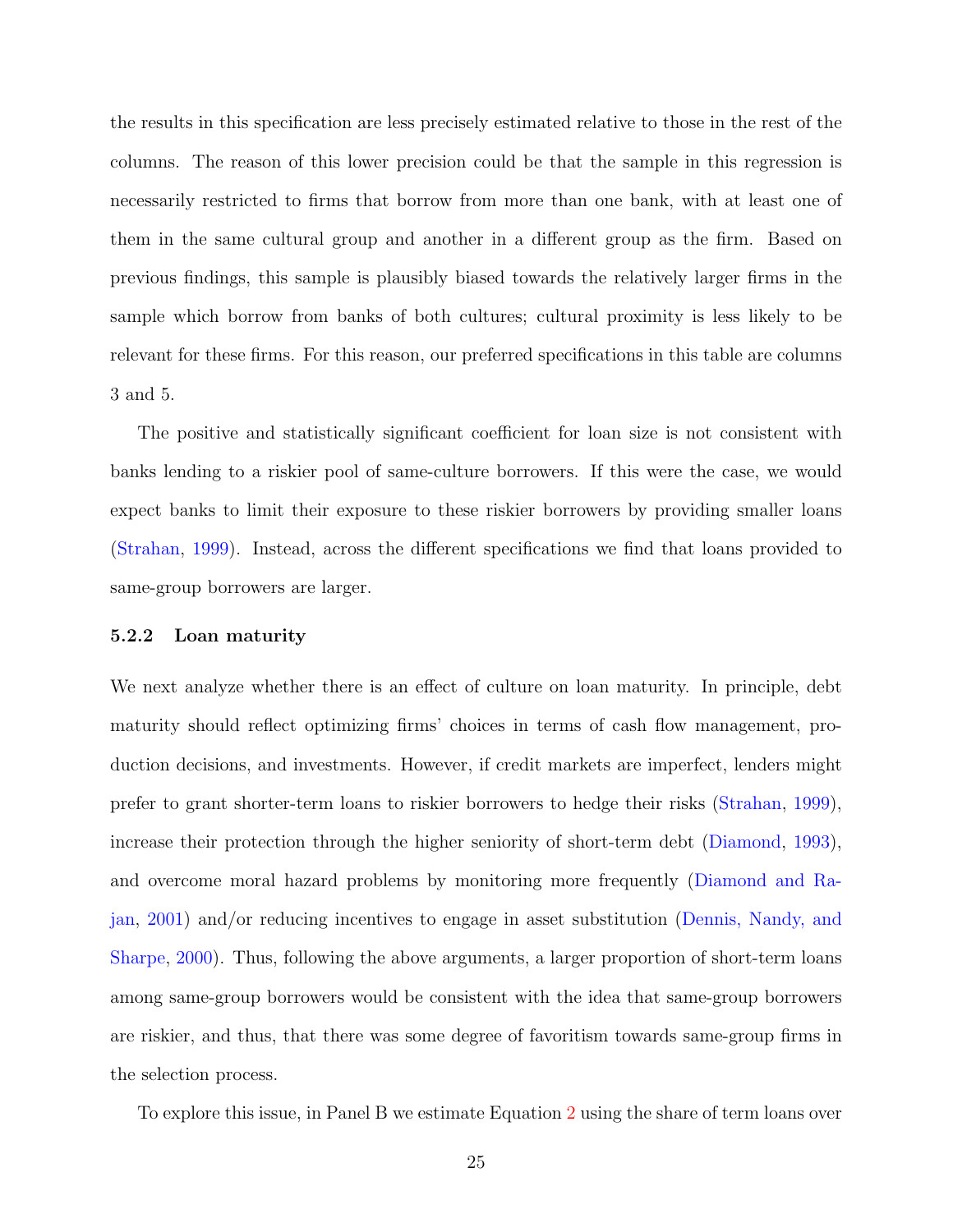total debt as a dependent variable.<sup>17</sup> Results show an economically small and statistically insignificant coefficients for variable  $SameGroup$  throughout the specifications. This evidence is not consistent with same-group borrowers being riskier than different-group borrowers.

#### 5.2.3 Collateral

Finally, in Panel C of Table [8](#page-45-0) we analyze the role of cultural proximity in loan collateralization. Theories of collateral as a screening device assume that borrowers for whom lenders have a relatively smaller information advantage should face higher collateral requirements [\(Bester,](#page-33-7) [1985;](#page-33-7) [Chan and Kanatas,](#page-33-8) [1985;](#page-33-8) [Inderst and Mueller,](#page-35-10) [2007\)](#page-35-10). Thus, if cultural proximity provides an information advantage for same-group lenders, we should expect a lower collateralization rate for same-group firms. On the other hand, if lenders are favoring samegroup borrowers in the loan selection process, they might end up with a riskier pool of same-group borrowers. In this case, we would expect banks to require same-group borrowers to post collateral with a larger probability, in order to hedge their risks. Results in column 2 of Panel C show that the share of collateralized loans is on average 2.3 percentage points significantly lower for same-group borrowers of the same bank.<sup>18</sup> The negative coefficient continues to be statistically significant in columns 3 and 5. Interestingly, the negative coefficient disappears when we control for firm  $\times$  year fixed effects in column 4, where the sample is plausibly biased towards larger firms for which soft information contained in cultural proximity matters less. Thus, in line with what we found in Panel A, results in Panel C also suggest that cultural proximity provides an information advantage to lenders, which allows them to offer lower degrees of collateralization to the borrowers.

<sup>&</sup>lt;sup>17</sup>The CR contains information on three types of loans (so-called technical forms): (i) revolving credit lines; (ii) loans backed by accounts receivable; (iii) term loans. Revolving credit lines and loans backed by accounts receivable are generally short-term loans, and term loans tend to be long-term loans without the possibility for the bank to revoke them if the economic condition of the borrower deteriorates.

<sup>&</sup>lt;sup>18</sup>In principle, the collateralization rate may depend on the debt composition, as not all types of loans are usually guaranteed with collateral. Longer-maturity term loans are often covered by collateral. As shown in Table [A3,](#page-52-0) results are qualitatively similar when we restrict our analysis to term loans. However, statistical significance is reduced, possibly due to the smaller sample size.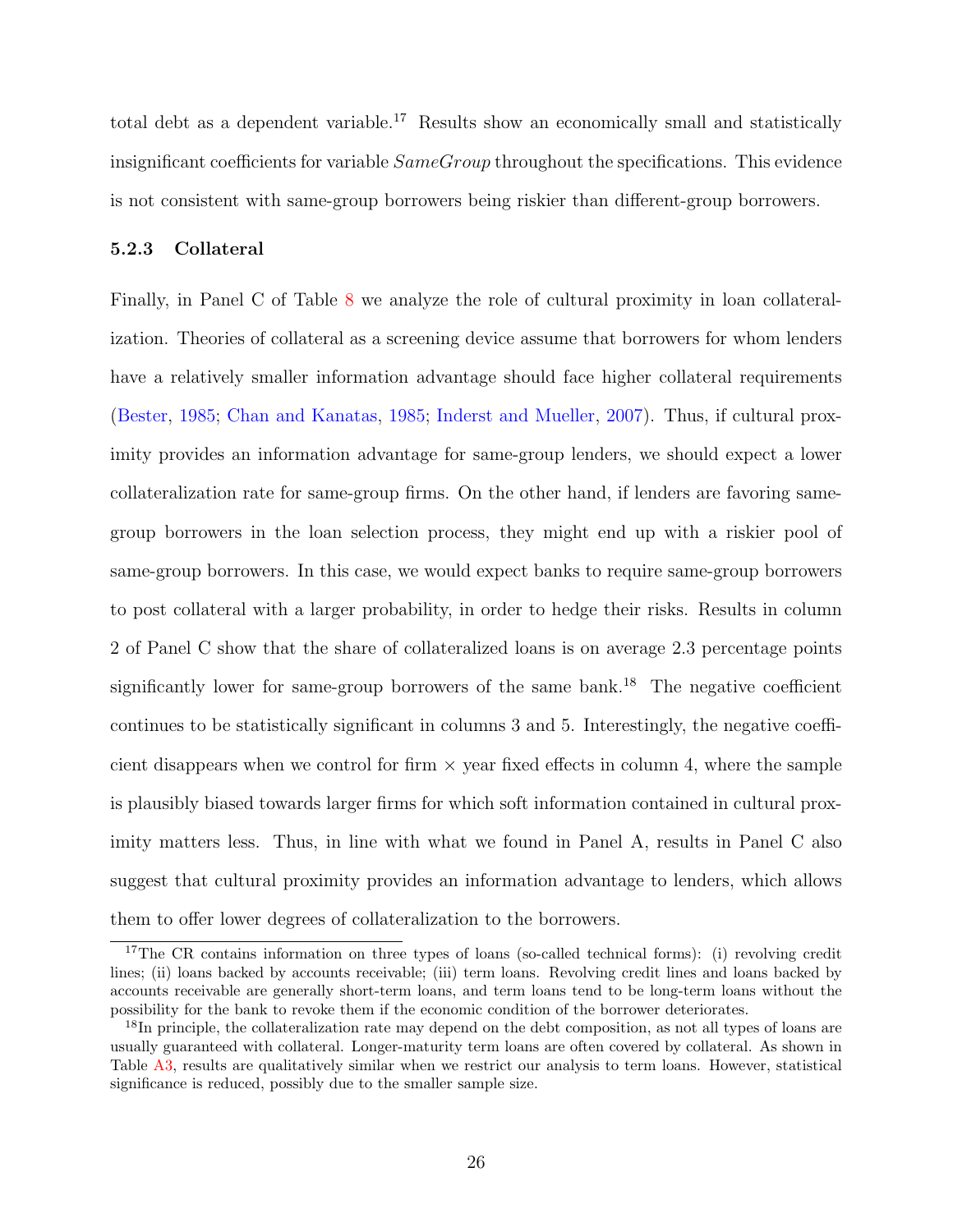#### 5.2.4 Loan terms dispersion

Results from Table [7](#page-44-0) show that banks are not more likely to grant a loan to firms of their same cultural background; and from Table [8](#page-45-0) we do not find evidence that same-group borrowers are riskier, on average, than different-group borrowers. Instead, the findings on larger loan amounts and lower probability of posting collateral for same-group borrowers are consistent with cultural proximity providing banks with an information advantage which allows them to offer better loan terms (i.e. larger loan size, lower collateral requirements) to same-culture firms. The relevance of information asymmetries is highlighted by the fact that the statistical significance of these results is reduced in the specifications with firm  $\times$  time fixed effects, where the sample contains larger and older firms where soft information is plausibly less relevant.

An alternative interpretation of the previous results is that banks do not favor same-group borrowers in the loan screening process by approving their loans with higher probability (Table [5\)](#page-41-0), but they do offer them better lending conditions conditional on approval, leading to the observed larger loan sizes and lower collateral requirements. To disentangle across the two interpretations, we compare the dispersion in the loan terms of borrowers of the same group vs borrowers of a different group of a given bank. Our conjecture is that if banks have an information advantage of lending to same-group borrowers, they should be able to set more precise loan terms for these borrowers. That is, banks can target same-culture firms with a more precise credit supply and credit conditions. Hence, we should observe a higher dispersion in the loan terms of same-culture firms vis-à-vis different culture ones [\(Cornell](#page-33-2) [and Welch,](#page-33-2) [1996;](#page-33-2) [Fisman, Paravisini, and Vig,](#page-34-1) [2017\)](#page-34-1).

To perform the analysis of dispersion, we collapse our firm-bank-year CR dataset and create a database containing two observations per bank and year: one with summary statistics about loans provided to same group firms, and another one for different-group firms. We then estimate the following regression equation: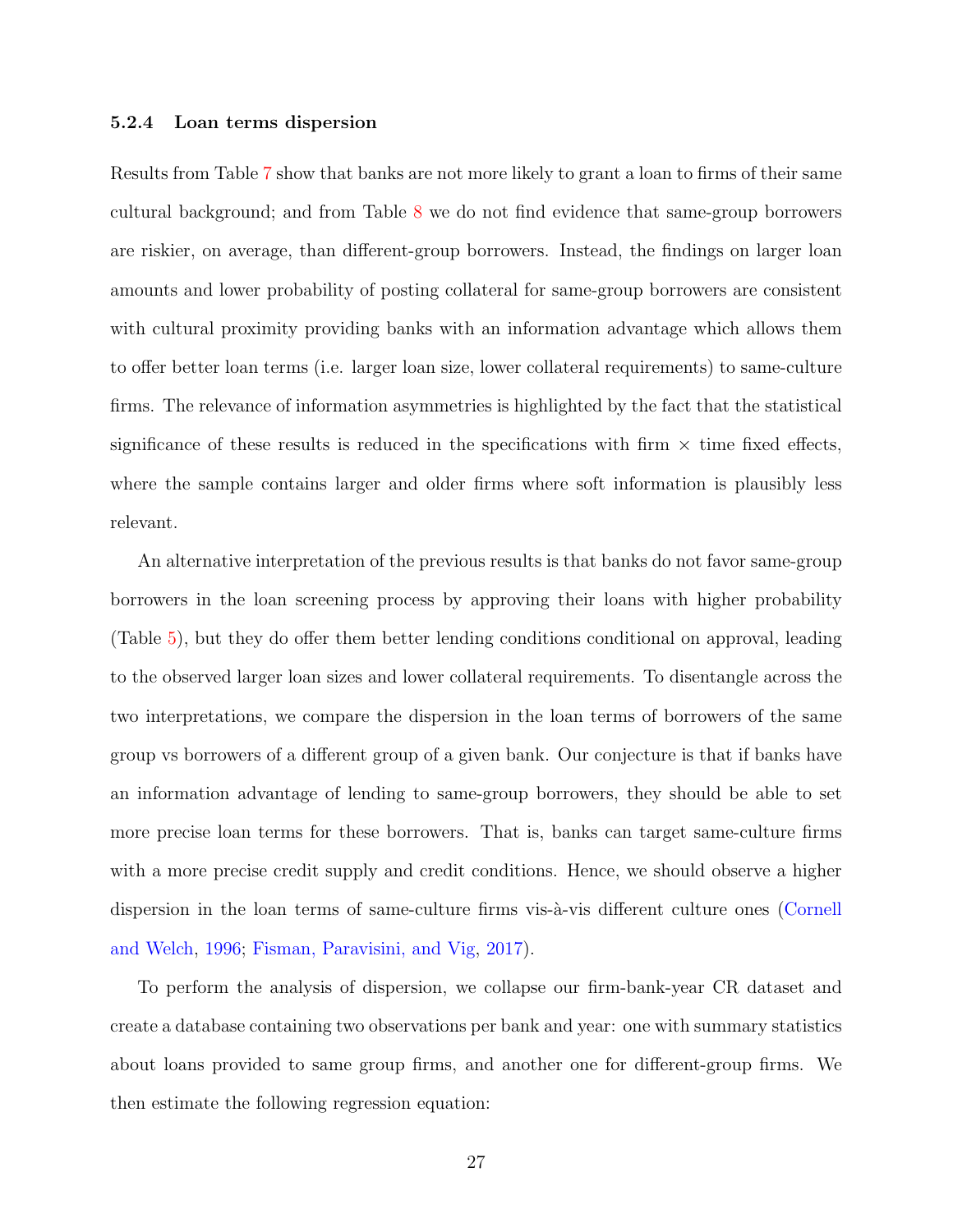$$
\sigma(Y)_{bgt} = \beta_0 + \beta_1 SameGroup_{bgt} + \beta_2 \overline{X}_{bgt} + \nu_b + \delta_t + \epsilon_{bgt}.
$$
\n(3)

In the above equation, g is an index for each the two cultural groups, and  $\sigma(Y)_{bgt}$  is the standard deviation of variable Y (i.e. log of the granted loans or the collateral ratio) for all loans made by bank b at time t to cultural group  $q$ ; it measures the dispersion in the loan terms, and hence, the precision with which banks assign loan terms to their borrowers. SameGroup is a dummy taking the value of one when  $q$  refers to summary statistics for borrowers of the same cultural group and 0 otherwise;  $\overline{X}_{bgt}$  is a vector of averaged controls; and  $\nu_b$  and  $\delta_t$  refer respectively to bank and year fixed effects. The variable of interest is SameGroup. If  $\beta_1 > 0$ , the dispersion in variable Y is larger for the credit granted to the same cultural group, suggesting that banks can provide more tailor-made loan terms to loan applicants that belong to their same cultural group.

Results from the analysis of loan dispersion is shown in Table [9.](#page-46-0) We observe that loans lent by banks to same-culture firms are characterised by a significantly higher average dispersion for loan size  $(+0.11 \text{ s.d.})$ , maturity  $(+0.03 \text{ s.d.})$  and collateralization  $(+0.02 \text{ s.d.})$ . These results remain of the same magnitude and significance also after controlling for average groupbank relationship indicators, such the fraction of borrowers of each group that is located near the bank, and the average length of firm-bank relationship.

The analysis of loan dispersion strongly supports the "information advantage" hypothesis on the role of culture in credit markets: if banks exert any favoritism towards same-culture firms, this seems to be driven by a better screening performed through the lenses of a common cultural background. In the following section, we provide further evidence of the informational role of cultural proximity by comparing the ex-post performance of same- versus different-culture loans.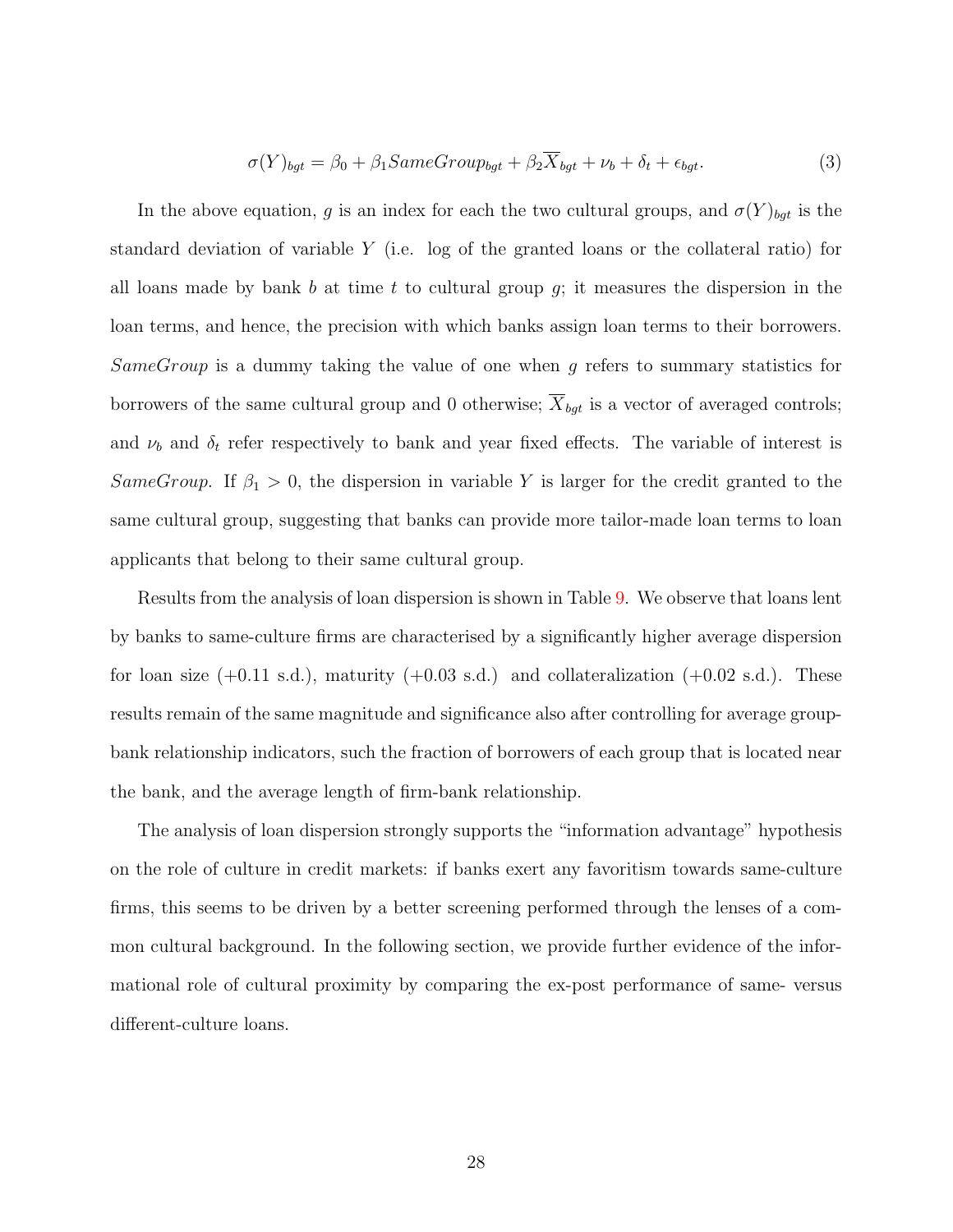#### <span id="page-29-0"></span>5.3 Lending performance

As a final test for whether cultural proximity leads to lending favoritism, or whether it is a lending technology that allows to reduce information asymmetries, we estimate Equation [2](#page-21-0) on the sample of loans in the CR, substituting the dependent variable,  $Y_{ijt}$ , with observed ex-post loan quality. In Panel A of Table [10](#page-47-0) we measure loan quality using non-performing loans (NPL), a dummy equal to one if bank j registered its loan with firm i in year t as a nonperforming loan anytime between years t and  $t + 3$ .<sup>19</sup> NPLs are a very broad definition that includes bad loans and loans with minor anomalies (such as unlikely to be repaid, overdues, etc.). According to Italian rules, the decision to register a bad loan is based on the banks' assessment of the borrower's economic situation. Thus, in principle, this variable could be influenced by the fact that banks and firms may belong to the same cultural group. To deal with this problem, in Panel B we exclude bad loans and we only use minor anomalies (a subset of NPLs which are less subject to the bank's assessment) as an alternative dependent variable.

Column 1 in Panel A shows that loans to same-culture firms are 1.6 percentage points less likely to be registered as non-performing than loans to different-culture firms. Economically, this corresponds to 15% of the average value of the dependent variable (0.101), and it is statistically significant at the  $1\%$  level. With the exception of column  $4$  – which, as mentioned before, consists of larger firms for which information asymmetries are likely to be less of a concern –, this result does not change qualitatively in the rest of specifications of Panel A. Panel B shows similar findings: when we concentrate on minor anomalies, the point estimate ranges between -8 and -18 percentage points, with a mean dependent variable equal to 8.7%. Overall, results from Table [10](#page-47-0) provide evidence of same-culture loans being on average significantly better performing than different-culture loans. These findings confirm our hypothesis that cultural proximity mitigates information asymmetries: sharing the

<sup>19</sup>We use a three-year moving window because banks usually employ three years to actually report in their balance sheet a loan as non-performing.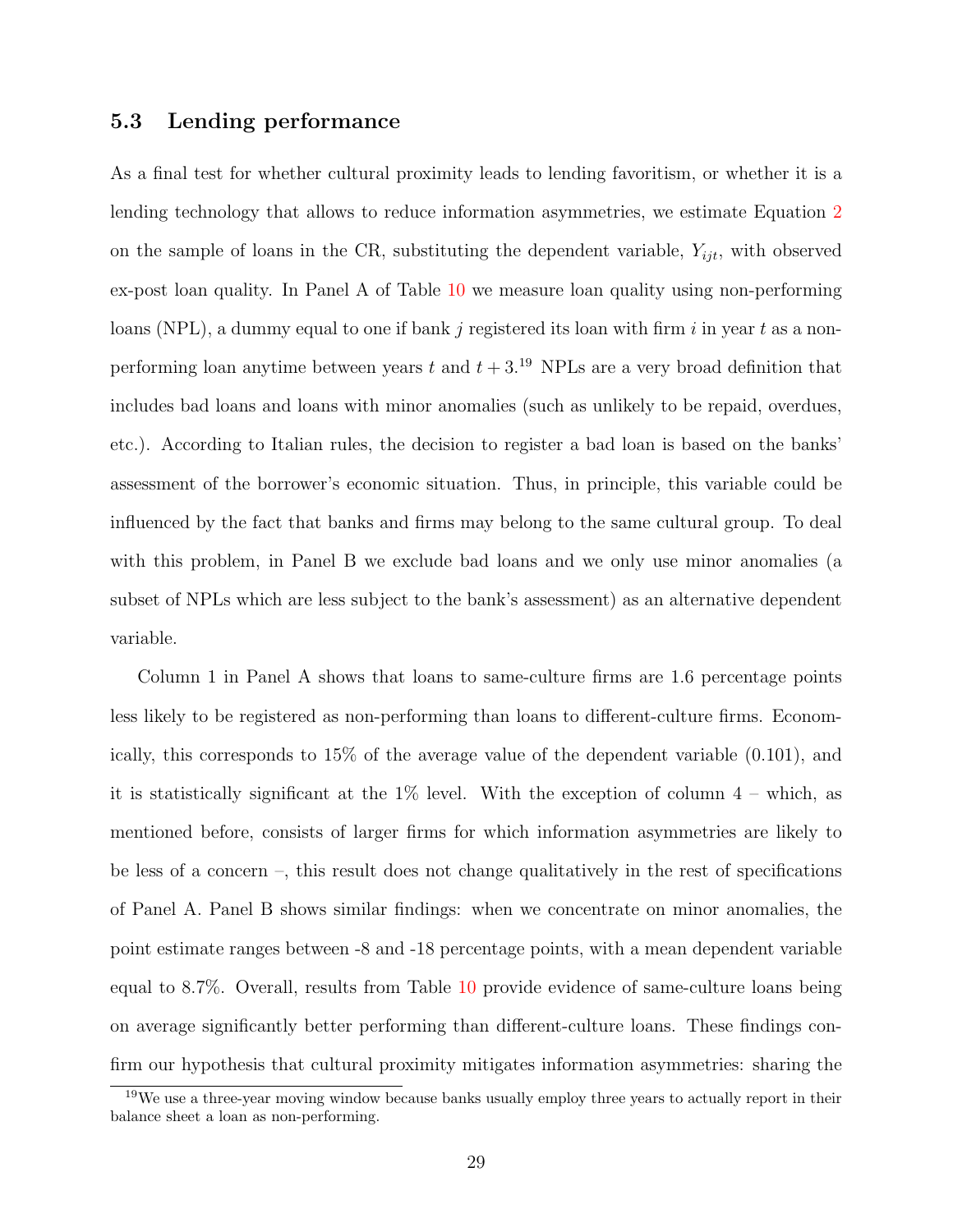same cultural background helps banks gather additional information upon their perspective borrowers. This translates into a better screening of firms, leading to significantly better loan outcomes.

## 6 Conclusions

In this paper, we explore the mechanisms behind the formation of lending relationships in which firms and banks share the same cultural background, and on the quality of resulting loans. We construct a comprehensive dataset that traces all bank-firm relationships for the population of firms and banks that operate in South Tyrol, a region located in Northern Italy. For each bank and firm, we link all available information on the board members. Using an algorithm that is able to link names and surnames to linguistic groups [\(Grinblatt](#page-34-9) [and Keloharju,](#page-34-9) [2001\)](#page-34-9), we are able to attribute a predominant cultural group in the boards of banks and firms.

We document that the proportion of loans between banks and firms that share a cultural origin is twice as large as the one implied by random matching between firms and banks given their presence in the local markets. This correlation suggests that there is a strong selection in lending relationships where borrowers and lenders share similar cultural endowments.

We advance two main hypotheses to explain this stylized fact. Our first hypothesis is that cultural proximity overcomes frictions in the credit markets, such as information asymmetries (information hypothesis). Our second hypothesis to explain the prevalence of culturally proximate lending relationships is that borrowers expect a more favorable treatment from lenders which might belong, or be close to, their social network (*favoritism hypothesis*).

We find strong support for the *information hypothesis*, both in the analysis of the demand side and the supply of credit.

Young startups, small firms, and high growth firms are more likely to apply for loan to banks from their same cultural background. Moreover, the demand for loans from culturally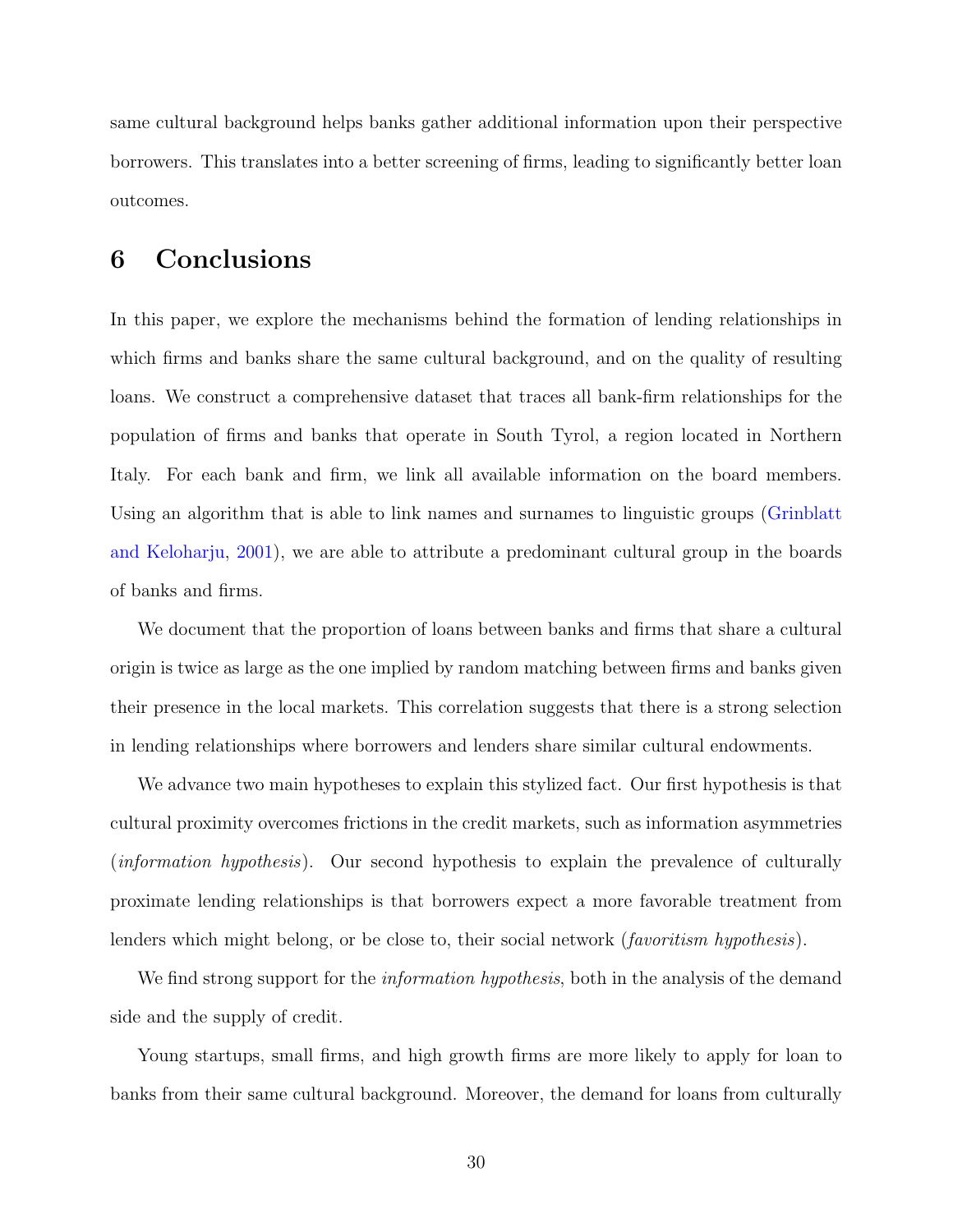proximate banks decreases sharply with size and age, suggesting that borrowers rely on cultural proximity mostly when their levels of opaqueness are highest.

Results from the analysis on the supply side of credit also confirm the information hypothesis: lenders are not more likely to approve a loan application from culturally proximate borrowers. We also observe larger dispersion in the terms of loans provided to culturally proximate borrowers. Our final analysis shows that the loans lent to culturally proximate borrowers are significantly less likely to become non-performing.

Combined with the results that show lower collateral requirements and higher loan amounts for culturally proximate loans, this finding suggests that the mechanism through which cultural proximity reduces information asymmetries is by facilitating loan applications' screening process.

To the best of our knowledge, ours is the first study to analyze the role of cultural proximity in the formation of lending relationships in greater detail, by decomposing the credit process into the loan application phase (demand for credit), the credit screening process (supply of credit), and the lending outcomes (ex-post performance). Our paper shows that cultural proximity reduces the information asymmetries in the credit transaction by improving the precision of the signal that the lender obtains about the borrower's creditworthiness.

Finally, our findings also highlight the importance of local banks in lending to small businesses. By sharing the same culture as the firms in the markets where they operate, these financial intermediaries may play a key role in promoting access to credit, particularly for more informationally-opaque firms.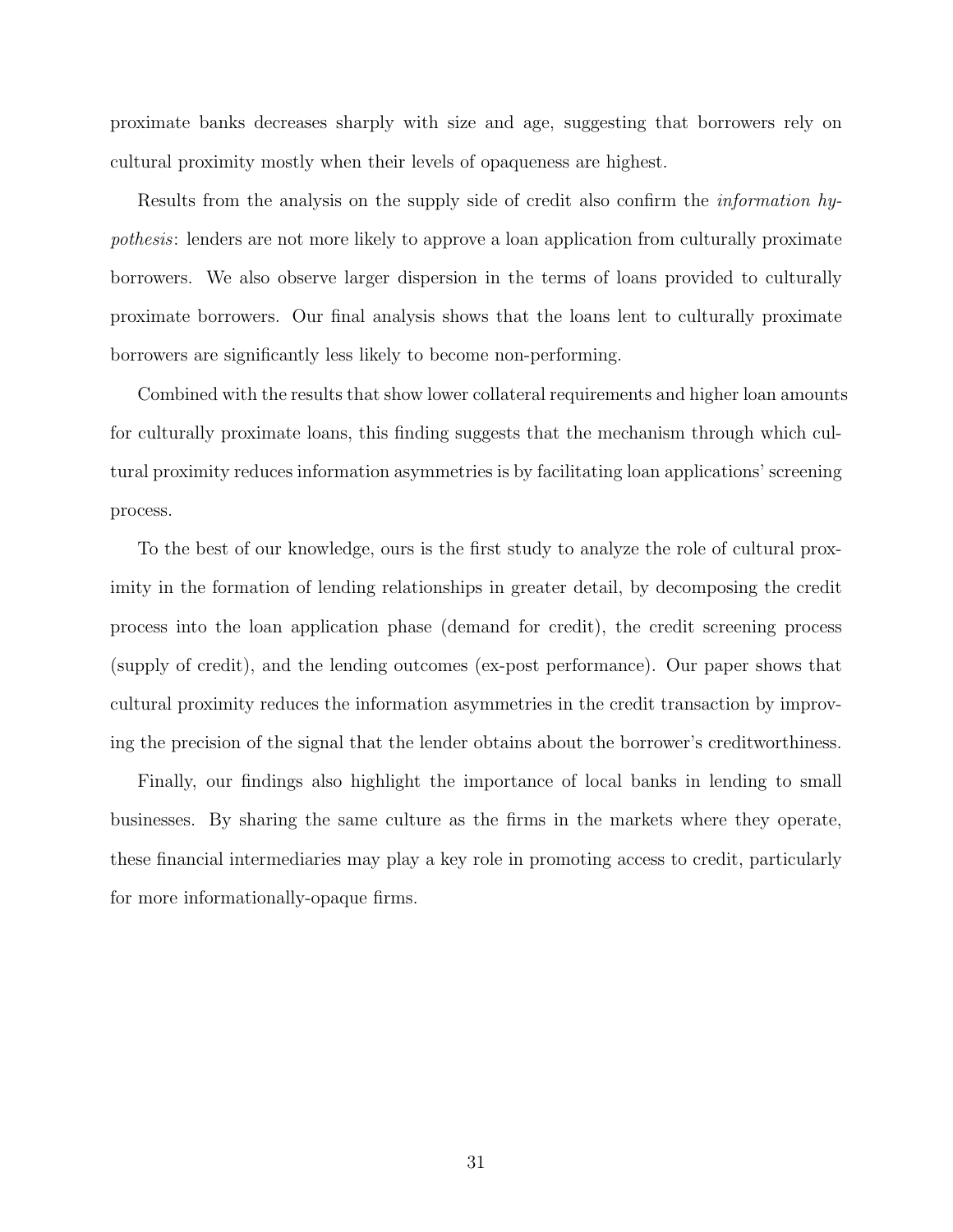### References

- <span id="page-32-2"></span>Accetturo, A., Cascarano, M., Degasperi, P., and Modena, F. The effects of common culture and language on economic exchanges: Evidence from tourist flows. Regional Studies, 53  $(11):1575-1590, 2019.$
- <span id="page-32-0"></span>Ahern, K. R., Daminelli, D., and Fracassi, C. Lost in translation? the effect of cultural values on mergers around the world. Journal of Financial Economics, 117(1):165–189, 2015.
- <span id="page-32-5"></span>Albertazzi, U., Bottero, M., and Sene, G. Information externalities in the credit market and the spell of credit rationing. Journal of Financial Intermediation, 30:61–70, 2017.
- <span id="page-32-3"></span>Angelini, P., Di Salvo, R., and Ferri, G. Availability and cost of credit for small businesses: customer relationships and credit cooperatives. Journal of Banking  $\mathcal C$  Finance, 22(6-8): 925–954, 1998.
- <span id="page-32-4"></span>Barboni, G. and Rossi, C. Does your neighbour know you better? the supportive role of local banks in the financial crisis. Journal of Banking  $\mathscr B$  Finance, 106:514–526, 2019.
- <span id="page-32-6"></span>Bedendo, M., Garcia-Appendini, E., and Siming, L. Cultural preferences and firm financing choices. Journal of Financial and Quantitative Analysis, pages 1–34, 2018.
- <span id="page-32-7"></span>Benvenuti, M., Casolaro, L., Del Prete, S., and Mistrulli, P. E. The right to decide and the effective control over small business lending decisions: A look into loan officers' real authority. Economic Notes: Review of Banking, Finance and Monetary Economics, 46(2): 237–268, 2017.
- <span id="page-32-8"></span>Berger, A. N. and Udell, G. F. Collateral, loan quality and bank risk. *Journal of Monetary* Economics, 25(1):21–42, 1990.
- <span id="page-32-1"></span>Berger, A. N. and Udell, G. F. The economics of small business finance: The roles of private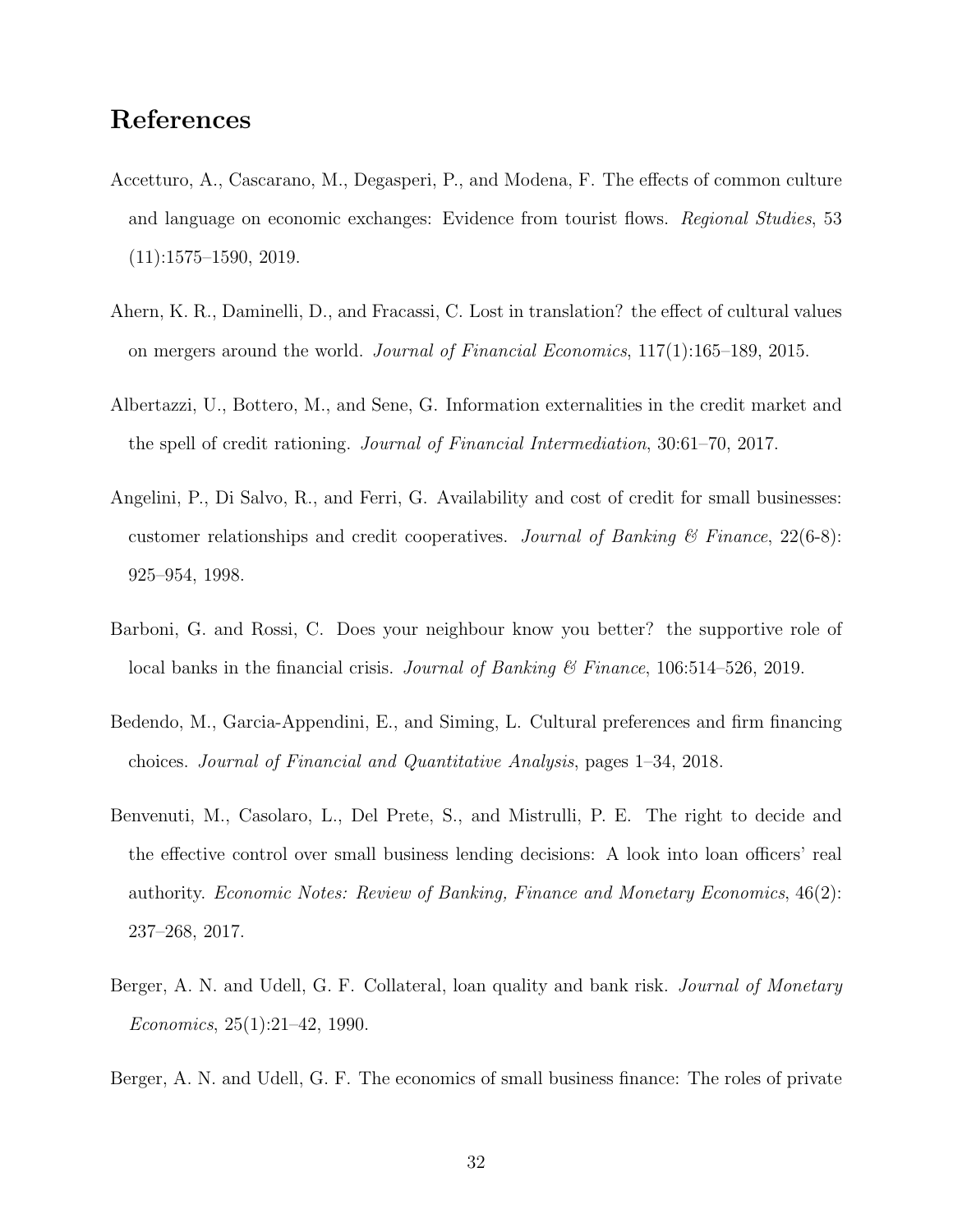equity and debt markets in the financial growth cycle. Journal of Banking  $\mathscr$  Finance, 22  $(6-8):613-673, 1998.$ 

- <span id="page-33-1"></span>Berger, A. N. and Udell, G. F. Small business credit availability and relationship lending: The importance of bank organisational structure. The Economic Journal, 112(477):F32–F53, 2002.
- <span id="page-33-3"></span>Berger, A. N., Udell, G. F., et al. Relationship lending and lines of credit in small firm finance. The Journal of Business, 68(3):351–381, 1995.
- <span id="page-33-7"></span>Bester, H. Screening vs. rationing in credit markets with imperfect information. The American economic review, 75(4):850–855, 1985.
- <span id="page-33-0"></span>Bottazzi, L., Da Rin, M., and Hellmann, T. The importance of trust for investment: Evidence from venture capital. The Review of Financial Studies, 29(9):2283–2318, 2016.
- <span id="page-33-6"></span>Branzoli, N. and Fringuellotti, F. The effect of bank monitoring on loan repayment. FRB of New York Staff Report, (923), 2020.
- <span id="page-33-8"></span>Chan, Y.-S. and Kanatas, G. Asymmetric valuations and the role of collateral in loan agreements. Journal of money, credit and banking, 17(1):84–95, 1985.
- <span id="page-33-4"></span>Cingano, F., Manaresi, F., and Sette, E. Does credit crunch investment down? New evidence on the real effects of the bank-lending channel. The Review of Financial Studies, 29(10): 2737–2773, 2016.
- <span id="page-33-2"></span>Cornell, B. and Welch, I. Culture, information, and screening discrimination. Journal of Political Economy, 104(3):542–571, 1996.
- <span id="page-33-5"></span>Degryse, H. and Ongena, S. Distance, lending relationships, and competition. The Journal of Finance, 60(1):231–266, 2005.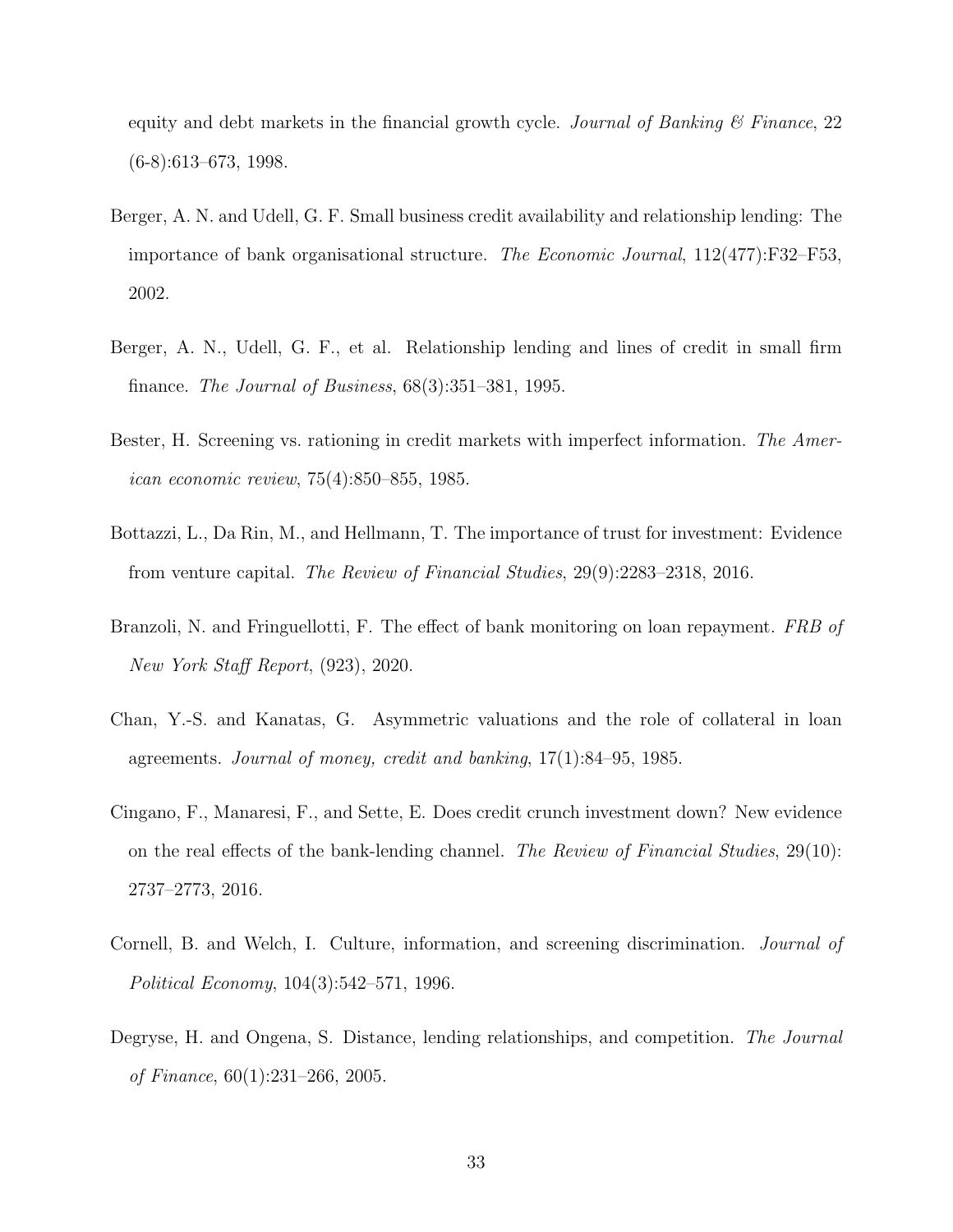- <span id="page-34-5"></span>Degryse, H., De Jonghe, O., Jakovljević, S., Mulier, K., and Schepens, G. Identifying credit supply shocks with bank-firm data: Methods and applications. *Journal of Financial In*termediation, 40:100813, 2019.
- <span id="page-34-8"></span>Dennis, S., Nandy, D., and Sharpe, I. G. The determinants of contract terms in bank revolving credit agreements. Journal of financial and quantitative analysis, pages 87–110, 2000.
- <span id="page-34-6"></span>Diamond, D. W. Seniority and maturity of debt contracts. Journal of financial Economics, 33(3):341–368, 1993.
- <span id="page-34-7"></span>Diamond, D. W. and Rajan, R. G. Liquidity risk, liquidity creation, and financial fragility: A theory of banking. Journal of Political Economy, 109(2):287–327, 2001.
- <span id="page-34-3"></span>Disdier, A.-C. and Mayer, T. Je t'aime, moi non plus: Bilateral opinions and international trade. European Journal of Political Economy, 23(4):1140–1159, 2007.
- <span id="page-34-2"></span>Fernández, R. Does culture matter? In Handbook of Social Economics, volume 1, pages 481–510. Elsevier, 2011.
- <span id="page-34-1"></span>Fisman, R., Paravisini, D., and Vig, V. Cultural proximity and loan outcomes. The American Economic Review, 107(2):457–92, 2017.
- <span id="page-34-4"></span>Forer, D., Paladino, M., Vettori, C., and Abel, A. Il bilinguismo in alto adige: Percezioni, osservazioni e opinioni su una questione quanto mai aperta. Il Cristallo–Rassegna di Varia  $Umanità, 50(1):49–62, 2008.$
- <span id="page-34-0"></span>Giannetti, M. and Yafeh, Y. Do cultural differences between contracting parties matter? Evidence from syndicated bank loans. Management Science, 58(2):365–383, 2012.
- <span id="page-34-9"></span>Grinblatt, M. and Keloharju, M. How distance, language, and culture influence stockholdings and trades. The Journal of Finance, 56(3):1053–1073, 2001.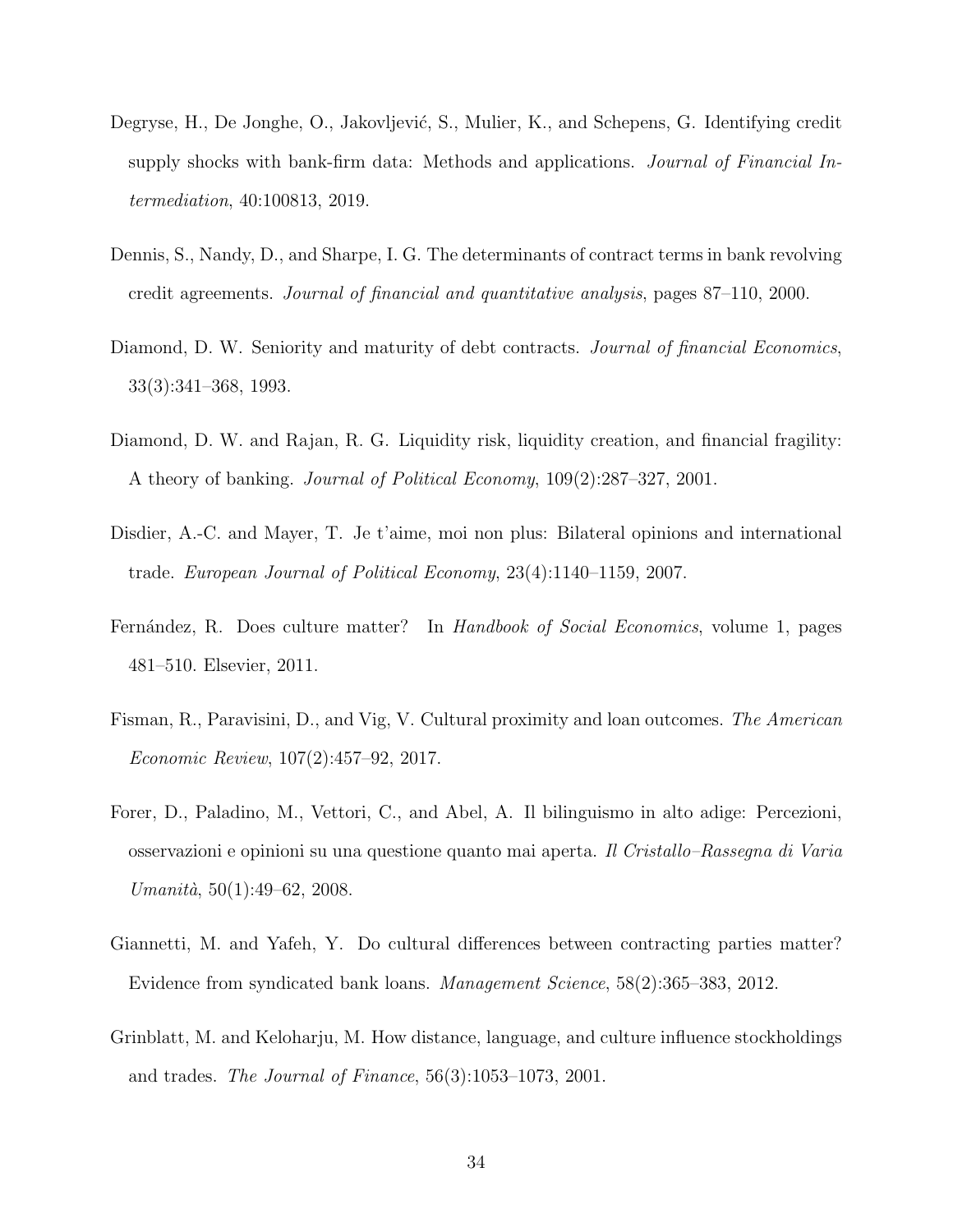- <span id="page-35-1"></span>Guiso, L., Sapienza, P., and Zingales, L. Cultural biases in economic exchange? The Quarterly Journal of Economics, 124(3):1095–1131, 2009.
- <span id="page-35-2"></span>Haselmann, R., Schoenherr, D., and Vig, V. Rent seeking in elite networks. Journal of Political Economy, 126(4):1638–1690, 2018.
- <span id="page-35-9"></span>Heckman, J. J., Urzua, S., and Vytlacil, E. Understanding instrumental variables in models with essential heterogeneity. The Review of Economics and Statistics, 88(3):389–432, 2006.
- <span id="page-35-6"></span>Helpman, E., Melitz, M., and Rubinstein, Y. Estimating trade flows: Trading partners and trading volumes. The Quarterly Journal of Economics, 123(2):441–487, 2008.
- <span id="page-35-10"></span>Inderst, R. and Mueller, H. M. A lender-based theory of collateral. *Journal of Financial* Economics, 84(3):826–859, 2007.
- <span id="page-35-7"></span>Infante, L. and Piazza, M. Political connections and preferential lending at local level: Some evidence from the italian credit market. Journal of Corporate Finance, 29:246–262, 2014.
- <span id="page-35-8"></span>Khwaja, A. I. and Mian, A. Tracing the impact of bank liquidity shocks: Evidence from an emerging market. The American Economic Review, 98(4):1413–42, 2008.
- <span id="page-35-0"></span>Melitz, J. Language and foreign trade. European Economic Review, 52(4):667–699, 2008.
- <span id="page-35-3"></span>Petersen, M. and Rajan, R. G. Does distance still matter? The information revolution in small business lending. The Journal of Finance, 57(6):2533–2570, 2002.
- <span id="page-35-4"></span>Petersen, M. A. and Rajan, R. G. The effect of credit market competition on lending relationships. The Quarterly Journal of Economics, 110(2):407–443, 1995.
- <span id="page-35-5"></span>Rose, A. K. One money, one market: The effect of common currencies on trade. *Economic* Policy, 15(30):08–45, 2000.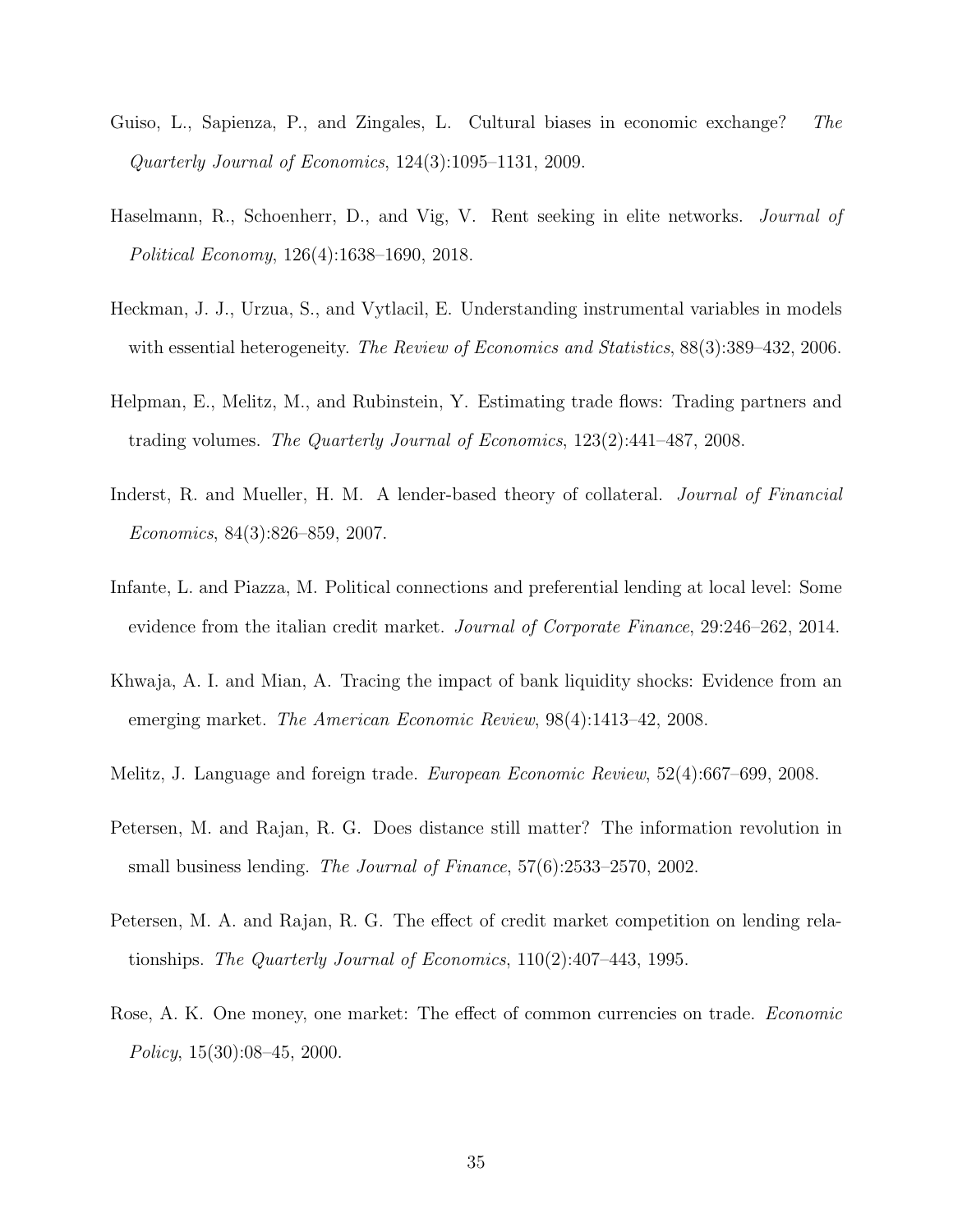- <span id="page-36-1"></span>Strahan, P. E. Borrower risk and the price and nonprice terms of bank loans. FRB of New York staff report, (90), 1999.
- <span id="page-36-0"></span>Tabellini, G. Institutions and culture. Journal of the European Economic association, 6(2-3): 255–294, 2008.
- <span id="page-36-2"></span>Vettori, C. and Abel, A. Gli studenti altoatesini e la seconda lingua: Indagine linguistica e psicosociale. Die Südtiroler Schülerinnen und die Zweitsprache: Eine linguistische und sozialpsychologische Untersuchung. Eurac Research, 2017.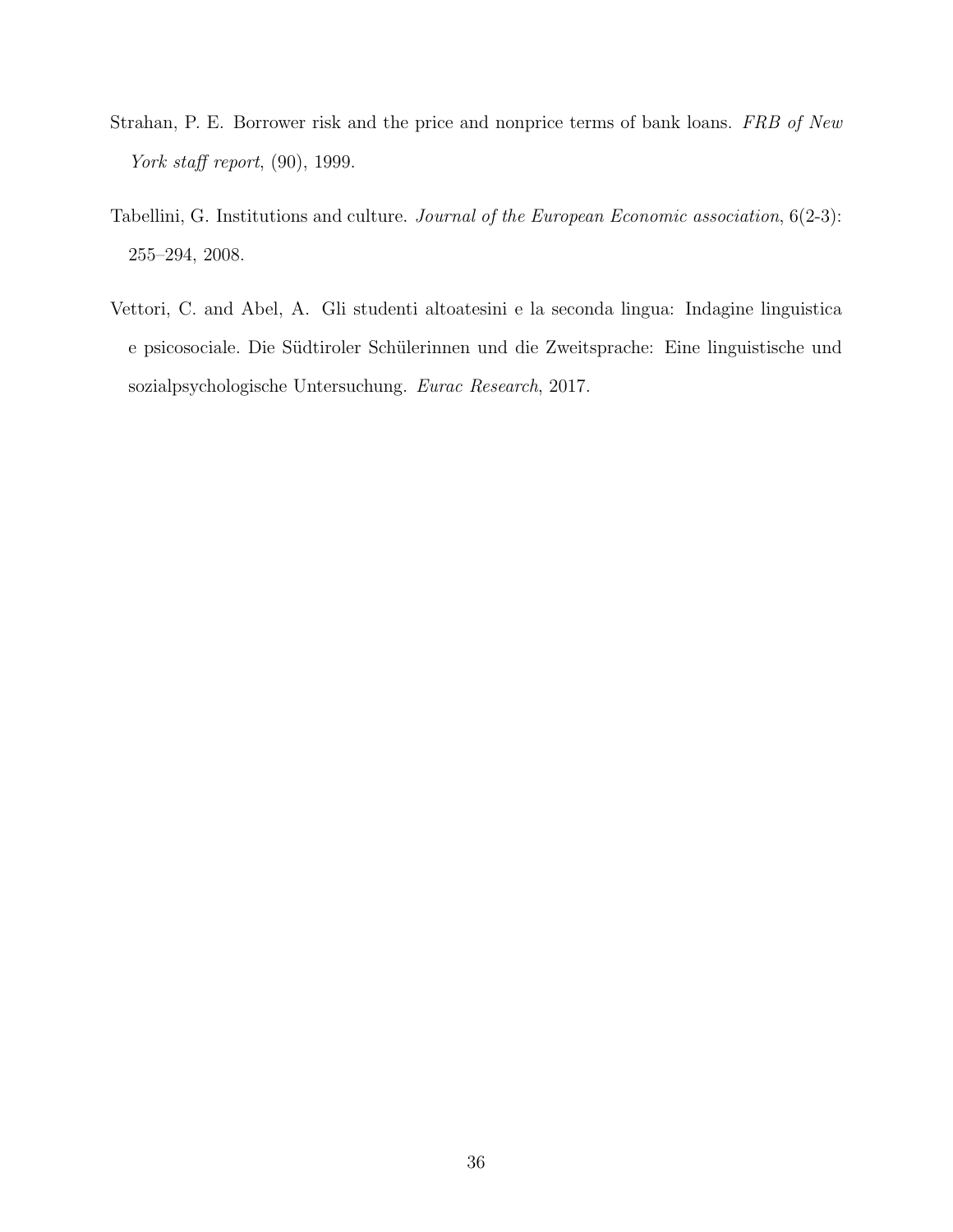# 7 Figures and Tables



<span id="page-37-0"></span>Figure 1: Geographic distribution of linguistic groups in South Tyrol.

<span id="page-37-1"></span>Note: This figure shows the distribution (quartiles) of the Italian-speaking population by municipality in the South Tyrol, as reported by the 2011 Census (Istituto Provinciale di Statistica, 2015).

|       | No. of<br>unique firms | No. of<br>unique banks | Share of<br>Italian firms | Share of<br>Italian banks |
|-------|------------------------|------------------------|---------------------------|---------------------------|
| 2005  | 8213                   | 174                    | 0.25                      | 0.672                     |
| 2006  | 8503                   | 189                    | 0.248                     | 0.693                     |
| 2007  | 8693                   | 197                    | 0.249                     | 0.695                     |
| 2008  | 8728                   | 208                    | 0.244                     | 0.712                     |
| 2009  | 8413                   | 217                    | 0.243                     | 0.737                     |
| 2010  | 8409                   | 225                    | 0.241                     | 0.751                     |
| 2011  | 8258                   | 223                    | 0.236                     | 0.749                     |
| 2012  | 8019                   | 226                    | 0.231                     | 0.757                     |
| 2013  | 8046                   | 222                    | 0.232                     | 0.739                     |
| 2014  | 8134                   | 219                    | 0.233                     | 0.744                     |
| 2015  | 8150                   | 224                    | 0.233                     | 0.754                     |
| Total | 13469                  | 361                    | 0.233                     | 0.754                     |
|       |                        |                        |                           |                           |

Table 1: Descriptive statistics: Sample distribution

Notes: This table contains a description of the number of firms and banks in our sample across the years, and their distribution across cultural groups. Authors' calculation on CR-Or.So.-Infocamere-INPS dataset.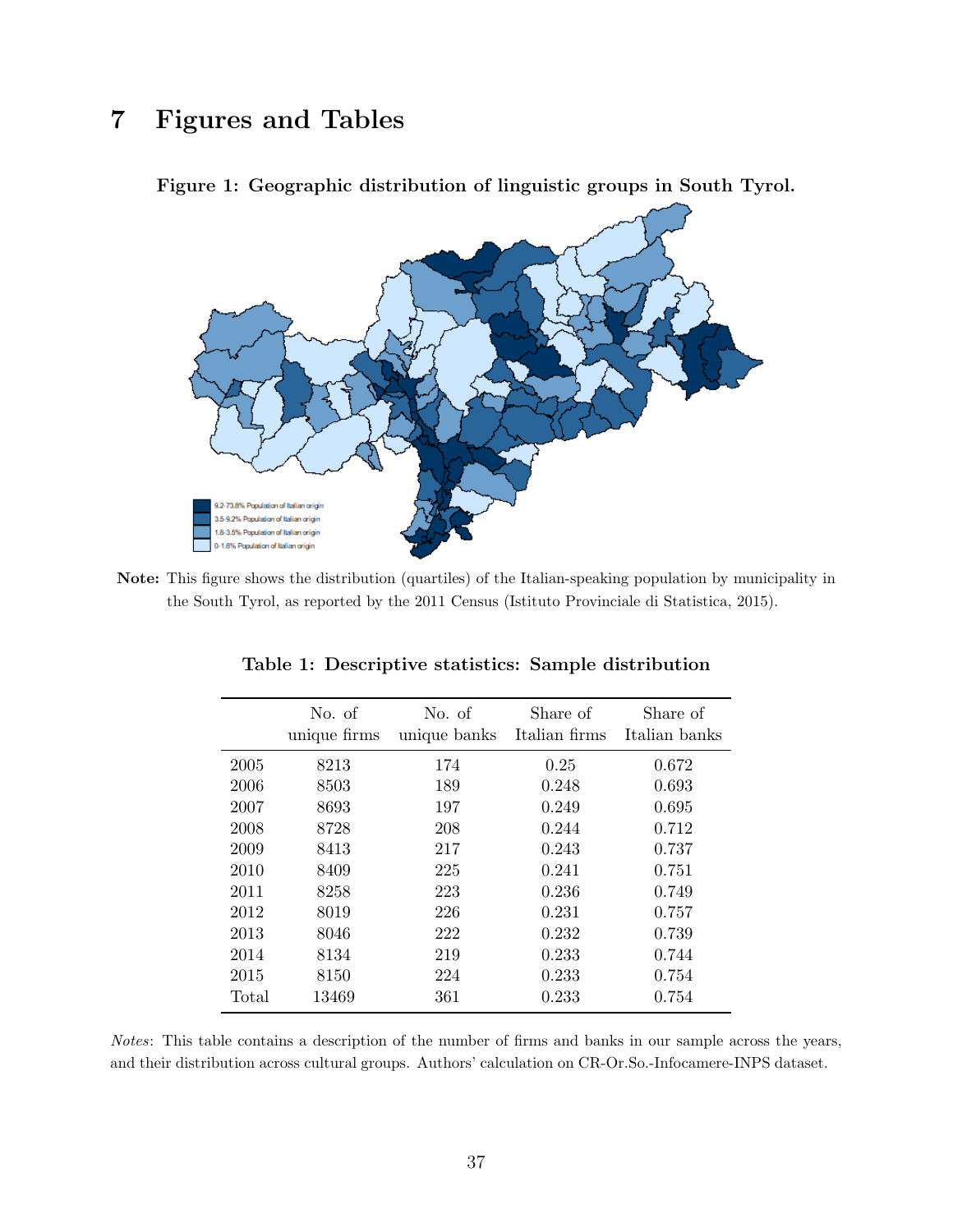<span id="page-38-0"></span>

|                                 | No. Obs. | Mean   | St. dev. | p25            | p50      | p75      |
|---------------------------------|----------|--------|----------|----------------|----------|----------|
| Firm characteristics            |          |        |          |                |          |          |
| Age (years)                     | 91,190   | 15.584 | 13.386   | 6.000          | 13.000   | 23.000   |
| No. of employees                | 64,851   | 17.456 | 143.986  | 2.333          | 5.500    | 12.167   |
| Multi-borrowing                 | 91,182   | 0.317  | 0.465    | $\Omega$       | $\theta$ | 1.000    |
| <b>Bank</b> links               | 91,182   | 1.573  | 1.353    | 1.000          | 1.000    | 2.000    |
| Bank links in same group        | 91,182   | 1.143  | 1.096    | 1.000          | 1.000    | 1.000    |
| <b>Bank</b> characteristics     |          |        |          |                |          |          |
| <b>BCC</b>                      | 2,336    | 0.480  | 0.500    | $\Omega$       | $\Omega$ | 1.000    |
| $log(Total$ assets)             | 1,913    | 20.939 | 2.027    | 19.354         | 20.708   | 22.450   |
| Total assets to capital ratio   | 1,913    | 11.979 | 8.743    | 7.456          | 10.111   | 13.637   |
| NPL ratio                       | 1,902    | 0.112  | 0.074    | 0.058          | 0.094    | 0.147    |
| Loan characteristics            |          |        |          |                |          |          |
| Same group                      | 143,422  | 0.727  | 0.446    | $\Omega$       | 1.000    | 1.000    |
| Nearby branch                   | 143,594  | 0.732  | 0.443    | $\Omega$       | 1.000    | 1.000    |
| $log(1+Length of relationship)$ | 143,594  | 1.861  | 0.837    | 1.386          | 2.079    | 2.485    |
| $log(\text{granted loans})$     | 143,594  | 13.041 | 1.251    | 12.005         | 12.862   | 13.856   |
| Collateral                      | 143,594  | 0.320  | 0.467    | $\overline{0}$ | $\Omega$ | 1.000    |
| NPL                             | 133,807  | 0.101  | 0.301    | $\Omega$       | $\Omega$ | $\Omega$ |
| Minor anomalies                 | 133,807  | 0.087  | 0.282    | $\overline{0}$ | $\theta$ | 0        |

Table 2: Descriptive statistics: Firm, bank & loan characteristics

Notes: This table contains summary statistics for the main variables used in our analysis. The sample consists of all firm-bank-year observations for firms in the South Tyrol Region appearing in the credit registry between years 2005 and 2015. To calculate firm characteristics, we use a single observation per firm and year. Multiborrowing is a dummy variable equal to one if the firm has multiple banking relationships. Bank links is the total number of bank relationships established by the firm during the year. Bank links in the same group is the total number of relationships with banks of the same cultural group established by the firm during the year. To calculate bank characteristics, we use a single observation per bank and year. BCC is a dummy variable taking a one if the bank is a credit cooperative, Banca di Credito Cooperativo (BCC). log(Total assets) is the natural logarithm of total bank assets. Total assets to capital ratio is the ratio between total bank assets and total capital. NPL ratio is the ratio of non performing loans (NPLs) to total loans. Same group is a dummy variable taking a one if the bank and the firm belong to the same cultural group, and zero otherwise. Nearby branch is an indicator variable for the existence of a bank branch in the same municipality as the firm.  $log(1 + length of relationship)$  corresponds to the natural logarithm of one plus the length of the bank-firm relationship, measured in years since 1997. log(granted loans) corresponds to the natural logarithm of the total amount of loans granted by the bank to the firm in each year. Collateral is a dummy taking the value of one if the loans were collateralized, zero otherwise. NPL is a dummy taking a value one if the loan is classified as non-performing, zero otherwise. Minor anomalies is a dummy taking value one if the loan is classified as unlikely to pay. Authors' calculation on CR-Or.So.-Infocamere-INPS dataset.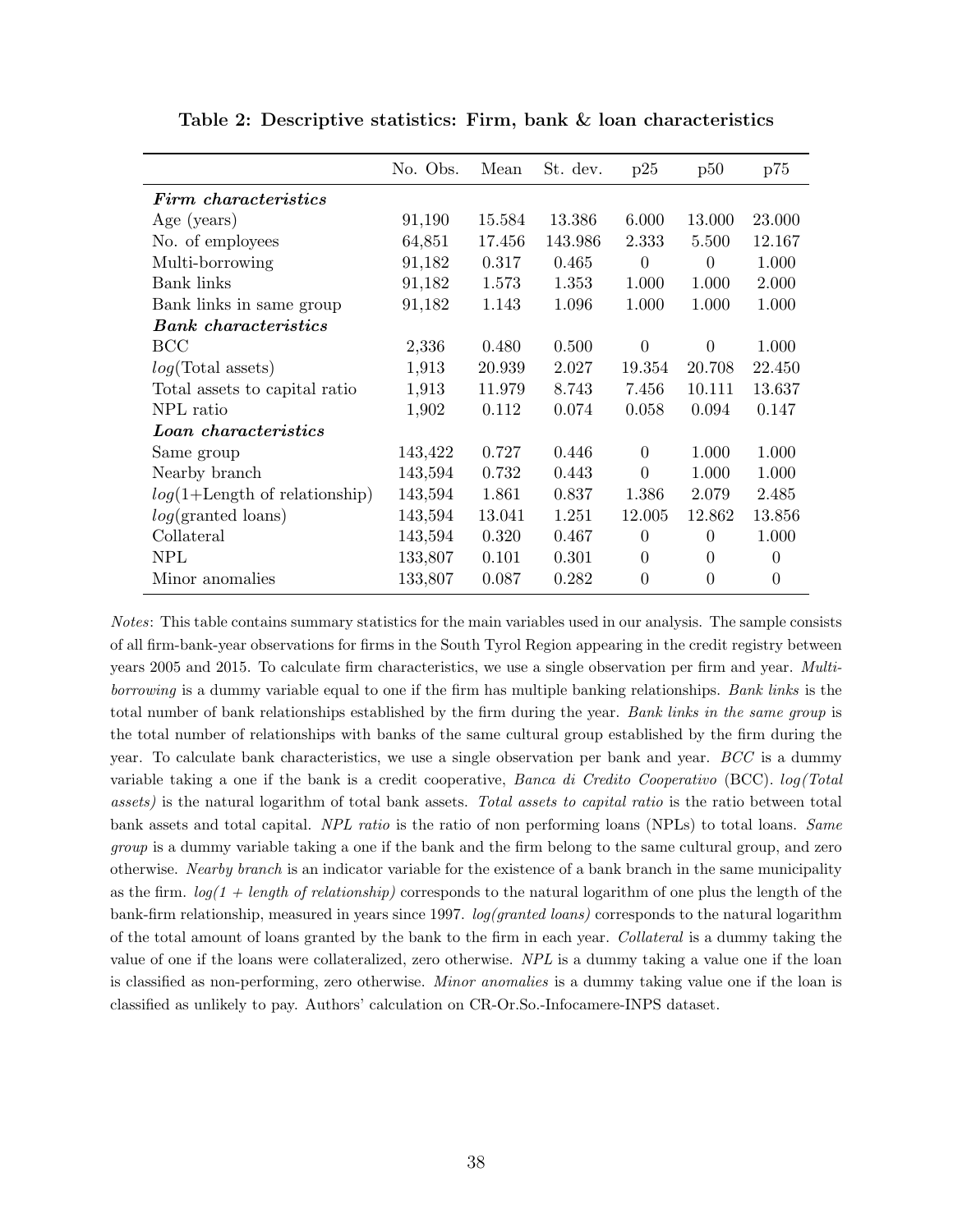| Variable                                                      | All loans from a bank<br>of same culture   |                                             |                                                | At least one loan with<br>a bank of different culture |                                             |                                               | p-value                                   |
|---------------------------------------------------------------|--------------------------------------------|---------------------------------------------|------------------------------------------------|-------------------------------------------------------|---------------------------------------------|-----------------------------------------------|-------------------------------------------|
|                                                               | Mean<br>$\left( 1\right)$                  | St. dev.<br>$\left( 2\right)$               | N<br>$\left( 3\right)$                         | Mean<br>$\left( 4\right)$                             | St. dev.<br>(5)                             | N<br>(6)                                      | $\left( 7\right)$                         |
| Age<br><b>Size</b><br>Growth<br>$#$ bank links<br>Rel. length | 15.395<br>9.696<br>0.135<br>1.327<br>7.557 | 13.563<br>15.658<br>0.795<br>0.967<br>4.906 | 62,749<br>44,295<br>42,741<br>62,749<br>62,749 | 16.004<br>18.028<br>0.123<br>2.114<br>6.954           | 12.976<br>31.124<br>0.774<br>1.838<br>4.515 | 28,433<br>20,555<br>19,823<br>28,433<br>28433 | 0.000<br>0.000<br>0.085<br>0.000<br>0.000 |

<span id="page-39-0"></span>Table 3: Firm characteristics: Borrowing from banks of same vs different culture

Notes: The sample corresponds to firm-year observations of firms headquartered in the South Tyrol region and included in the Italian credit registry between years 2005 and 2015. Firms are classified into those that establish relationships only with banks of their same group (columns 1-3) and those that establish relationships at least with one bank of a different cultural group (columns 4-6). The p-value for the univariate test of difference in means is contained in the last column. Age is measured in years. Size is the natural logarithm of the number of employees. Growth corresponds to the yearly sales growth rate.  $\# bank$  links corresponds to the total number of banks lending to the firm in each year. Rel. length corresponds to the average, across all banks lending to the firm in a given year, of the length of the relationship between the firm and the bank (number of years since 1997). Source: Authors' calculation on CR-Or.So.-Infocamere-INPS dataset.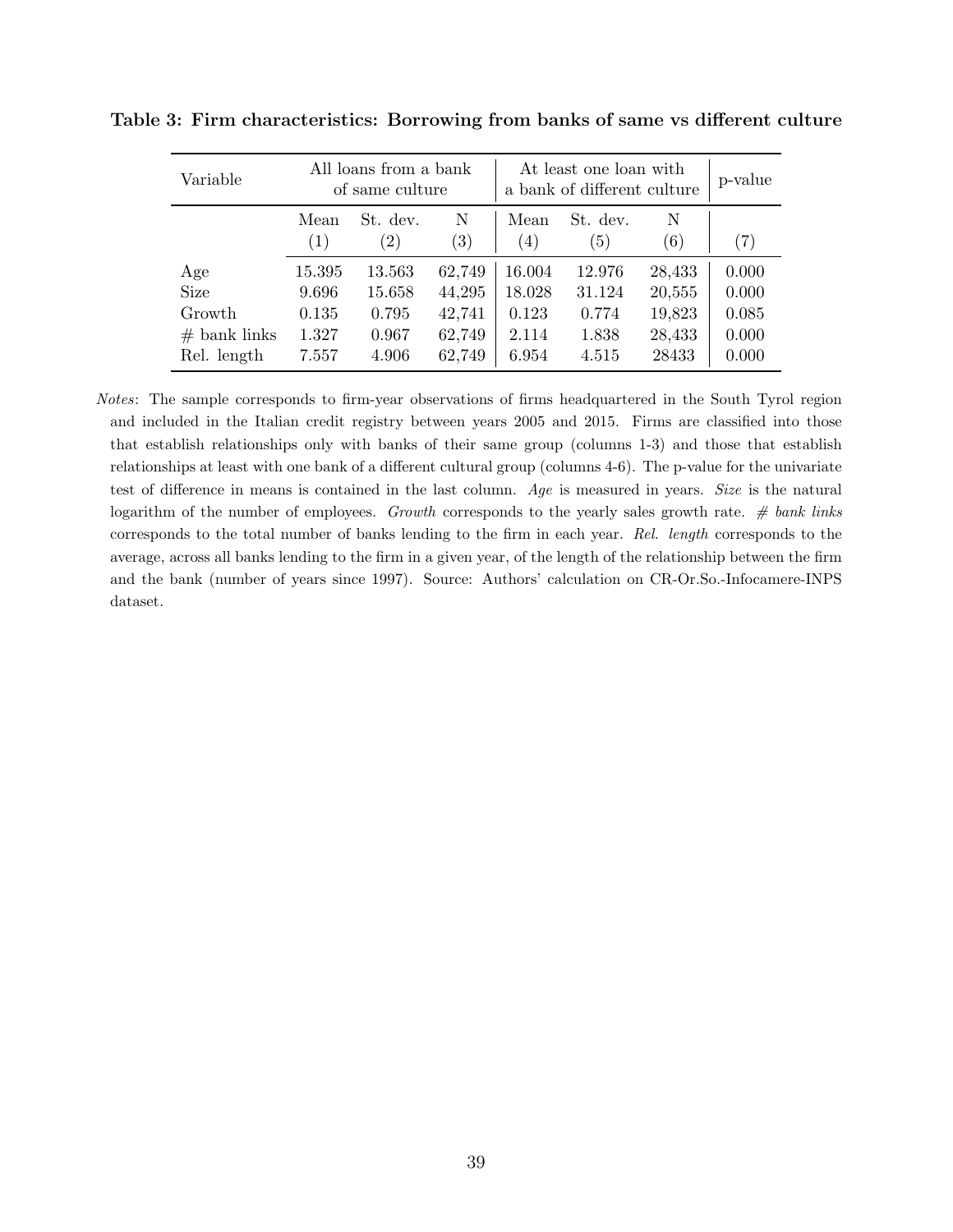| Variable                                                                                     | Share of firms<br>of same group<br>above the median  |                                                    |                                            | Share of firms<br>of same group<br>below the median  |                                                    |                                            | p-value                                            |
|----------------------------------------------------------------------------------------------|------------------------------------------------------|----------------------------------------------------|--------------------------------------------|------------------------------------------------------|----------------------------------------------------|--------------------------------------------|----------------------------------------------------|
|                                                                                              | Mean<br>(1)                                          | St. dev.<br>$\left( 2\right)$                      | N<br>$\left( 3\right)$                     | Mean<br>$\left( 4\right)$                            | St. dev.<br>(5)                                    | N<br>(6)                                   | (7)                                                |
| Different group<br><b>BCC</b><br>Total assets<br>Total capital<br>Capital ratio<br>NPL ratio | 0.024<br>0.652<br>20.072<br>17.857<br>0.119<br>0.109 | 0.048<br>0.477<br>1.579<br>1.364<br>0.052<br>0.070 | 1,155<br>1,155<br>990<br>990<br>990<br>981 | 0.633<br>0.312<br>21.868<br>19.394<br>0.095<br>0.115 | 0.283<br>0.464<br>2.044<br>1.819<br>0.048<br>0.079 | 1,146<br>1,181<br>923<br>923<br>923<br>921 | 0.000<br>0.000<br>0.000<br>0.000<br>0.000<br>0.096 |

<span id="page-40-0"></span>Table 4: Bank characteristics: Lending to firms of same vs different culture

Notes: The sample corresponds to bank-year observations of banks lending to firms located in the South Tyrol region and included in the Italian credit registry between years 2005 and 2015. Banks are classified into those that lend to a share of firms of the same cultural group that is above (columns 1-3) or below the yearly median (columns 4-6). The p-value for the univariate test of difference in means of each variable is contained in the last column. Different group is the share of firms from a different cultural group borrowing from the bank. BCC is a dummy variable equal to one for cooperative banks Banca di Credito Cooperativo (BCC). Total assets is the natural logarithm of total bank assets. Total capital is the natural logarithm of total bank capital. Capital ratio is the ratio of total capital to total assets. NPL ratio is the ratio of non-performing loans (NPL) to total loans. Source: Authors' calculation on CR-Or.So.-Infocamere-INPS dataset.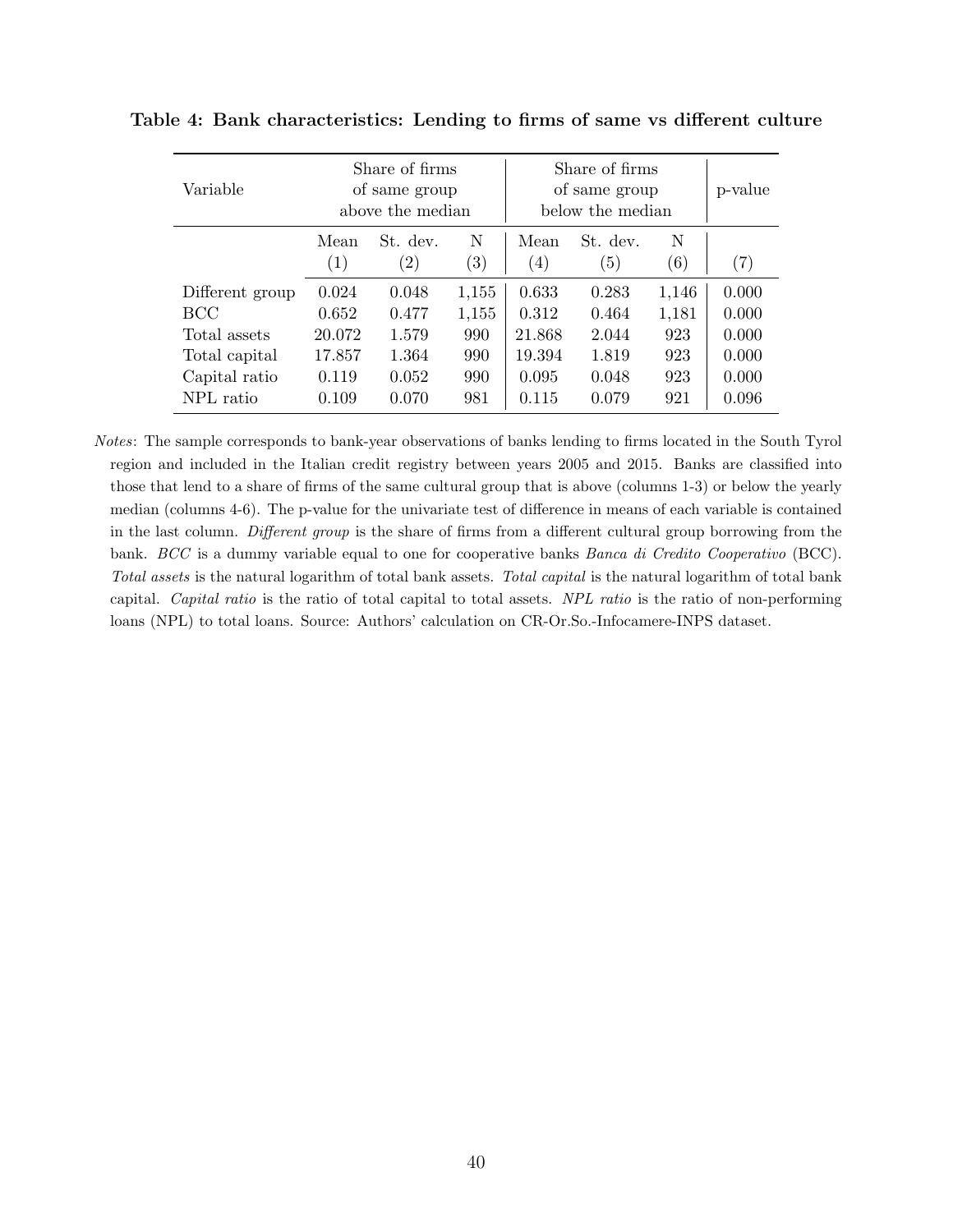|                                                                                | (1)                        | $\left( 2\right)$          | (3)                        | $\left( 4\right)$          | $\left( 5\right)$                                 |
|--------------------------------------------------------------------------------|----------------------------|----------------------------|----------------------------|----------------------------|---------------------------------------------------|
| Same group<br>Nearby branch                                                    | $0.00562***$<br>(27.56)    | $0.00515***$<br>(27.70)    | $0.00620***$<br>(28.22)    | $0.00755***$<br>(27.41)    | $0.00588***$<br>(26.97)<br>$0.0323***$<br>(39.43) |
| Adj. $R^2$<br>No. Obs.<br>Dep. Var. Mean                                       | 0.001<br>2710594<br>0.0145 | 0.095<br>2710594<br>0.0145 | 0.094<br>2710594<br>0.0145 | 0.092<br>2710594<br>0.0145 | 0.098<br>2710594<br>0.0145                        |
| <b>Fixed effects:</b><br>Year<br>Bank-Year<br>Ind-Size-Age-Loc-Yr<br>Firm-Year |                            |                            |                            |                            |                                                   |

<span id="page-41-0"></span>Table 5: Cultural proximity and the demand for new relationships

Notes: The sample consists of all firm-bank-pairs where the firm is located in the South Tyrol and the bank has a branch operating in the same local labor market as the firm between years 2005 and 2015. The dependent variable is LoanApplication, a dummy variable taking the value one if the bank lodged a request of information from the firm (as recorded in the SPI database), and zero otherwise. Same group is a dummy that equals one if the firm and the bank share the same cultural origin. Nearby branch is an indicator variable for the existence of a bank branch in the same municipality as the firm. For the fixed effects: Ind are 201 firm sector groups; Size (Age) are 4 equally-sized size (age) bins; Loc are indicators for 14 local labor markets. T-stats are in parenthesis. \*, \*\*, \*\*\* denotes significance at the 10%; 5%; 1% level, respectively. Standard errors clustered at bank-firm level.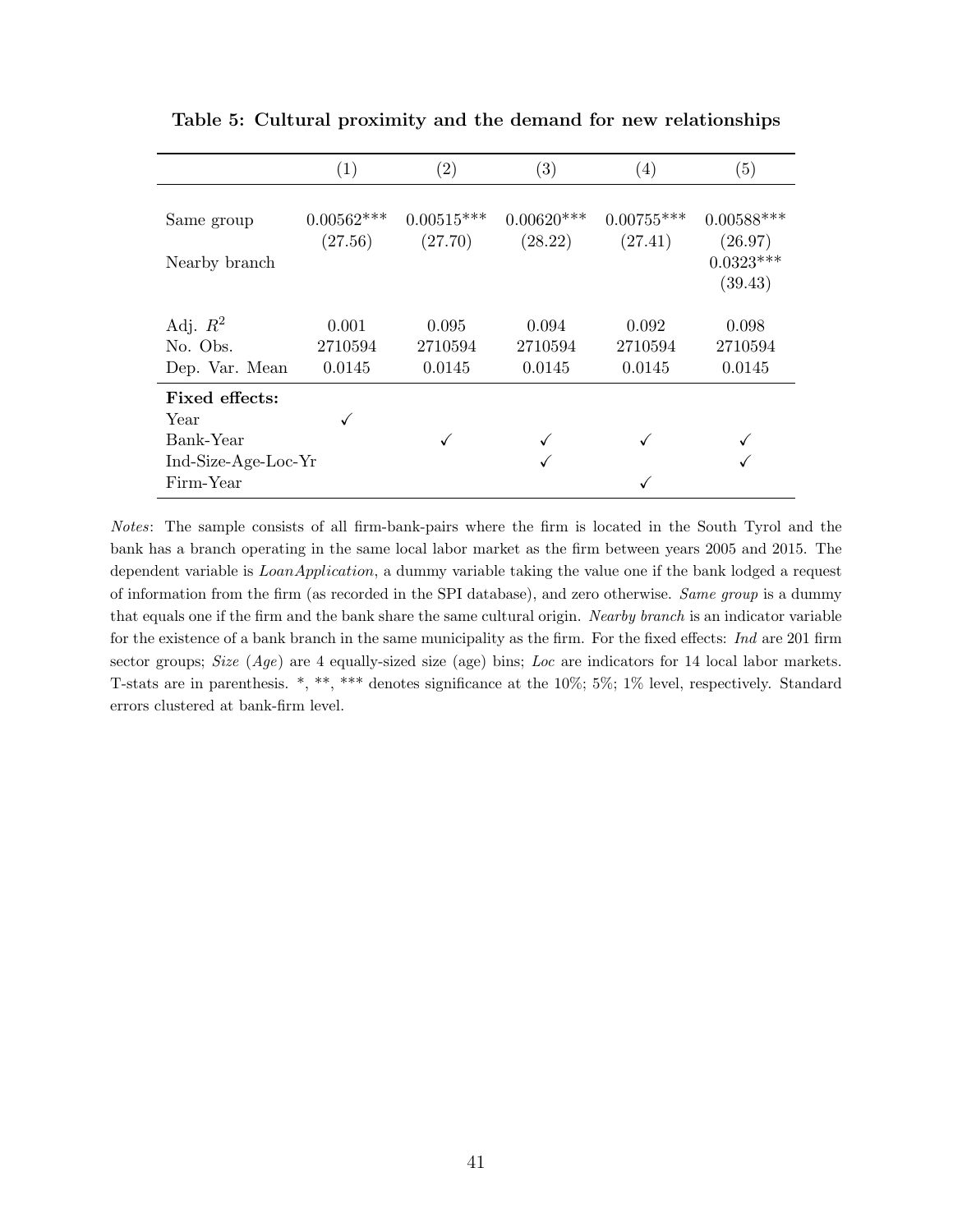<span id="page-42-0"></span>

|                        | (1)           | (2)           | (3)            | (4)           |
|------------------------|---------------|---------------|----------------|---------------|
|                        |               |               |                |               |
| Same group (SG)        | $0.0105***$   | $0.0112***$   | $0.0141***$    | $0.0131***$   |
|                        | (17.39)       | (25.02)       | (14.66)        | (11.56)       |
| Age                    | $0.000928***$ |               | $-0.000657***$ | $-0.000720**$ |
|                        | (5.432)       |               | $(-2.585)$     | $(-2.542)$    |
| $SG \times Age$        | $-0.00217***$ |               | $-0.00124***$  | $-0.000479$   |
|                        | $(-8.811)$    |               | $(-3.286)$     | $(-1.142)$    |
| Size                   |               | $0.00234***$  | $0.00242***$   | $0.00270***$  |
|                        |               | (17.87)       | (17.93)        | (18.14)       |
| $SG \times Size$       |               | $-0.00308***$ | $-0.00296***$  | $-0.00336***$ |
|                        |               | $(-15.71)$    | $(-14.65)$     | $(-15.17)$    |
| Growth                 |               |               |                | 0.0000        |
|                        |               |               |                | (0.190)       |
| $SG \times Growth$     |               |               |                | $0.000599***$ |
|                        |               |               |                | (2.676)       |
| Nearby branch          | $0.0317***$   | $0.0318***$   | $0.0318***$    | $0.0302***$   |
|                        | (38.95)       | (28.47)       | (28.46)        | (25.86)       |
| Adjusted $R^2$         | 0.099         | 0.090         | 0.090          | 0.088         |
| No. Obs.               | 2710594       | 1389694       | 1389694        | 1270239       |
| Dep. Var. Mean         | 0.0145        | 0.0160        | 0.0160         | 0.0159        |
|                        |               |               |                |               |
| Fixed effects:         |               |               |                |               |
| Industry-Location-Year |               |               |                |               |
| Bank-Year              |               |               |                |               |
|                        |               |               |                |               |

Table 6: Cultural proximity and information asymmetries

Notes: The sample consists of all firm-bank-pairs where the firm is located in the South Tyrol and the bank has a branch operating in the same local labor market as the firm between years 2005 and 2015. The dependent variable is LoanApplication, a dummy variable equal to one if the bank lodged a request of new information form the firm, and zero otherwise. Age represents the years of activity. Size is the natural logarithm of the number of employees. Growth corresponds to the yearly sales growth rate. Same group is a dummy that equals one if the firm and the bank share the same cultural origin. Nearby branch is an indicator variable for the existence of a bank branch in the same municipality as the firm. For the fixed effects: Industry are 201 firm sector groups and Location are indicators for 14 local labor markets. All other independent variables are defined in Table [3.](#page-39-0) T-stats are in parenthesis. \*, \*\*, \*\*\* denotes significance at the 10%; 5%; 1% level, respectively. Standard errors clustered at the bank-firm level.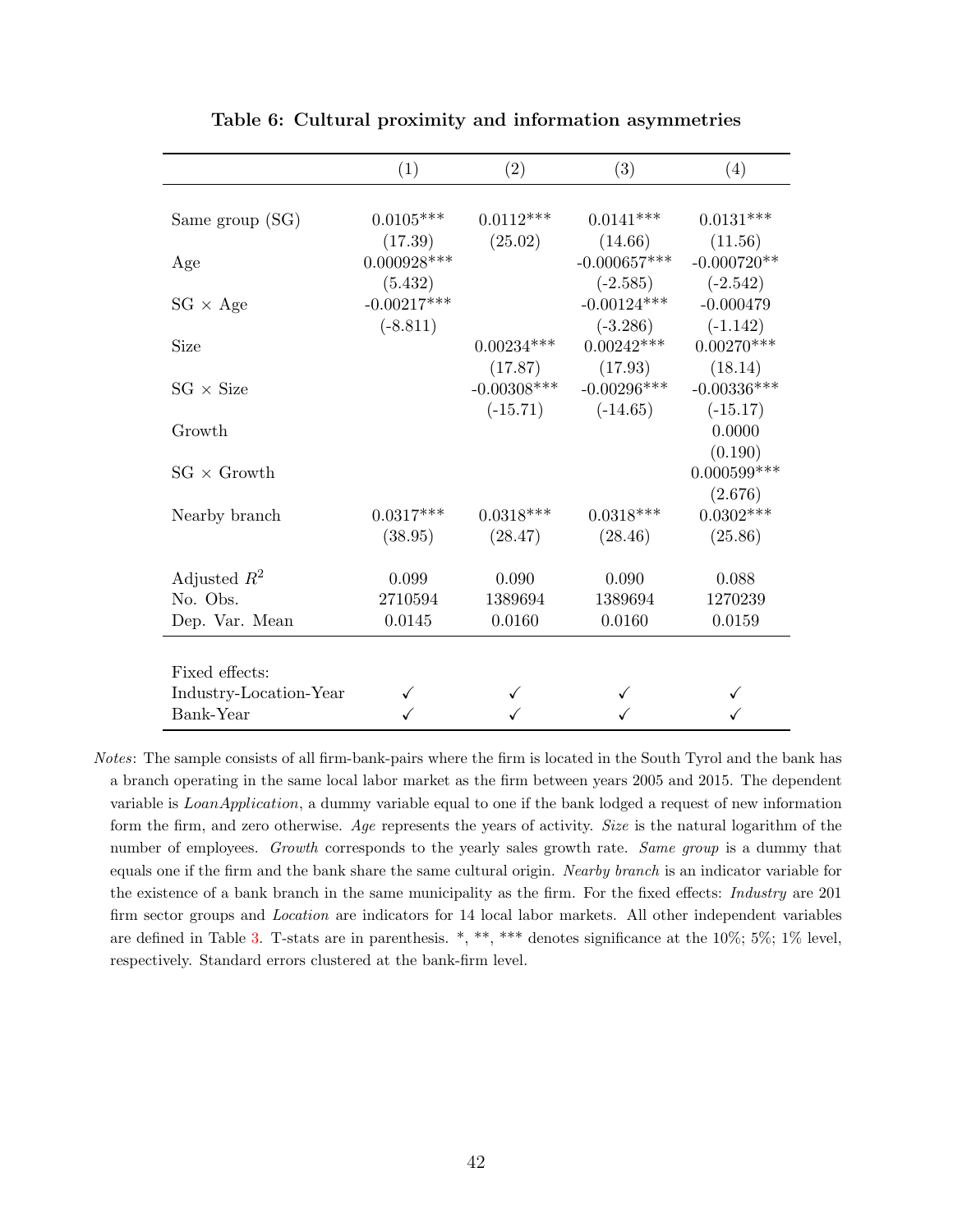

<span id="page-43-0"></span>Figure 2: Firm age and demand for loans from a new bank

<span id="page-43-1"></span>This figure shows the marginal effect of firm age on the demand for new loans from a bank of the same cultural group (solid red line) or from a bank from a different cultural group (broken blue line). The difference is represented by the dotted line. Estimated coefficients correspond to column 1 of Table [6.](#page-42-0)



Figure 3: Firm size and demand for loans from a new bank

This figure shows the marginal effect of firm size (number of employees) on the demand for new loans from a bank of the same cultural group (solid red line) or from a bank from a different cultural group (broken blue line). The difference is represented by the dotted line. Estimated coefficients correspond to column 2 of Table [6.](#page-42-0)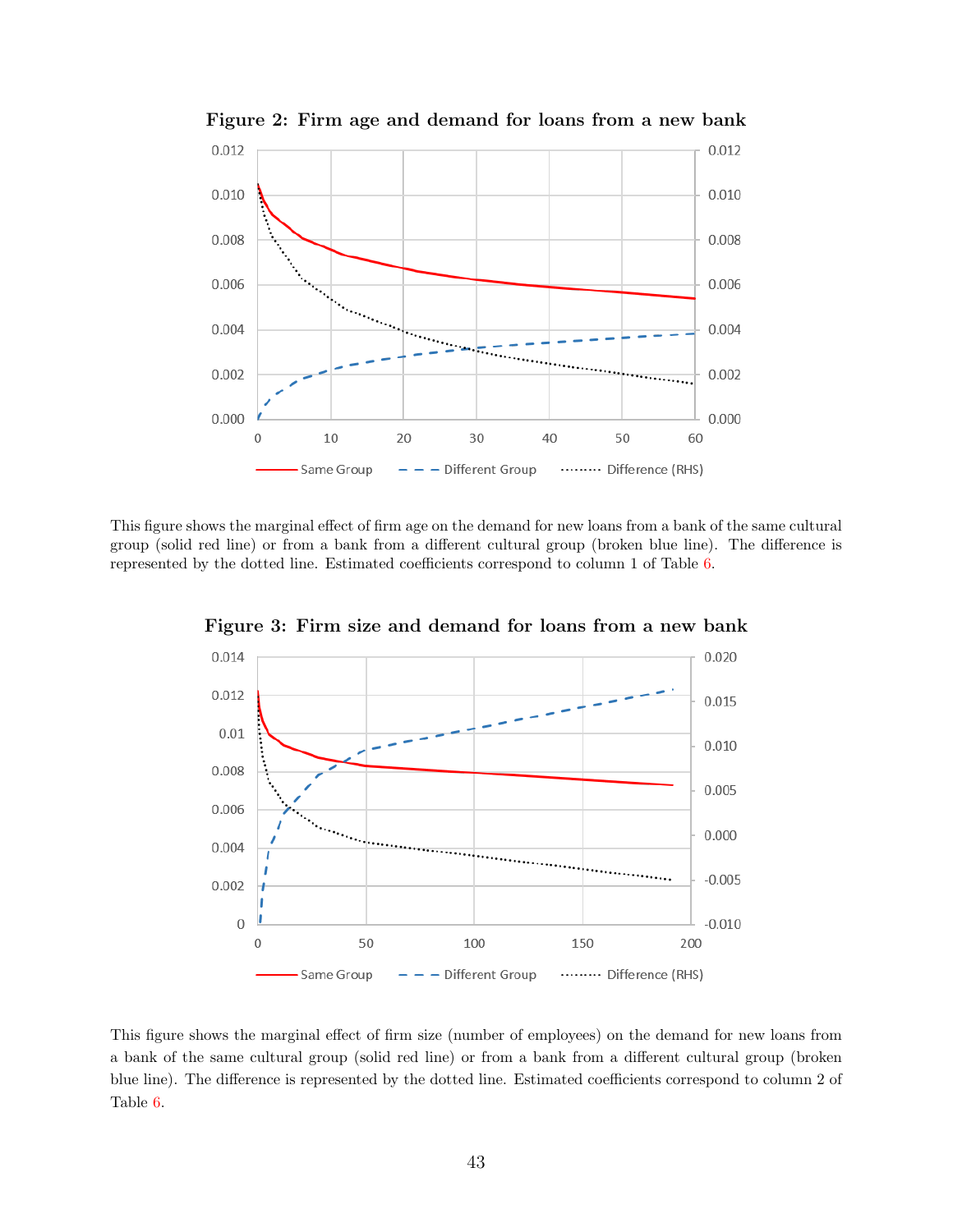<span id="page-44-0"></span>

|                       | (1)         | (2)        | (3)        | (4)      | (5)       |
|-----------------------|-------------|------------|------------|----------|-----------|
|                       |             |            |            |          |           |
| Same group            | $0.0390***$ | $-0.00337$ | $-0.0114*$ | 0.000702 | 0.0110    |
|                       | (7.507)     | (0.613)    | (1.710)    | (0.0540) | 1.645)    |
| Nearby branch         |             |            |            |          | $-0.0107$ |
|                       |             |            |            |          | (1.332)   |
|                       |             |            |            |          |           |
| Adj. $R^2$            | 0.005       | 0.100      | 0.162      | 0.192    | 0.162     |
| No. Obs.              | 31,190      | 30,830     | 25,613     | 11,662   | 25,613    |
| Dep. Var. Mean        | 0.229       | 0.226      | 0.226      | 0.229    | 0.226     |
|                       |             |            |            |          |           |
| <b>Fixed effects:</b> |             |            |            |          |           |
| Year                  |             |            |            |          |           |
| Bank-Year             |             |            |            |          |           |
| Ind-Size-Age-Loc-Yr   |             |            |            |          |           |
| Firm-Year             |             |            |            |          |           |

Table 7: Cultural proximity and credit supply

Notes: This table shows OLS estimates for Equation [2.](#page-21-0) The sample consists of firms-bank-year observations in the SPI dataset, indicating loan applications by firms to banks with which they had no prior relationship. The dependent variable is  $LoanApproxality$ , a dummy that equals one if firm i has an outstanding credit relationship appearing in the credit registry with the bank in year  $t$ . Same group is a dummy that equals one if the firm and the bank share the same cultural origin. Nearby branch is an indicator variable for the existence of a bank branch in the same municipality as the firm. For the fixed effects: Ind are 201 firm sector groups; Size (Age) are 20 equally-sized size (age) bins; Loc are indicators for 14 local labor markets. T-stat are in parenthesis. \*, \*\*, \*\*\* denotes significance at the 10%; 5%; 1% level, respectively. Standard errors clustered at bank-firm level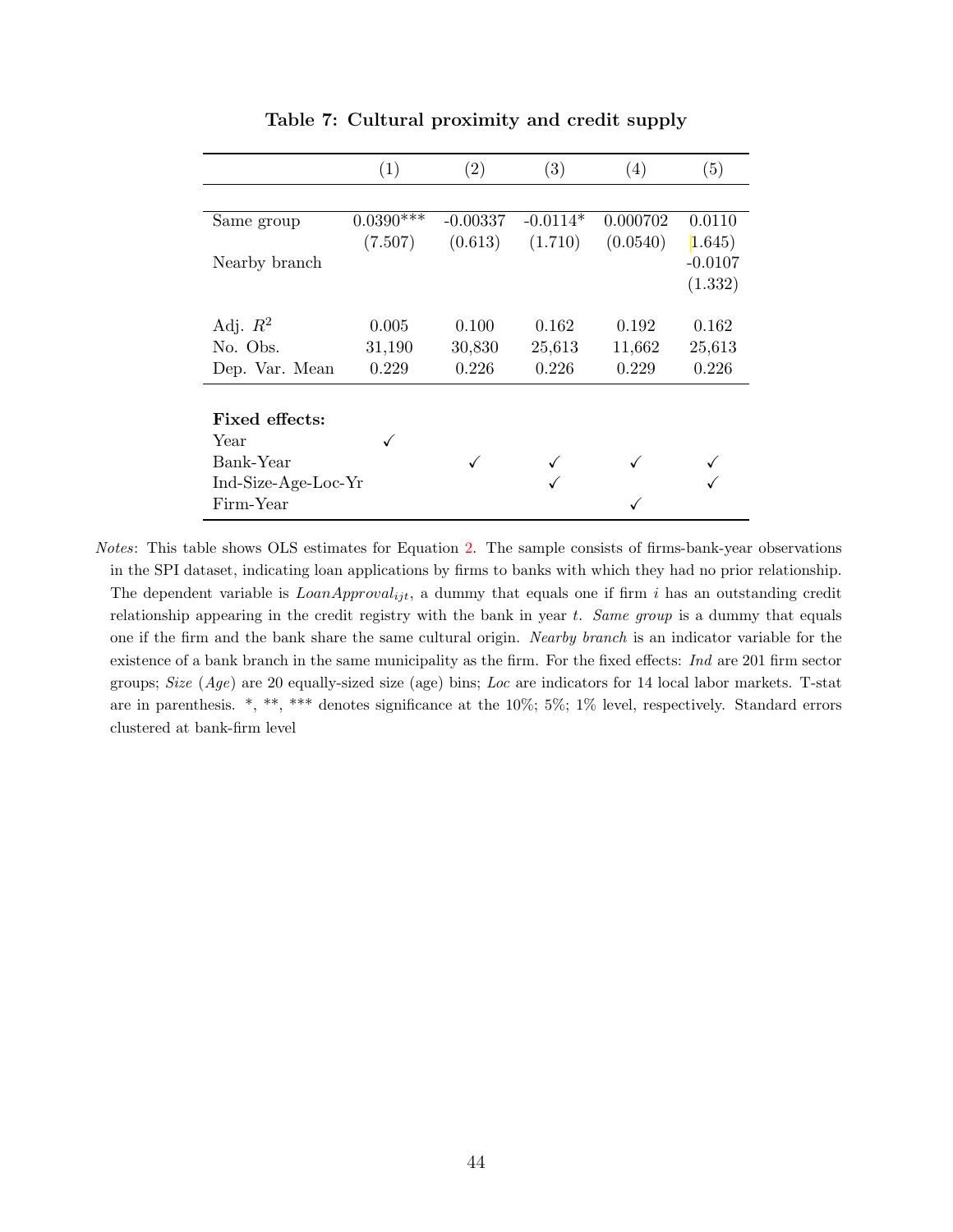<span id="page-45-0"></span>

|                        | (1)          | (2)          | (3)        | (4)       | (5)          |
|------------------------|--------------|--------------|------------|-----------|--------------|
| Panel A: Loan size     |              |              |            |           |              |
| Same group             | $-0.0129$    | $0.0549***$  | $0.0381**$ | $0.0419*$ | $0.0319*$    |
|                        | (0.688)      | (2.769)      | (1.980)    | (1.701)   | (1.664)      |
| Nearby branch          |              |              |            |           | $0.0466**$   |
|                        |              |              |            |           | (2.187)      |
| Length relationship    |              |              |            |           | $0.134***$   |
|                        |              |              |            |           | (12.75)      |
| Adj. $R^2$             | 0.002        | 0.065        | 0.321      | 0.474     | 0.325        |
| No. Obs                | 143,422      | 142,685      | 126,698    | 80,299    | 126,698      |
|                        |              |              |            |           |              |
| Panel B: Loan maturity |              |              |            |           |              |
| Same group             | $-0.0330***$ | $-0.00168$   | $-0.00667$ | 0.00290   | $-0.00481$   |
|                        | (5.610)      | (0.275)      | (1.084)    | (0.368)   | (0.784)      |
| Nearby branch          |              |              |            |           | $-0.0204***$ |
|                        |              |              |            |           | (3.022)      |
| Length relationship    |              |              |            |           | $-0.0391***$ |
|                        |              |              |            |           | (11.22)      |
| Adj. $R^2$             | 0.010        | 0.121        | 0.278      | 0.403     | 0.282        |
| No. Obs                | 143,422      | 142,685      | 126,698    | 80,299    | 126,698      |
|                        |              |              |            |           |              |
| Panel C: Collateral    |              |              |            |           |              |
| Same group             | $0.0198***$  | $-0.0234***$ | $-0.0131*$ | 0.00155   | $-0.0150**$  |
|                        | (2.867)      | (3.113)      | (1.742)    | (0.170)   | (1.986)      |
| Nearby branch          |              |              |            |           | $-0.0225***$ |
|                        |              |              |            |           | (2.714)      |
| Length relationship    |              |              |            |           | $0.0454***$  |
|                        |              |              |            |           | (11.30)      |
| Adj. $R^2$             | 0.007        | 0.054        | 0.214      | 0.392     | 0.218        |
| No. Obs.               | 143,422      | 142,685      | 126,698    | 80,299    | 126,698      |
|                        |              |              |            |           |              |
| Fixed effects:         |              |              |            |           |              |
| Year                   |              |              |            |           |              |
| Bank-Year              |              |              |            |           |              |
| Ind-Size-Age-Loc-Yr    |              |              |            |           |              |
| Firm-Year              |              |              |            |           |              |

#### Table 8: Cultural proximity and loan terms

Notes: This table shows OLS estimates for Equation [2.](#page-21-0) The sample consists of firms-bank-year observations for firms located in the South Tyrol Region appearing in the Italian credit registry between 2005 and 2015. The dependent variables are: the log of credit volume granted (Panel A; average  $= 13.04$ ); the fraction of loans provided that are long-term (Panel B; average = 0.414); and a dummy variable equal to one if at least one of the loans were required to post collateral (Panel C; average = 0.321). All independent variables are defined in Table [7.](#page-44-0) T-stat are in parenthesis. \*, \*\*, \*\*\* denotes significance at the 10%; 5%; 1% level, respectively. Standard errors clustered at bank-firm level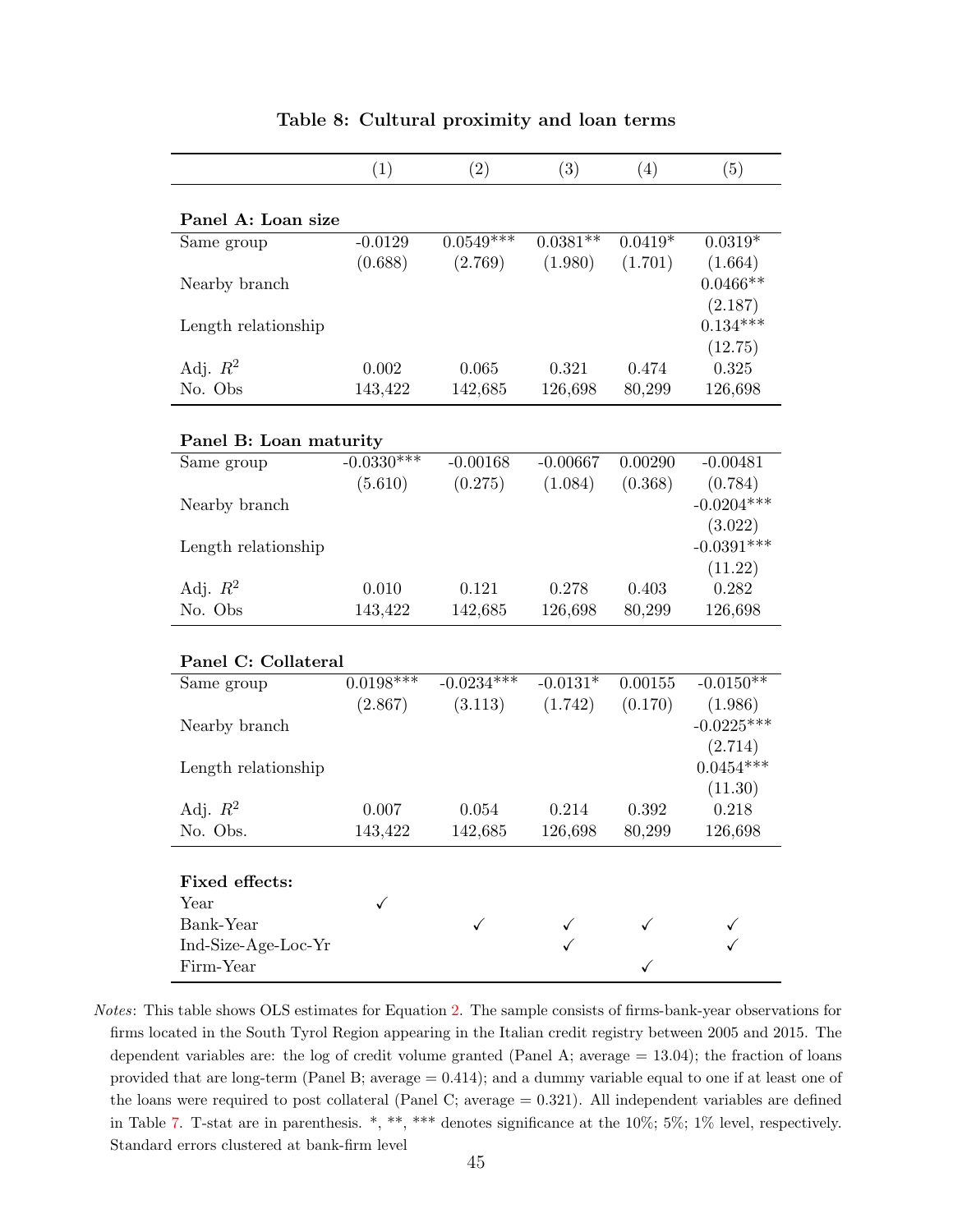<span id="page-46-0"></span>

|                            | (1)        | $\left( 2\right)$   | (3)         | $\left( 4\right)$  | (5)         | (6)                   |
|----------------------------|------------|---------------------|-------------|--------------------|-------------|-----------------------|
| Dependent variable:        |            | $\sigma (Loansize)$ |             | $\sigma(Maturity)$ |             | $\sigma$ (Collateral) |
|                            |            |                     |             |                    |             |                       |
| Same group                 | $0.112***$ | $0.115***$          | $0.0276***$ | $0.0257***$        | $0.0221***$ | $0.0203***$           |
|                            | (6.093)    | (6.108)             | (3.768)     | (3.391)            | (3.237)     | (2.898)               |
| Nearby branch (avg.)       |            | $-0.0767$           |             | $0.0524*$          |             | $0.0473**$            |
|                            |            | (1.560)             |             | (1.781)            |             | (1.979)               |
| Length Relationship (avg.) |            | $-0.0103$           |             | $-0.00387$         |             | 0.00256               |
|                            |            | (0.312)             |             | (0.306)            |             | (0.196)               |
| Adj. $R^2$                 | 0.473      | 0.473               | 0.549       | 0.549              | 0.551       | 0.552                 |
| No. Obs                    | 2,243      | 2,243               | 2,243       | 2,243              | 2,243       | 2,243                 |
| Dep. Var. Mean             | 1.288      | 1.288               | 0.348       | 0.348              | 0.393       | 0.393                 |
|                            |            |                     |             |                    |             |                       |
| Bank fixed effects         |            |                     |             |                    |             |                       |
| Year fixed effects         |            |                     |             |                    |             |                       |

#### Table 9: Cultural proximity and dispersion in loan terms

Notes: To construct the sample for this table, we collapse the CR database to obtain summary statistics of the borrowers of each bank and year, for two categories of borrowers: those in the same and in a different cultural group as the bank. The dependent variable is the standard deviation in: loan size, measured as the log of credit volume granted (columns 1 and 2); loan maturity, measured as the fraction of long-term debt provided (columns 3 and 4); and collateral requirements, measured with a dummy variable if the loan is collateralized (columns 5 and 6). Same group is a dummy indicating with the value one when the summary statistics refer to borrowers of the same cultural group as the bank, and zero for borrowers of a different cultural group. Nearby branch (avg.) and Length relationship (avg.) are, respectively, the fraction of borrowers that are in close vicinity to the bank and the average length of the relationship between the borrowers and the bank (measured in log years). T-stats are in parenthesis. \*, \*\*, \*\*\* denotes significance at the 10%; 5%; 1% level, respectively.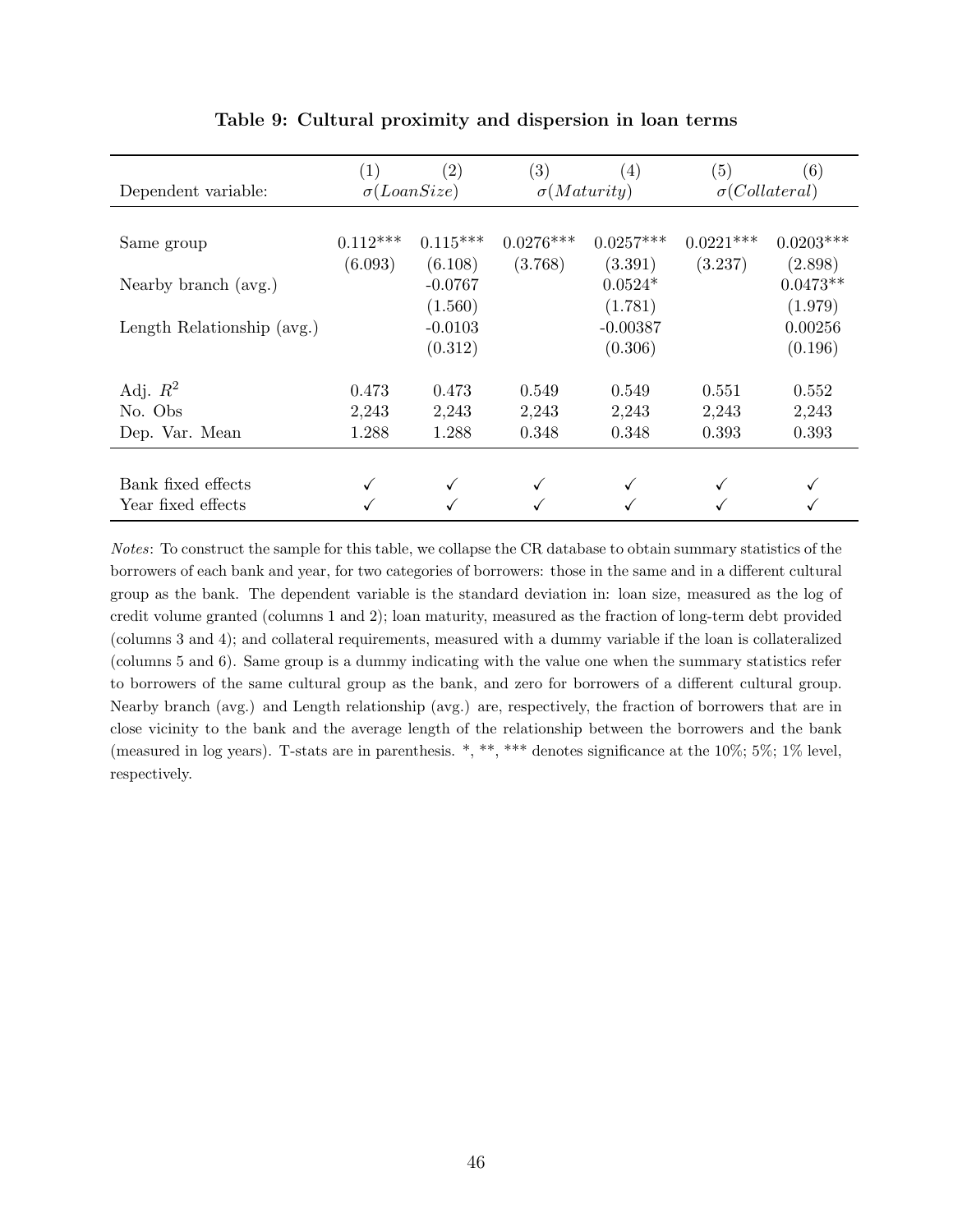<span id="page-47-0"></span>

|                                     | (1)          | (2)          | (3)          | (4)     | (5)          |
|-------------------------------------|--------------|--------------|--------------|---------|--------------|
|                                     |              |              |              |         |              |
| Panel A: Non Performing Loans (NPL) |              |              |              |         |              |
| Same group                          | $-0.0155***$ | $-0.0225***$ | $-0.0135***$ | 0.00159 | $-0.0141***$ |
|                                     | (3.766)      | (4.923)      | (2.837)      | (0.357) | (2.954)      |
| Nearby branch                       |              |              |              |         | $-0.0181***$ |
|                                     |              |              |              |         | (3.528)      |
| Length relationship                 |              |              |              |         | $0.0156***$  |
|                                     |              |              |              |         | (6.544)      |
| Adj. $R^2$                          | 0.004        | 0.016        | 0.157        | 0.565   | 0.158        |
| No. Obs                             | 133,669      | 132,991      | 117,048      | 72,367  | 117,048      |
| Dep. Var. Mean                      | 0.101        | 0.101        | 0.0992       | 0.0932  | 0.0992       |
|                                     |              |              |              |         |              |
| <b>Panel B: Minor Anomalies</b>     |              |              |              |         |              |
| Same group                          | $-0.00881**$ | $-0.0183***$ | $-0.00992**$ | 0.00311 | $-0.00104*$  |
|                                     | (2.304)      | (4.318)      | (2.219)      | (0.663) | (2.330)      |
| Nearby branch                       |              |              |              |         | $-0.0132***$ |
|                                     |              |              |              |         | (2.716)      |
| Length relationship                 |              |              |              |         | $0.0134***$  |
|                                     |              |              |              |         | (5.936)      |
| Adj. $R^2$                          | 0.003        | 0.015        | 0.118        | 0.446   | 0.119        |
| No. Obs                             | 133,669      | 132,991      | 117,048      | 72,367  | 117,048      |
| Dep. Var. Mean                      | 0.0873       | 0.0872       | 0.0857       | 0.0781  | 0.0857       |
|                                     |              |              |              |         |              |
| Fixed effects:                      |              |              |              |         |              |
| Year                                | ✓            |              |              |         |              |
| Bank-Year                           |              | $\checkmark$ |              |         |              |
| Ind-Size-Age-Loc-Yr                 |              |              |              |         |              |
| Firm-Year                           |              |              |              |         |              |

#### Table 10: Loan performance

Notes: This table shows OLS estimates for Equation [2.](#page-21-0) The dependent variable in Panel A is a dummy that equals one if the loan granted by bank  $b$  to firm  $i$  is guaranteed by collateral. Mean dependent variable Panel A: 0.319. The dependent variable in Panel B is a dummy that equals one if the loan was signaled as Non Performing in the period  $(t, t+3)$ . Mean dependent variable Panel B: 0.101. The dependent variable in Panel C is a dummy that equals one if the loan was signaled as a Minor Anomaly (overdue, unlikely to pay, etc.) in the period  $(t, t + 3)$ ; minor anomalies are a subset of NPLs. Mean dependent variable in Panel C: 0.087. For Industry-Size-Age-Location-Year FE: Industry is defined at 3-digit Nace classification level. We consider 20 equally-sized size bins; age groups are based on the actual age (in years) of the firm. As for location we use the LLMs where the firm is located. \*, \*\*, \*\*\* denotes significance at the 10%; 5%; 1% level, respectively. Standard errors clustered at bank-firm level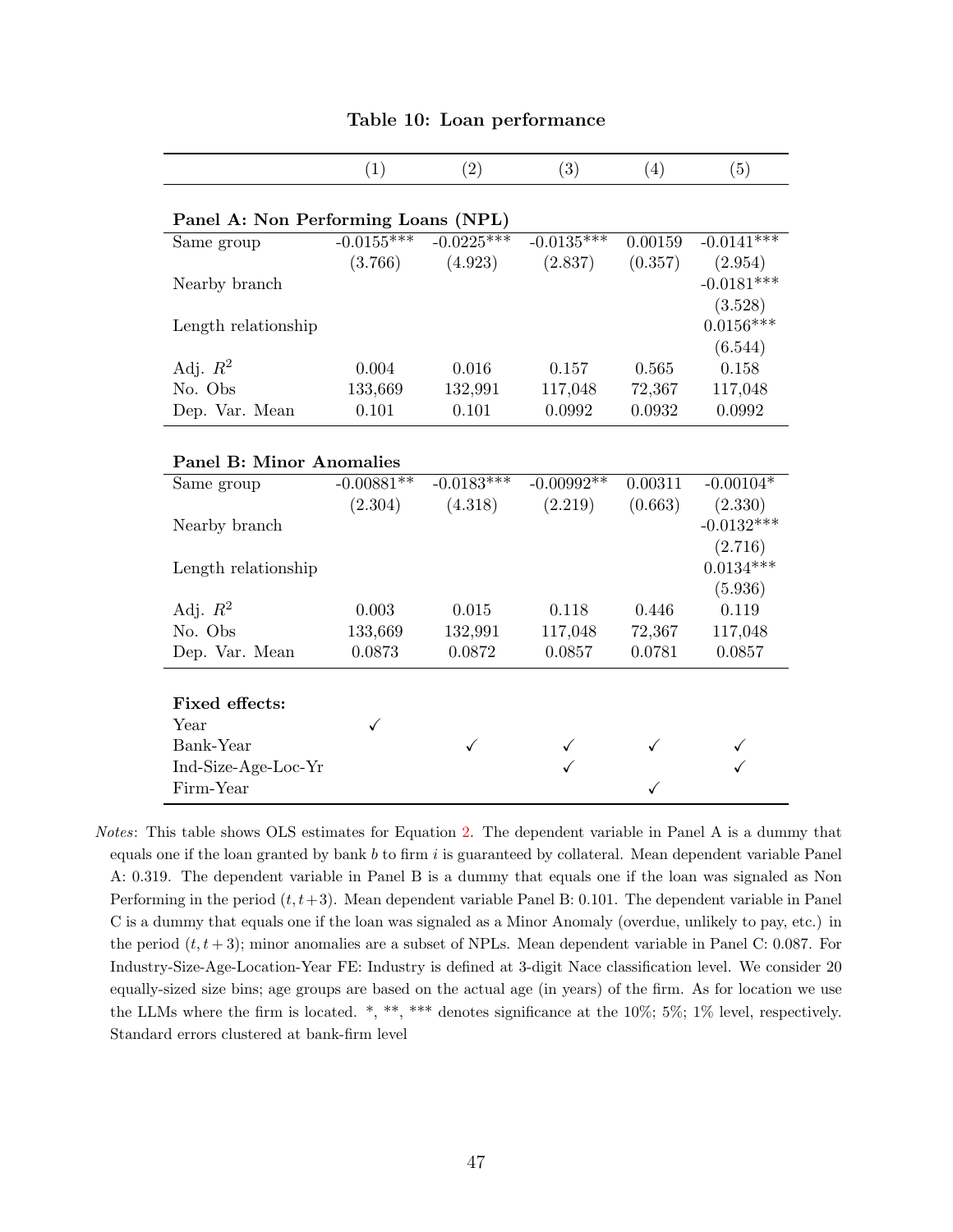# Online Appendix

## <span id="page-48-0"></span>A Classification of the manager's cultural origin

A crucial aspect in our analysis is to classify firms and banks into their cultural group, namely German and Italian. To establish whether firms and banks are of Germanic or Italian cultural origin we analyze their boards using a method akin to [Bedendo et al.](#page-32-6) [\(2018\)](#page-32-6).

For each board member of each firm and bank, we utilized search algorithms that identify the most common: Germanic surnames; Germanic male given names; Germanic female given names; Italian surnames; Italian male given names; Italian female given names. Subsequently, a firm- or bank-board member is classified as having a Germanic cultural origin if all his/her given names and surname can be found in the Germanic listings, while he/she is classified as having an Italian cultural origin if given names and surname are in the Italian lists. We require that both the given name and the surname are Germanic (Italian) for a board member to be associated with a Germanic (Italian) origin. We then manually double-checked the allocation of each to the two categories to ensure that such requirement is satisfied.

[Bedendo et al.](#page-32-6) [\(2018\)](#page-32-6)'s approach basically classifies individuals into five categories: Italian, German, Mixed (e.g., a Germanic first name and an Italian surname or vice versa), Foreign, and Unclassified. Infocamere data provide us with the names of 31,525 firms' administrators (both managers and shareholders ). We use OR.SO. to retrieve names of 7,995 banks' administrators. We concentrate only on unambiguously Italian and German names that account for more than 90% of the sample, thus discarding all firms and banks that contain mixed, foreign, or unclassified managers. German individuals are 65% and 55%, respectively, of firms' and banks' administrators. The share for firms basically reflects the share of German-speaking population in South Tyrol. The percentage for banks is lower because we consider all banks that operate in South Tyrol (even without a headquarter or a branch).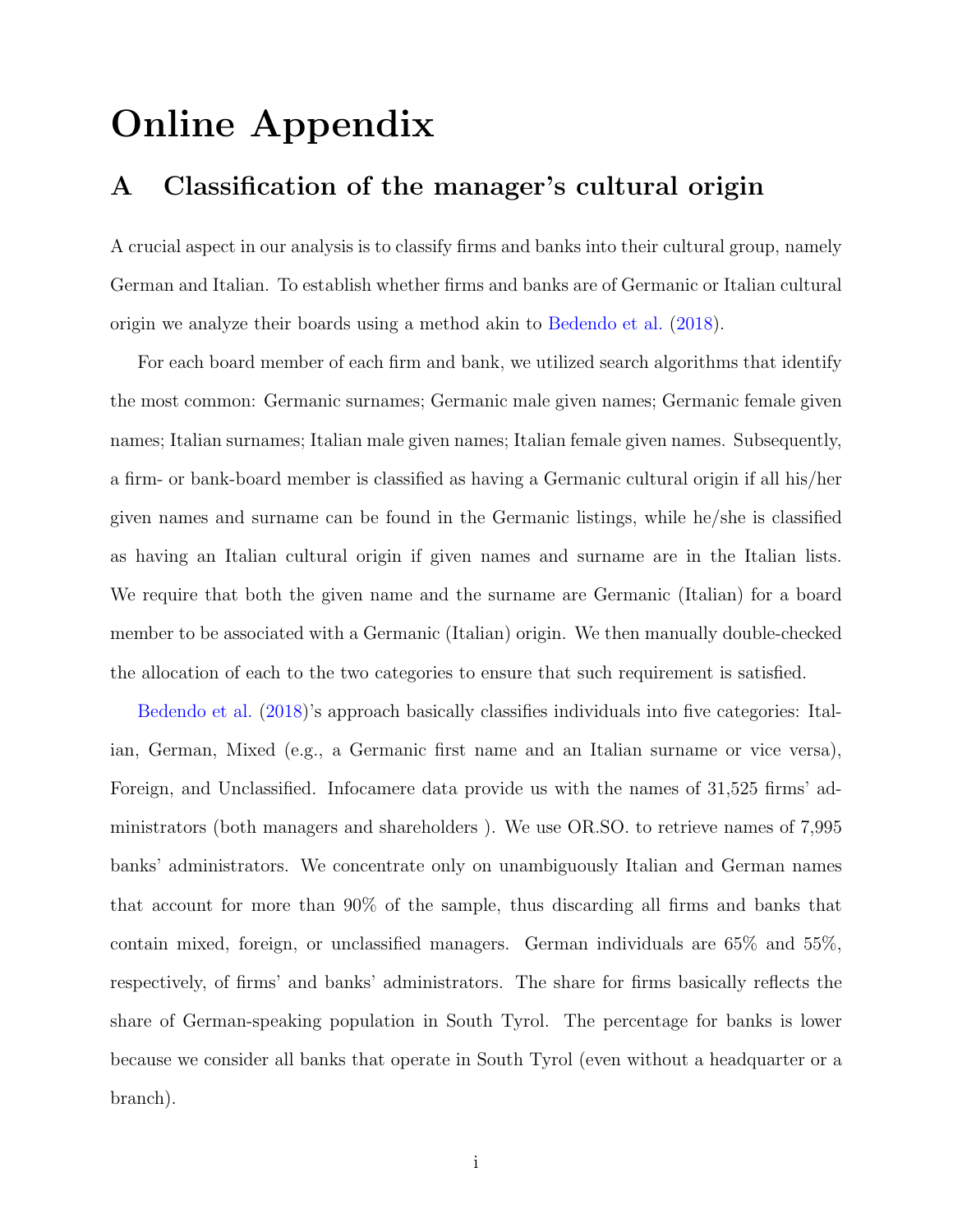A firm or a bank are defined German (Italian) if the majority  $(50\% + 1)$  of its administrators are German (Italian). The choice of this threshold is basically inconsequential with respect to the robustness of the results. Figure [A1](#page-49-0) plots the share of Italian and German administrators for banks (Panel (A) and firms (Panel (B)); both graphs show that the distribution of the share of Italian (or German) administrators is predominately bimodal. Both banks and firms have either 100% or 0% share of Italian (or German) administrators. This result suggests that the choice of different thresholds would leave the attribution of cultural origin at bank and firm level basically unchanged.

<span id="page-49-0"></span>

Figure A1: Share of German administrators in banks and firms

Notes: Authors' calculation on CR-OR.SO.-Infocamere-INPS dataset.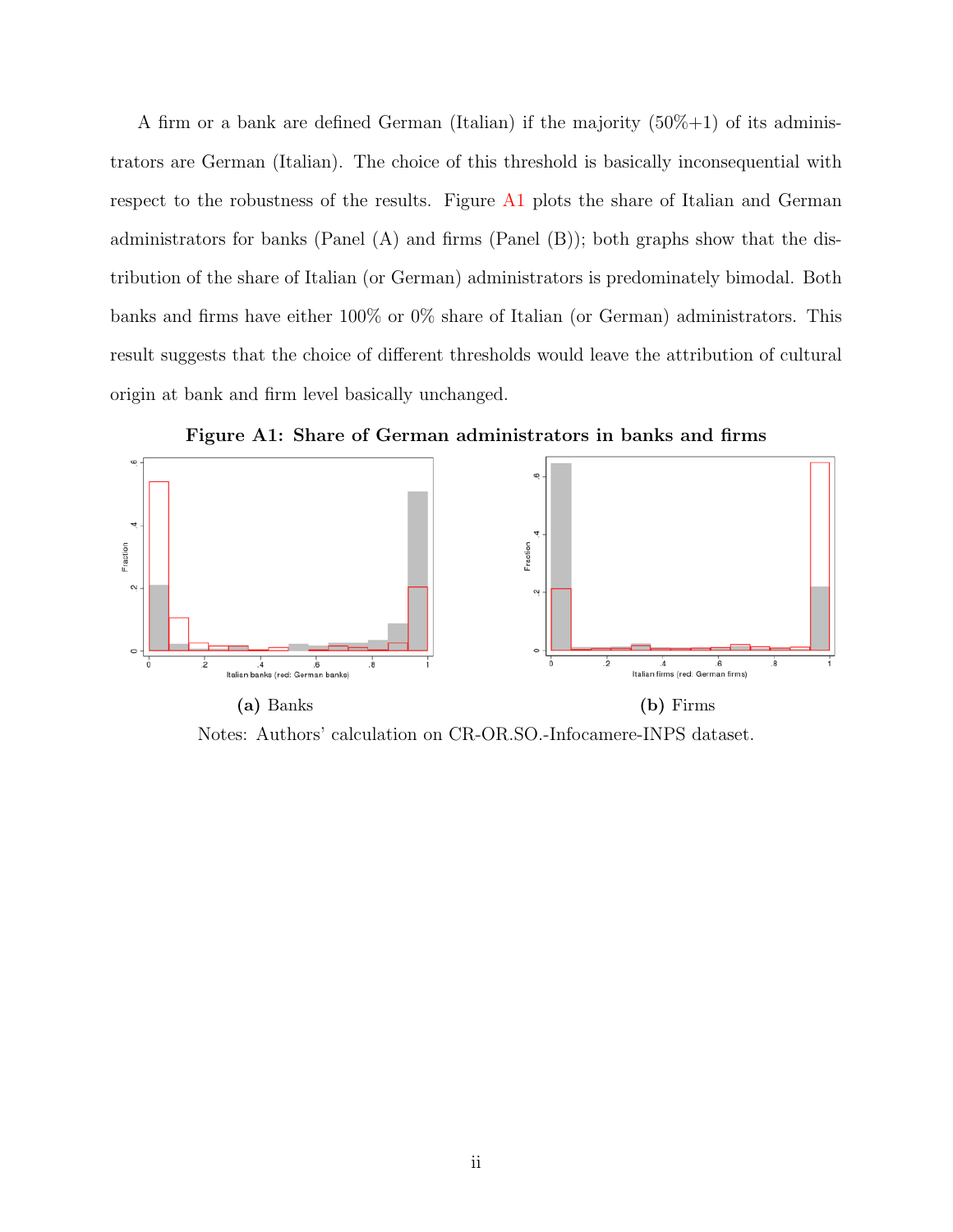## <span id="page-50-1"></span><span id="page-50-0"></span>B Characteristics of same-culture relationships

|                       | (1)          | (2)          |
|-----------------------|--------------|--------------|
|                       |              |              |
| Age $(\log)$          | $-0.00369$   | $-0.0412***$ |
|                       | (0.624)      | (4.167)      |
| Size (log)            | $-0.0550***$ | $-0.0779***$ |
|                       | (13.72)      | (11.98)      |
| Growth                | $0.00476**$  | 0.00209      |
|                       | (2.039)      | (0.528)      |
| Tangibility           |              | $0.189***$   |
|                       |              | (6.120)      |
| Profitability         |              | $-0.225***$  |
|                       |              | (3.777)      |
| Leverage              |              | $-0.190***$  |
|                       |              | (7.142)      |
| $\operatorname{Cash}$ |              | $0.165**$    |
|                       |              | (2.086)      |
| Cash Flow             |              | $0.374***$   |
|                       |              | (4.549)      |
| Medium Risk           |              | $-0.0174$    |
|                       |              | (1.142)      |
| High Risk             |              | $-0.0228$    |
|                       |              | (1.113)      |
| Year FE               |              | $\checkmark$ |
| Industry FE           | $\checkmark$ |              |
| <b>LLM FE</b>         |              |              |
|                       |              |              |
| Observations          | 62,283       | $19{,}346$   |
| Adjusted $R^2$        | 0.128        | 0.151        |

Table A1: Firm characteristics and same-culture relationships

Notes: The sample corresponds to firm-year observations of firms headquartered in the South Tyrol region and included in the Italian credit registry between years 2005 and 2015. Coefficients correspond to OLS estimates for a regression equation in which the dependent variable is a dummy that equals one if all of the firm's banking relationships correspond to banks of the same cultural group, 0 if the firm has at least one relationship with a bank of a different group. Age is the natural logarithm of one plus firm age (measured in years). Size is the natural logarithm of the number of employees of the firm. Leverage is the ratio of total debt to total assets. *Profitability* is the ratio of earnings before interest and taxes (EBIT) to total assets. Tangibility is the ratio of total fixed assets to total assets. Cash is the ratio of cash to total assets. Cash flow is the ratio of cash flows to total assets. Sector fixed effects (FE) are dummy variables indicating the industrial sector of the firm. LLM FE are 14 indicator variables for the local labor market where the firm is located. All other variables are defined in Table [3.](#page-39-0) T-statistics are in parenthesis. \*, \*\*, \*\*\* denotes significance at the 10%; 5%; 1% level, respectively. Standard errors clustered at firm level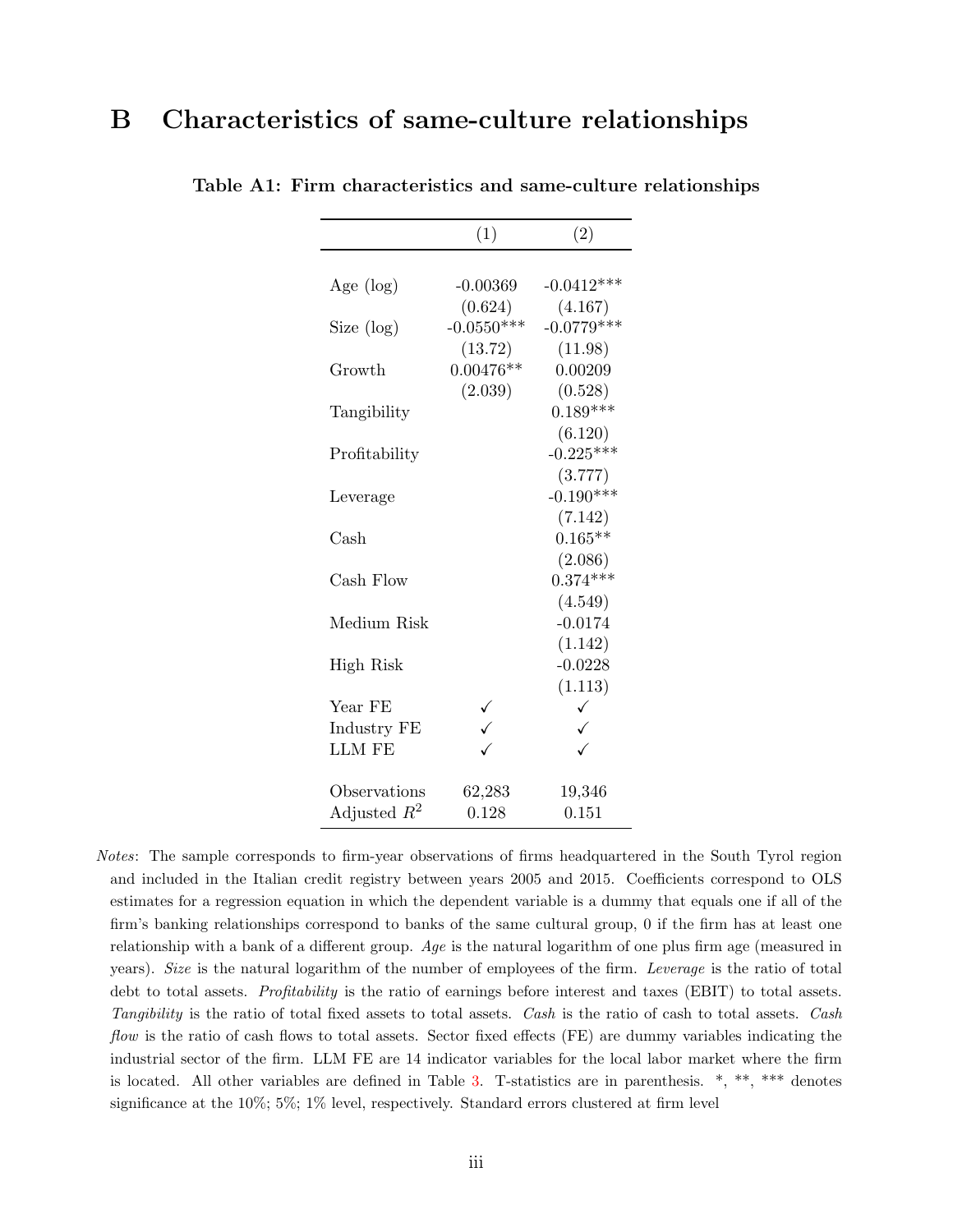|                    | (1)          | (2)           |
|--------------------|--------------|---------------|
|                    |              |               |
| <b>BCC</b>         | $0.110***$   | $0.113***$    |
|                    | (6.450)      | (6.797)       |
| Total assets (log) | $-0.0564***$ | $-0.0466$ *** |
|                    | (14.40)      | (12.06)       |
| Capital ratio      | $1.515***$   | $1.588***$    |
|                    | (10.50)      | (11.24)       |
| ROA                | 1.216        | 2.042         |
|                    | (0.722)      | (1.242)       |
| ROE                | 0.0707       | 0.0115        |
|                    | (0.494)      | (0.0822)      |
| NPL ratio          | $-0.276***$  | $-0.309***$   |
|                    | (2.932)      | (3.359)       |
| Coverage ratio     | $0.144***$   | $0.101**$     |
|                    | (3.462)      | (2.477)       |
| Year FE            | $\sqrt{ }$   |               |
| LLM FE             |              |               |
|                    |              |               |
| Observations       | 5,322        | 5,322         |
| Adjusted $R^2$     | 0.296        | 0.331         |

<span id="page-51-0"></span>Table A2: Bank characteristics and same-group relationships

Notes: The sample corresponds to bank-year observations for banks lending to firms headquartered in the South Tyrol and included in the Italian credit registry between years 2005 and 2015. Coefficients correspond to OLS estimates for a regression in which the dependent variable is the fraction of firms borrowing from the bank which belong to the same cultural group. BCC is a dummy variable taking a one if the bank is a credit cooperative (Banca di Credito Cooperativo (BCC)). NPL ratio is the ratio between non performing loans (NPL) and total loans. Coverage ratio is the ratio between credit risk adjustments and NPL. ROA is the ratio between bank net income and total assets. ROE is the ratio between net income and total equity. \*, \*\*, \*\*\* denotes significance at the 10%; 5%; 1% level, respectively. Standard errors clustered at firm level